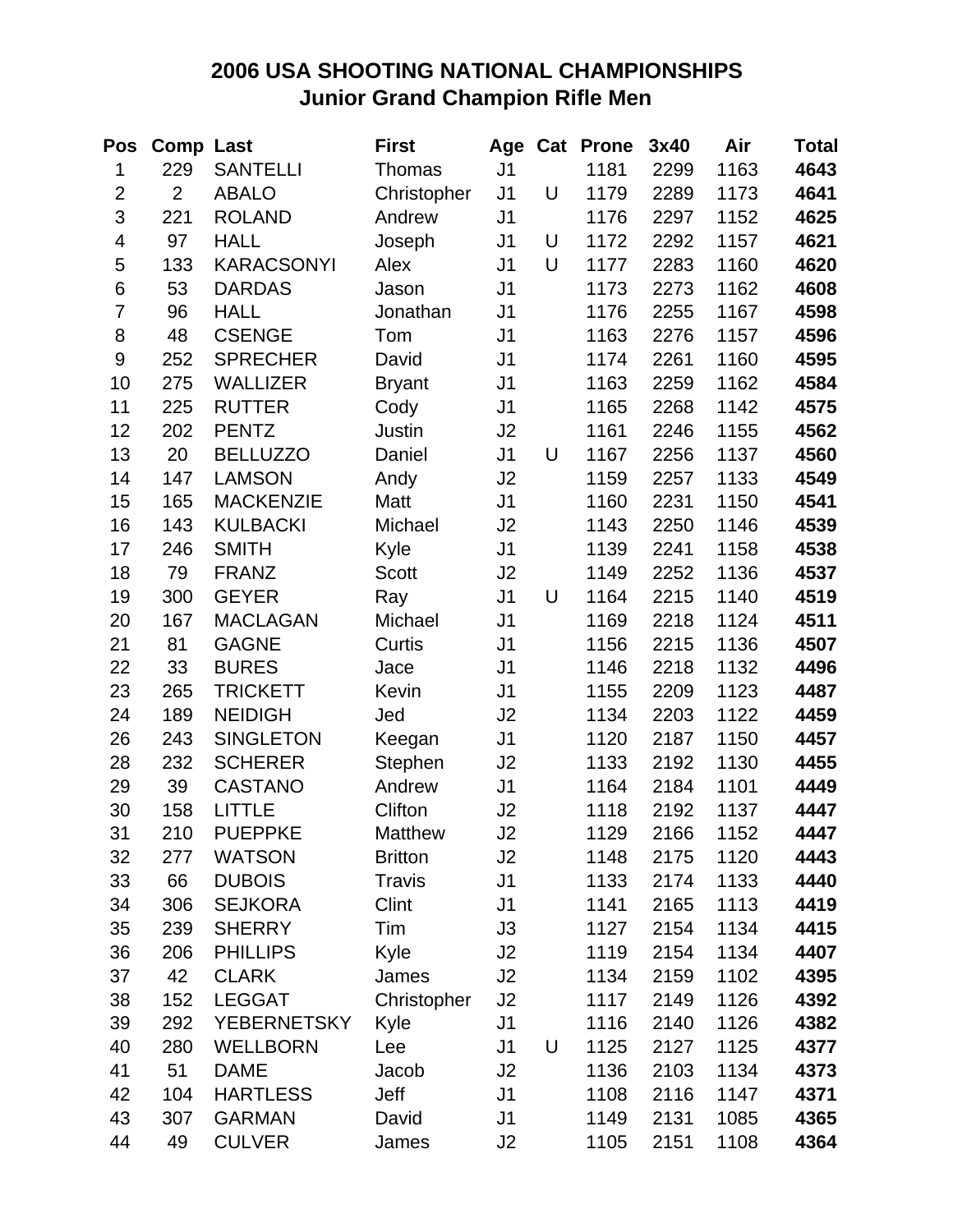| 45 | 156 | <b>LINN</b>        | Charles     | J <sub>2</sub> | 1139 | 2149 | 1076 | 4364 |
|----|-----|--------------------|-------------|----------------|------|------|------|------|
| 46 | 157 | <b>LITHERLAND</b>  | Austin      | J <sub>2</sub> | 1118 | 2130 | 1113 | 4361 |
| 47 | 94  | <b>HALL</b>        | Jacob       | J <sub>2</sub> | 1146 | 2095 | 1098 | 4339 |
| 48 | 83  | <b>GARNER</b>      | <b>Ben</b>  | J <sub>2</sub> | 1132 | 2100 | 1094 | 4326 |
| 49 | 14  | <b>BARNES</b>      | Matt        | J <sub>2</sub> | 1134 | 2123 | 1065 | 4322 |
| 50 | 308 | <b>KRIEGER</b>     | <b>Nick</b> | J <sub>1</sub> | 1102 | 2113 | 1084 | 4299 |
| 51 | 73  | <b>FENNER</b>      | Evan        | J <sub>2</sub> | 1109 | 2074 | 1113 | 4296 |
| 52 | 46  | <b>COOPER</b>      | Jimmie      | J <sub>2</sub> | 1126 | 2093 | 1075 | 4294 |
| 53 | 112 | <b>HINES</b>       | Caleb       | J <sub>2</sub> | 1123 | 2088 | 1083 | 4294 |
| 54 | 249 | <b>SNYDERMAN</b>   | Max         | J2             | 1124 | 2057 | 1113 | 4294 |
| 55 | 103 | <b>HARRIS</b>      | Johnathan   | J <sub>2</sub> | 1106 | 2065 | 1069 | 4240 |
| 56 | 29  | <b>BRAUN</b>       | Carson      | J <sub>2</sub> | 1094 | 2039 | 1106 | 4239 |
| 57 | 222 | <b>ROLAND</b>      | James       | J1             | 1096 | 2006 | 1107 | 4209 |
| 58 | 215 | <b>REDFORD</b>     | <b>Ben</b>  | J <sub>2</sub> | 1105 | 2022 | 1024 | 4151 |
| 59 | 11  | <b>ARCHAMBAULT</b> | Chad        | J3             | 1077 | 1972 | 1088 | 4137 |
| 60 | 178 | <b>MCSHEEHY</b>    | Ryan        | J <sub>1</sub> | 1142 | 764  | 1104 | 3010 |
|    |     |                    |             |                |      |      |      |      |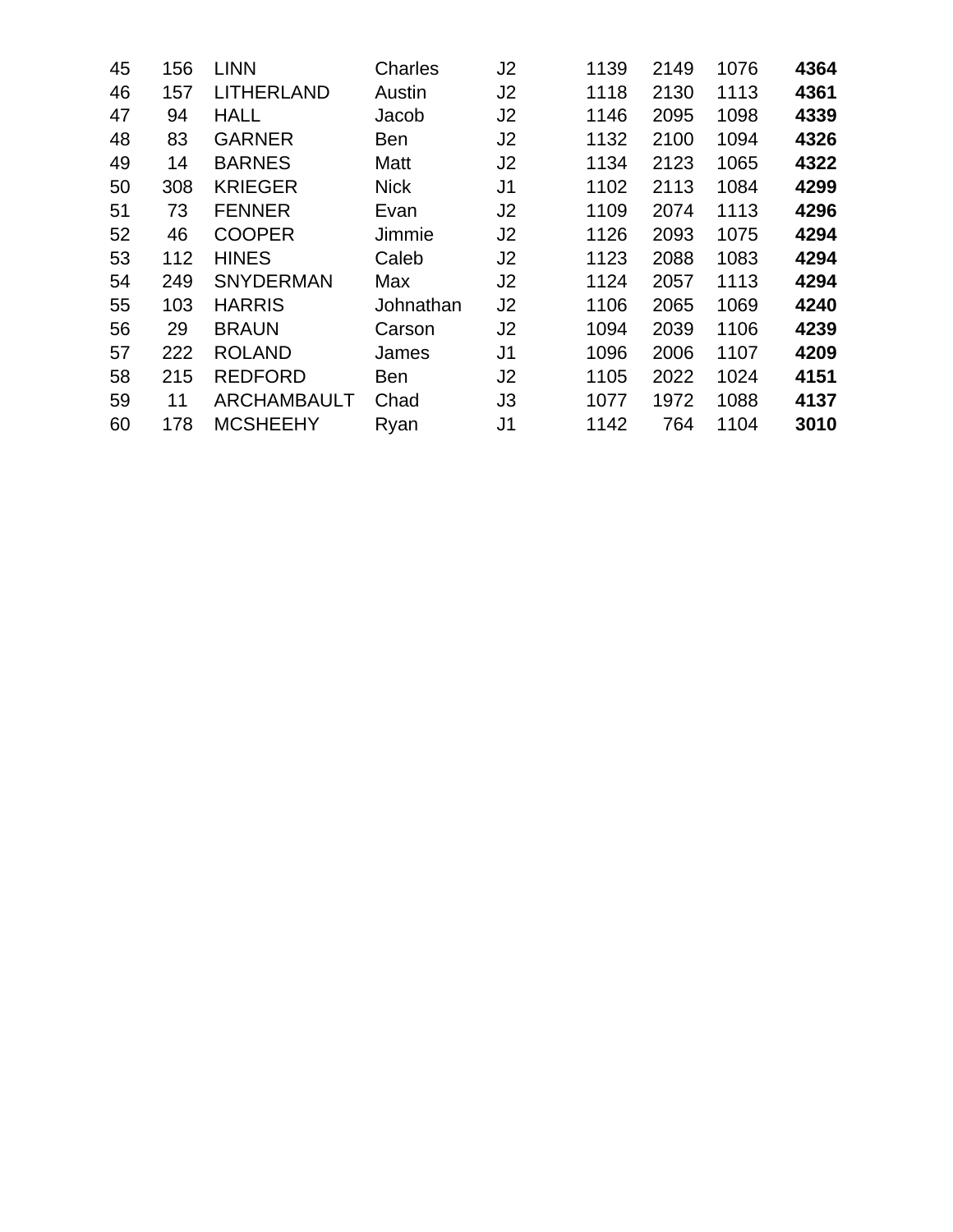### **2006 USA SHOOTING NATIONAL CHAMPIONSHIPS 10m AIR PISTOL WOMEN RESULTS June 12-13**

| Champion               | <b>Rebecca Snyder</b>      | $768 + 96.0 = 864.0$ |
|------------------------|----------------------------|----------------------|
| 2nd Place              | <b>Heather Deppe</b>       | $751 + 95.8 = 846.8$ |
| 3rd Place              | <b>Elizabeth Callahan</b>  | $750 + 90.4 = 840.4$ |
| <b>Senior Champion</b> | <b>Kathryn Callahan</b>    | 666                  |
| <b>High Collegiate</b> | <b>Lauren Diefenderfer</b> | 688                  |
| High A                 | <b>Michelle Lacko</b>      | 737                  |
| 2nd A                  | Elisabeta Nishica          | 729                  |
| 3rd A                  | <b>Jennifer Trickett</b>   | 726                  |
| <b>High B/C</b>        | <b>Caitlin Harris</b>      | 704                  |
| 2nd B/C                | <b>Cheryl Roberts</b>      | 692                  |
| <b>High D</b>          | <b>Carlota Mondragon</b>   | 679                  |

| Pos            | <b>Comp Last</b> |                     | <b>First</b>    |                |     | Age Cat Class | M1  | M <sub>2</sub> | <b>Total</b> | <b>Final</b> | <b>Total</b> |
|----------------|------------------|---------------------|-----------------|----------------|-----|---------------|-----|----------------|--------------|--------------|--------------|
| 1              | 248              | <b>SNYDER</b>       | Rebecca         |                |     | AA            | 378 | 390            | 768          | 96.0         | 864.0        |
| $\overline{2}$ | 57               | <b>DEPPE</b>        | Heather         | J <sub>2</sub> |     | AA            | 380 | 371            | 751          | 95.8         | 846.8        |
| 3              | 34               | <b>CALLAHAN</b>     | Elizabeth       |                |     | AA            | 371 | 379            | 750          | 90.4         | 840.4        |
| 4              | 257              | <b>STOYANOVA</b>    | Nora            |                |     | AA            | 368 | 372            | 740          | 93.9         | 833.9        |
| 5              | 145              | <b>LACKO</b>        | J Michelle      |                |     | A             | 372 | 365            | 737          |              | 95.3 832.3   |
| 6              | 241              | <b>SHINN</b>        | <b>Brenda</b>   |                |     | AA            | 373 | 362            | 735          | 94.4         | 829.4        |
| $\overline{7}$ | 134              | <b>KASK</b>         | Kristina        |                | V/U | A             | 363 | 368            | 731          |              | 94.7 825.7   |
| 8              | 309              | <b>NISHICA</b>      | Elisabeta       |                |     | A             | 362 | 367            | 729          |              | 94.4 823.4   |
| 9              | 270              | <b>UPTAGRAFFT</b>   | Sandra          |                |     | AA            | 362 | 366            | 728          |              |              |
| 10             | 8                | <b>ANTHONY</b>      | Courtney        | J2             |     | B             | 360 | 366            | 726          |              |              |
| 11             | 264              | <b>TRICKETT</b>     | <b>Jennifer</b> |                |     | A             | 366 | 360            | 726          |              |              |
| 12             | 298              | <b>BORISOVA</b>     | Vladimira       |                |     | A             | 362 | 363            | 725          |              |              |
| 13             | 287              | <b>WOJNAR</b>       | <b>Teresa</b>   |                |     | A             | 358 | 361            | 719          |              |              |
| 14             | 226              | <b>SALB</b>         | Teri            |                |     | AA            | 354 | 360            | 714          |              |              |
| 15             | 182              | <b>MILSTEIN</b>     | Sloane          |                |     | A             | 355 | 359            | 714          |              |              |
| 16             | 71               | <b>EVERETT</b>      | Michelle        | J <sub>2</sub> |     | C             | 354 | 355            | 709          |              |              |
| 17             | 102              | <b>HARRIS</b>       | Caitlin         |                |     | B             | 357 | 347            | 704          |              |              |
| 18             | 154              | <b>LEONG</b>        | Jennifer        |                |     | AA            | 345 | 357            | 702          |              |              |
| 19             | 130              | <b>JOOSEP</b>       | Krista          |                | V/U | B             | 350 | 351            | 701          |              |              |
| 20             | 219              | <b>ROBERTS</b>      | Cheryl          | J2             |     | B             | 347 | 345            | 692          |              |              |
| 21             | 30               | <b>BRESTER</b>      | Lauren          | J2             |     | AA            | 336 | 354            | 690          |              |              |
| 22             | 61               | <b>DIEFENDERFER</b> | Lauren          | J <sub>1</sub> | U   | A             | 341 | 347            | 688          |              |              |
| 23             | 183              | <b>MONDRAGON</b>    | Carlota         | J2             |     | D             | 342 | 337            | 679          |              |              |
| 24             | 131              | <b>KALLENBACH</b>   | Julie           | J2             |     | AA            | 337 | 339            | 676          |              |              |
| 25             | 139              | <b>KOLAR</b>        | Annika          | J3             | V   | B             |     | 322 346        | 668          |              |              |
| 26             | 35               | <b>CALLAHAN</b>     | Kathryn         | S <sub>2</sub> |     | B             | 334 | 332            | 666          |              |              |
| 27             | 193              | <b>O'CONNOR</b>     | Michelle        | J <sub>1</sub> | U   | D             | 327 | 329            | 656          |              |              |
| 28             | 85               | <b>GERBERICH</b>    | <b>Brittany</b> | J <sub>1</sub> | U   | D             | 311 | 330            | 641          |              |              |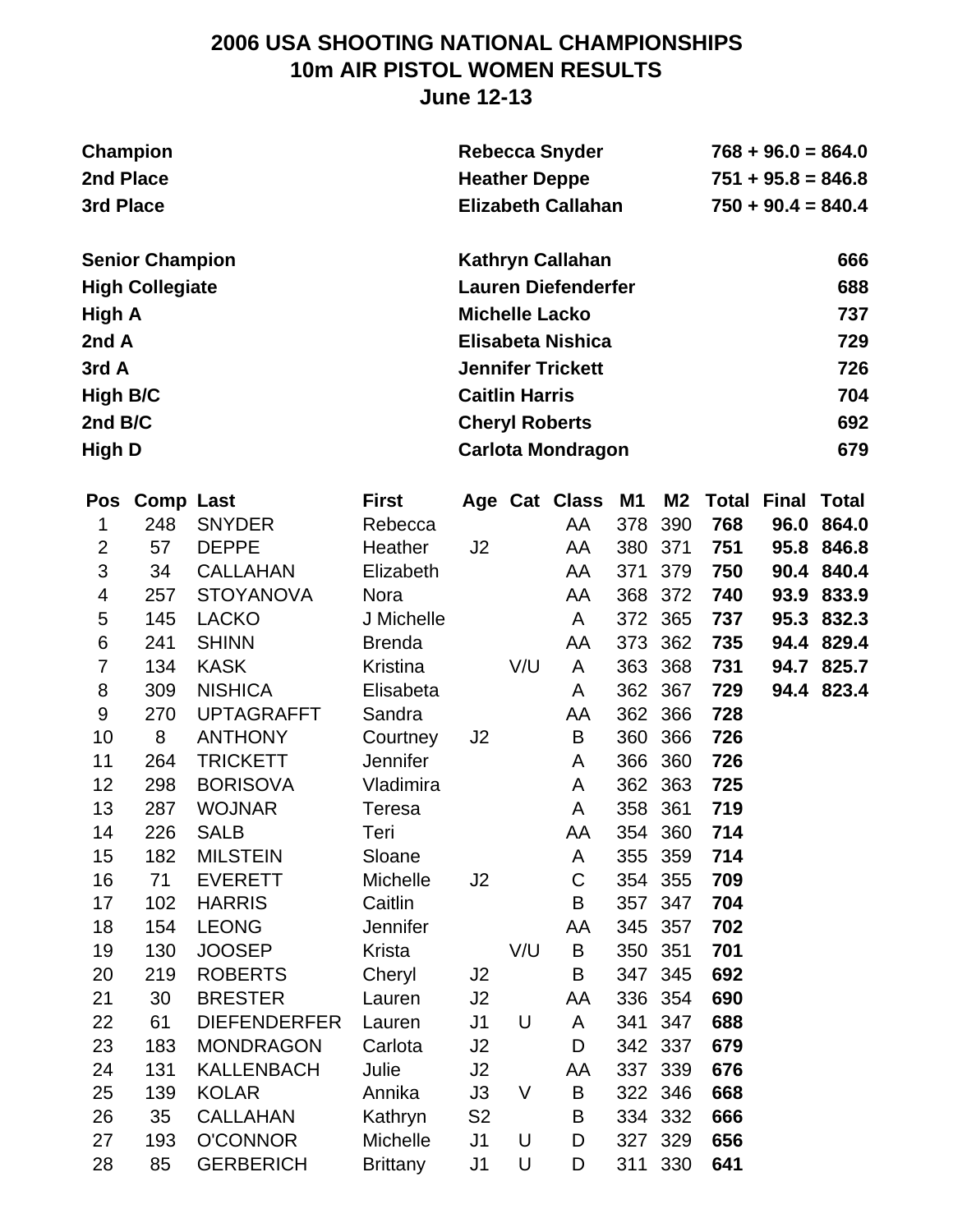### **2006 USA SHOOTING NATIONAL CHAMPIONSHIPS 10m AIR PISTOL JUNIOR WOMEN RESULTS June 12-13**

| Champion  | <b>Heather Deppe</b>    | $751 + 95.8 = 846.8$ |
|-----------|-------------------------|----------------------|
| 2nd Place | <b>Courtney Anthony</b> | $726 + 93.1 = 819.1$ |
| 3rd Place | <b>Michelle Everett</b> | $709 + 95.2 = 804.2$ |

**High J2 Cheryl Roberts 692**

|                | Pos Comp Last |                     | <b>First</b>    |                |   | Age Cat Class M1 |         |         | <b>M2 Total Final Total</b> |      |            |
|----------------|---------------|---------------------|-----------------|----------------|---|------------------|---------|---------|-----------------------------|------|------------|
|                | 57            | <b>DEPPE</b>        | Heather         | J <sub>2</sub> |   | AA               | 380     | 371     | 751                         |      | 95.8 846.8 |
| $\overline{2}$ | 8             | <b>ANTHONY</b>      | Courtney        | J <sub>2</sub> |   | B                | 360     | 366     | 726                         | 93.1 | 819.1      |
| 3              | 71            | <b>EVERETT</b>      | <b>Michelle</b> | J <sub>2</sub> |   | С                |         | 354 355 | 709                         |      | 95.2 804.2 |
| $\overline{4}$ | 30            | <b>BRESTER</b>      | Lauren          | J2             |   | AA               | 336 354 |         | 690                         |      | 94.1 784.1 |
| 5              | 219           | <b>ROBERTS</b>      | Cheryl          | J <sub>2</sub> |   | B                | 347 345 |         | 692                         |      | 90.3 782.3 |
| 6              | 61            | <b>DIEFENDERFER</b> | Lauren          | J1             | U | A                |         | 341 347 | 688                         | 91.1 | 779.1      |
| 7              | 131           | <b>KALLENBACH</b>   | Julie           | J <sub>2</sub> |   | AA               | 337 339 |         | 676                         |      | 92.3 768.3 |
| 8              | 183           | <b>MONDRAGON</b>    | Carlota         | J <sub>2</sub> |   | D                | 342 337 |         | 679                         |      | 84.6 763.6 |
| 9              | 139           | <b>KOLAR</b>        | Annika          | J3             | V | B                | 322 346 |         | 668                         |      |            |
| 10             | 193           | <b>O'CONNOR</b>     | <b>Michelle</b> | J1             | U | D                | 327 329 |         | 656                         |      |            |
| 11             | 85            | <b>GERBERICH</b>    | <b>Brittany</b> | J1             | U | D                | 311     | 330     | 641                         |      |            |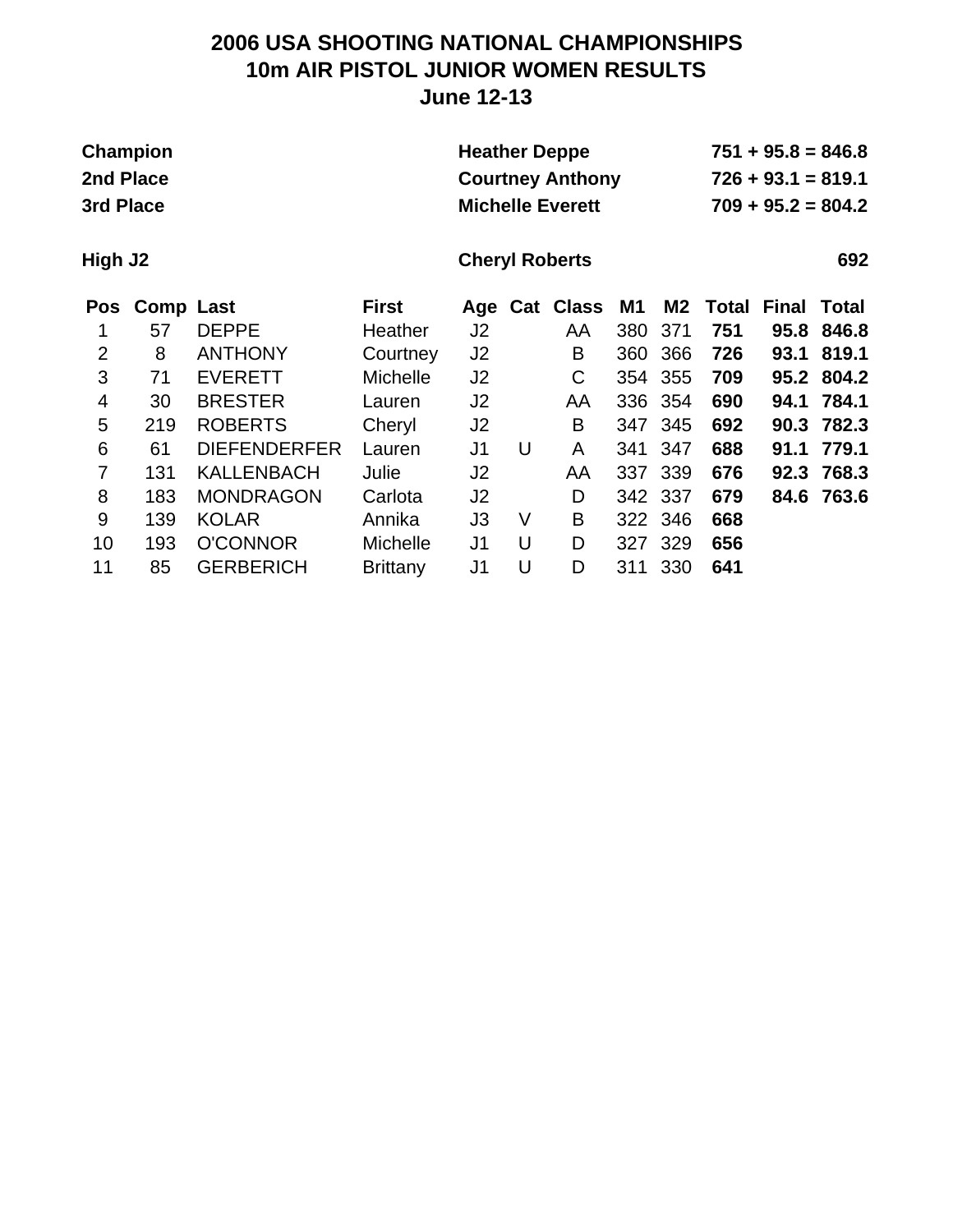### **2006 USA SHOOTING NATIONAL CHAMPIONSHIPS 10m AIR PISTOL MEN RESULTS June 12-13**

| Champion<br>2nd Place<br>3rd Place | <b>Thomas Rose</b><br><b>John Zurek</b> | $1151 + 98.5 = 1249.5$<br>$1151 + 98.0 = 1249.0$<br>$1139 + 101.3 = 1240.3$ |
|------------------------------------|-----------------------------------------|-----------------------------------------------------------------------------|
|                                    | <b>Jay Shi</b>                          |                                                                             |
| <b>Senior Champion</b>             | <b>Matthew Dardas</b>                   | 1134                                                                        |
| 2nd Place                          | Igor Zolotarev                          | 1130                                                                        |
| 3rd Place                          | <b>Ted Malone</b>                       | 1123                                                                        |
| <b>High Collegiate</b>             | <b>Patrick Cannon</b>                   | 1108                                                                        |
| High S <sub>2</sub>                | <b>Richard McConnell</b>                | 1120                                                                        |
| High S3                            | <b>Charles Abston</b>                   | 1083                                                                        |
| High A                             | <b>Christopher Stover</b>               | 1141                                                                        |
| 2nd A                              | <b>Richard McConnell</b>                | 1120                                                                        |
| 3rd A                              | <b>Patrick Cannon</b>                   | 1108                                                                        |
| High B/C                           | <b>Solomon Kraner</b>                   | 1073                                                                        |
| 2nd B/C                            | <b>Josh Petersheim</b>                  | 1057                                                                        |
| 3rd B/C                            | <b>Kirk Ware</b>                        | 1054                                                                        |
| High D/E                           | Paul Ha                                 | 1078                                                                        |

| Pos                     | <b>Comp Last</b> |                  | <b>First</b>    |                |   | Age Cat Class | <b>M1</b> | <b>M2</b> | <b>Total</b> | <b>Final</b> | Total  |
|-------------------------|------------------|------------------|-----------------|----------------|---|---------------|-----------|-----------|--------------|--------------|--------|
| 1                       | 224              | <b>ROSE</b>      | <b>Thomas</b>   |                |   | AA            | 575       | 576       | 1151         | 98.5         | 1249.5 |
| $\overline{2}$          | 295              | <b>ZUREK</b>     | John            |                |   | AA            | 575       | 576       | 1151         | 98.0         | 1249.0 |
| 3                       | 240              | <b>SHI</b>       | Jay             |                |   | AA            | 564       | 575       | 1139         | 101.3        | 1240.3 |
| $\overline{\mathbf{4}}$ | 268              | <b>TURNER</b>    | Jason           |                |   | AA            | 568       | 570       | 1138         | 101.8        | 1239.8 |
| 5                       | 259              | <b>SZARENSKI</b> | Daryl           |                |   | AA            | 572       | 566       | 1138         | 99.8         | 1237.8 |
| 6                       | 256              | <b>STOVER</b>    | Christopher     |                |   | A             | 575       | 566       | 1141         | 96.0         | 1237.0 |
| 7                       | 54               | <b>DARDAS</b>    | <b>Matthew</b>  | S <sub>1</sub> |   | AA            | 571       | 563       | 1134         | 94.7         | 1228.7 |
| 8                       | 293              | <b>ZOLOTAREV</b> | Igor            | S <sub>1</sub> |   | AA            | 564       | 566       | 1130         | 94.8         | 1224.8 |
| $9\,$                   | 72               | <b>FAVOUR</b>    | Jeff            |                |   | AA            | 562       | 567       | 1129         |              |        |
| 10                      | 16               | <b>BEAMAN</b>    | <b>Brian</b>    |                |   | AA            | 559       | 568       | 1127         |              |        |
| 11                      | 120              | <b>HURT</b>      | Dwaine          |                |   | AA            | 568       | 559       | 1127         |              |        |
| 12                      | 59               | <b>DERR</b>      | Greg            |                |   | AA            | 559       | 567       | 1126         |              |        |
| 13                      | 164              | <b>LUTZ</b>      | Anthony         | J <sub>1</sub> |   | AA            | 561       | 564       | 1125         |              |        |
| 14                      | 99               | <b>HANZEL</b>    | Keith           |                |   | AA            | 561       | 562       | 1123         |              |        |
| 15                      | 168              | <b>MALONE</b>    | Ted             | S <sub>1</sub> |   | AA            | 567       | 556       | 1123         |              |        |
| 16                      | 37               | CAO              | Armando         |                |   | AA            | 557       | 565       | 1122         |              |        |
| 17                      | 171              | <b>MCCONNELL</b> | Richard         | S <sub>2</sub> |   | A             | 560       | 560       | 1120         |              |        |
| 18                      | 296              | <b>SWARTZ</b>    | Stephen         | S <sub>1</sub> |   | AA            | 561       | 559       | 1120         |              |        |
| 19                      | 289              | <b>WOOD</b>      | Anthony         | S <sub>1</sub> |   | AA            | 564       | 555       | 1119         |              |        |
| 20                      | 32               | <b>BUDNELLA</b>  | <b>Nicholas</b> | J <sub>1</sub> |   | AA            | 551       | 562       | 1113         |              |        |
| 21                      | 13               | <b>BABIUC</b>    | Vlad            | J <sub>1</sub> | V | AA            | 561       | 552       | 1113         |              |        |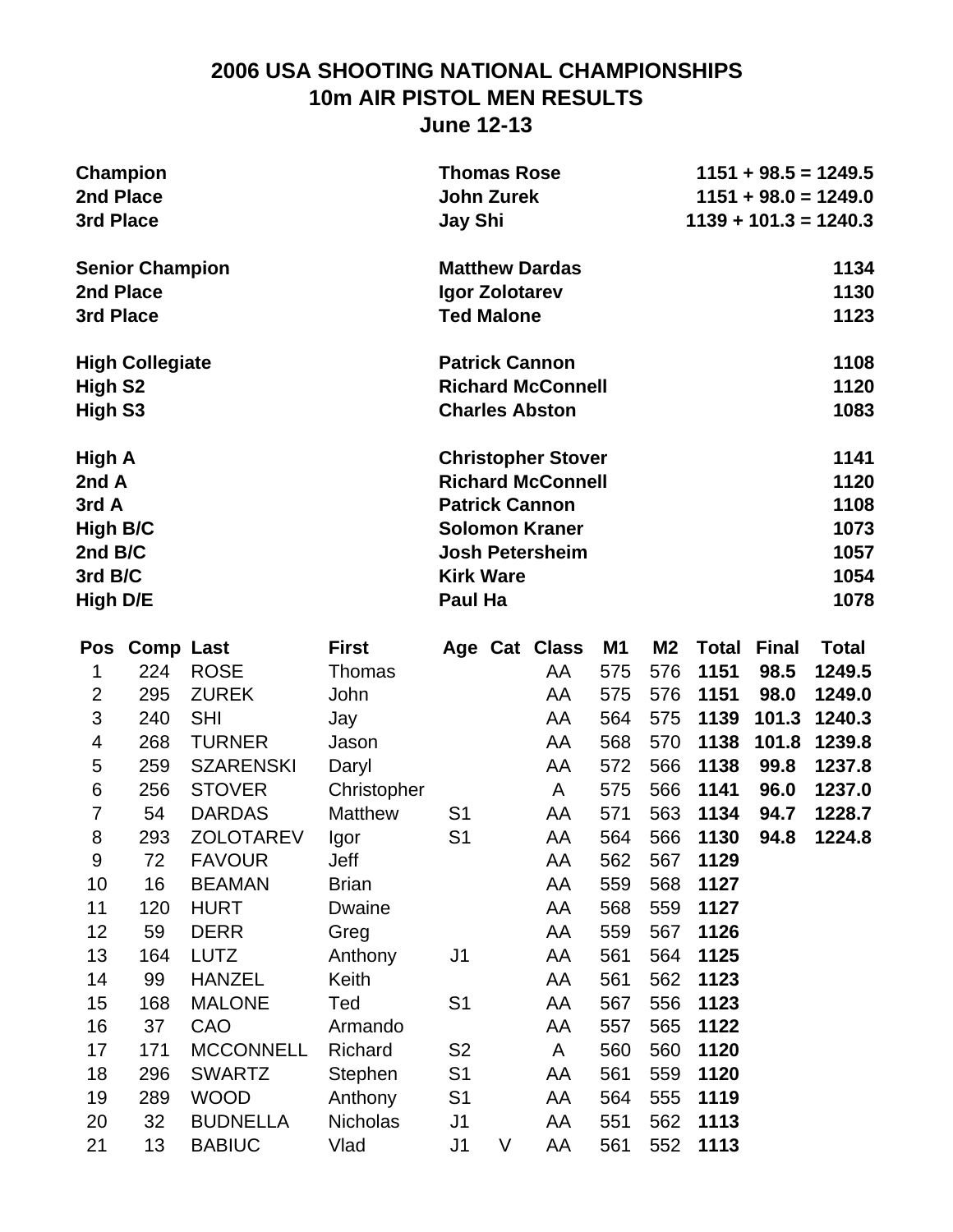| Pos      | <b>Comp Last</b> |                                   | First          |                |                | Age Cat Class | M1         | M <sub>2</sub> | <b>Total</b> | Final | <b>Total</b> |
|----------|------------------|-----------------------------------|----------------|----------------|----------------|---------------|------------|----------------|--------------|-------|--------------|
| 22       | 36               | <b>CANNON</b>                     | Patrick        | J <sub>1</sub> | $\bigcup$      | A             | 552        | 556            | 1108         |       |              |
| 23       | 197              | <b>OWSLEY</b>                     | Cody           | J <sub>1</sub> | U              | AA            | 553        | 555            | 1108         |       |              |
| 24       | 106              | <b>HENDRIX</b>                    | Nathan         | S <sub>1</sub> |                | A             | 554        | 554            | 1108         |       |              |
| 25       | 284              | <b>WICKLINE</b>                   | Carl           |                |                | A             | 549        | 557            | 1106         |       |              |
| 26       | 155              | <b>LIGHTNER</b>                   | <b>Brad</b>    |                |                | AA            | 548        | 556            | 1104         |       |              |
| 27       | 220              | <b>ROGERS</b>                     | Mark           |                |                | A             | 549        | 552            | 1101         |       |              |
| 28       | 291              | <b>YARBROUGH</b>                  | Charles        |                |                | A             | 548        | 551            | 1099         |       |              |
| 29       | 172              | <b>MCCOY</b>                      | Jimmie         | S <sub>1</sub> |                | AA            | 549        | 550            | 1099         |       |              |
| 30       | 242              | <b>SHTEYMAN</b>                   | <b>Dmitriy</b> |                |                | A             | 552        | 547            | 1099         |       |              |
| 31       | 192              | <b>O'CONNOR</b>                   | <b>JP</b>      | S <sub>1</sub> |                | A             | 556        | 543            | 1099         |       |              |
| 32       | 22               | <b>BERGLEE</b>                    | Seth           |                | U              | A             | 560        | 538            | 1098         |       |              |
| 33       | 169              | <b>MARTINDALE</b>                 | <b>Bruce</b>   | S <sub>1</sub> |                | AA            | 547        | 549            | 1096         |       |              |
| 34       | 144              | <b>LACKEY</b>                     | Curtis         | S <sub>1</sub> |                | AA            | 549        | 547            | 1096         |       |              |
| 35       | 187              | <b>MUXEN</b>                      | Andy           | J <sub>1</sub> |                | A             | 549        | 547            | 1096         |       |              |
| 36       | 213              | <b>RAGAY</b>                      | Sean           | J <sub>1</sub> | U              | A             | 553        | 542            | 1095         |       |              |
| 37       | 47               | <b>CORDER</b>                     | Zach           | J <sub>1</sub> |                | A             | 543        | 551            | 1094         |       |              |
| 38       | 121              | <b>IMIG</b>                       | <b>Tyler</b>   | J <sub>1</sub> | U              | A             | 552        | 541            | 1093         |       |              |
| 39       | 217              | <b>REITER</b>                     | Joshua         |                |                | A             | 555        | 538            | 1093         |       |              |
| 40       | 254              | <b>STACHITAS</b>                  | <b>Tucker</b>  | J <sub>1</sub> | U              | AA            | 539        | 549            | 1088         |       |              |
| 41       | 234              | <b>SCHREIBER</b>                  | Peter          | S <sub>1</sub> |                | A             | 543        | 544            | 1087         |       |              |
| 42       | 151              | <b>LEE</b>                        | Robin          | S <sub>2</sub> |                | AA            | 549        | 536            | 1085         |       |              |
| 43       | 138              | KLOS <sup>*</sup>                 | Gregory        |                |                | A             | 543        | 541            | 1084         |       |              |
| 44       | 21               | <b>BENTEMAN</b>                   | Ryan           | J <sub>1</sub> |                | A             | 549        | 535            | 1084         |       |              |
| 45       | 3                | <b>ABSTON</b>                     | Charles        | S <sub>3</sub> |                | A             | 545        | 538            | 1083         |       |              |
| 46       | 93               | <b>HALENAR</b>                    | <b>Cliff</b>   | S <sub>2</sub> |                | A             | 541        | 541            | 1082         |       |              |
| 47       | 10               | <b>ANTOHI</b>                     | Val            | S <sub>1</sub> |                | A             | 539        | 541            | 1080         |       |              |
| 48       | 180              | <b>MEREDITH</b>                   | <b>Bruce</b>   | S <sub>3</sub> |                | A             | 544        | 536            | 1080         |       |              |
| 49       | 195              | <b>ORVIN</b>                      | Jason          | J <sub>1</sub> |                | A             | 538        | 541            | 1079         |       |              |
| 50       | 91               | HA                                | Paul           | S <sub>2</sub> |                | E             | 540        | 538            | 1078         |       |              |
| 51       | 303              | <b>HOLLEN</b>                     | Eric           |                | Dis            | B             | 541        | 532            | 1073         |       |              |
| 52       | 142              | <b>KRANER</b><br><b>ISHERWOOD</b> | Solomon        | S <sub>2</sub> |                | B             | 547        | 526            | 1073         |       |              |
| 53<br>54 | 122<br>190       | <b>NGHIEM</b>                     | Robert<br>Nghi |                |                | A<br>A        | 524<br>538 | 548<br>534     | 1072<br>1072 |       |              |
| 55       | 238              | <b>SHANNON</b>                    | Marc           | J <sub>2</sub> |                | AA            | 532        | 539            | 1071         |       |              |
| 56       | 207              | <b>POORE</b>                      | <b>Dick</b>    |                |                | A             | 528        | 538            | 1066         |       |              |
| 57       | 63               | <b>DOMINICK</b>                   | Henry          | J1             |                | A             | 530        | 536            | 1066         |       |              |
| 58       | 205              | <b>PETERSHEIM</b>                 | Josh           |                |                | $\mathsf C$   | 523        | 534            | 1057         |       |              |
| 59       | 141              | <b>KRAFT</b>                      | Timothy        | S <sub>1</sub> |                | A             | 530        | 525            | 1055         |       |              |
| 60       | 276              | <b>WARE</b>                       | <b>Kirk</b>    | S <sub>1</sub> |                | B             | 534        | 520            | 1054         |       |              |
| 61       | 216              | REED                              | Charles        | S <sub>2</sub> |                | A             | 527        | 526            | 1053         |       |              |
| 62       | 136              | <b>KEVANIAN</b>                   | George         |                |                | AA            | 521        | 531            | 1052         |       |              |
| 63       | 55               | <b>DAWSON</b>                     | Richard        | S <sub>2</sub> |                | B             | 519        | 530            | 1049         |       |              |
| 64       | 251              | <b>SPINNEY</b>                    | Ryan           |                | J <sub>2</sub> | A             | 518        | 529            | 1047         |       |              |
| 65       | 236              | <b>SEXTON</b>                     | Joel           | S <sub>3</sub> |                | B             | 522        | 525            | 1047         |       |              |
| 66       | 82               | <b>GALBRAITH</b>                  | Pat            | S <sub>2</sub> |                | B             | 501        | 530            | 1031         |       |              |
| 67       | 70               | <b>EVANS</b>                      | A Craig        | S <sub>2</sub> |                | B             | 517        | 498            | 1015         |       |              |
|          |                  |                                   |                |                |                |               |            |                |              |       |              |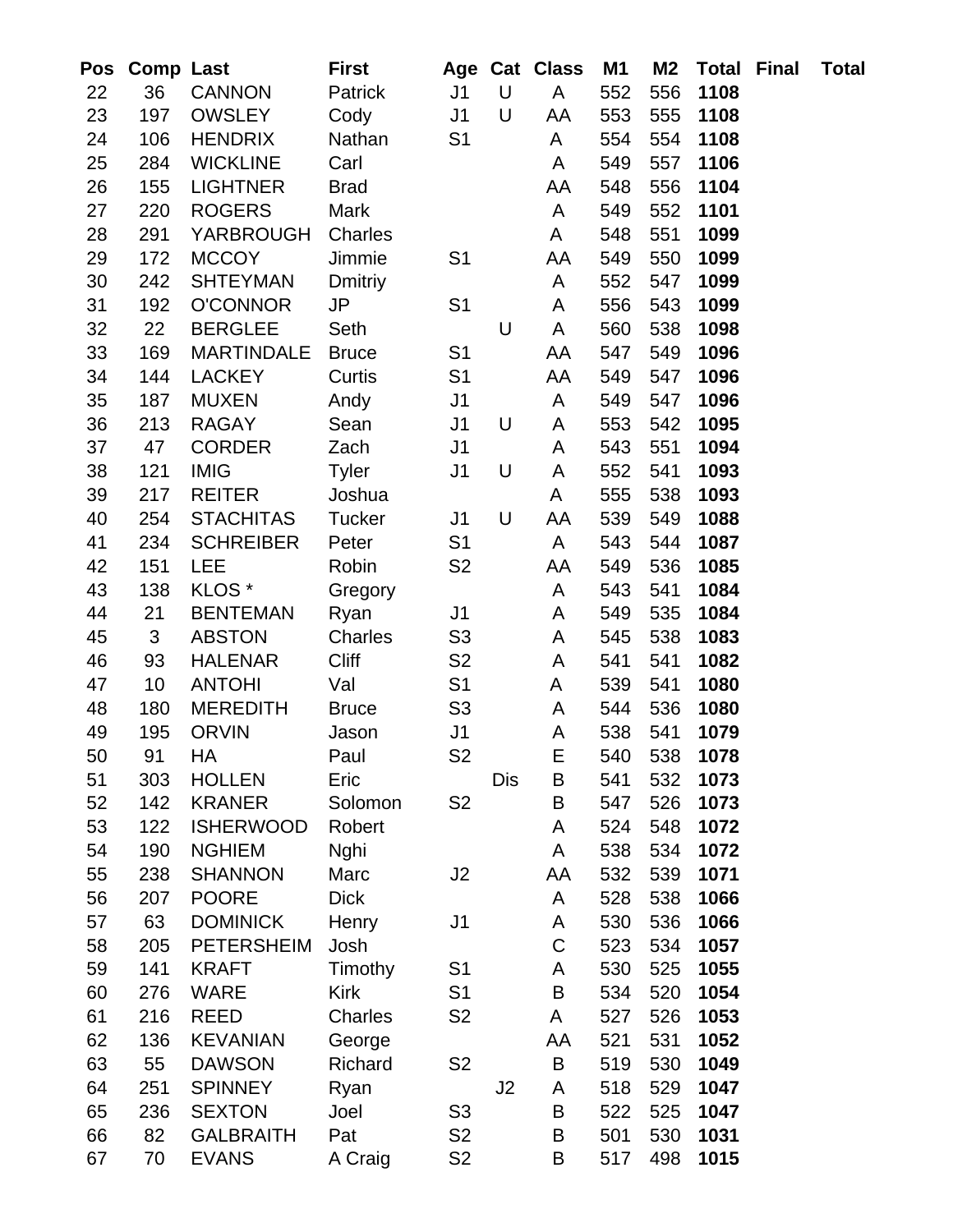|    | Pos Comp Last  |                  | <b>First</b> |                | Age Cat Class M1 |                |                | <b>M2 Total Final</b> | Total |
|----|----------------|------------------|--------------|----------------|------------------|----------------|----------------|-----------------------|-------|
| 68 | 204            | <b>PESCI</b>     | William      | S <sub>1</sub> | AA               | 484            | 504            | 988                   |       |
| 69 | 203            | <b>PESCI</b>     | Bill         | J3             | AA               | 501            | 486            | 987                   |       |
| 70 | 283            | <b>WHITTAKER</b> | Dwight       | S <sub>1</sub> | E.               | 496            | 489            | 985                   |       |
| 71 | 255            | <b>STEICH</b>    | Jason        |                | C                | 494            | 476            | 970                   |       |
| 72 | 161            | <b>LOFTIS</b>    | <b>Chris</b> | J1             | B                | 464            | 503            | 967                   |       |
| 73 | $\overline{4}$ | <b>ALIFF</b>     | Kevin        | J <sub>2</sub> | D                | 466            | 461            | 927                   |       |
| 74 | 227            | <b>SANDERLIN</b> | George       | S <sub>1</sub> | AA               | 451            | 466            | 917                   |       |
| 75 | 179            | <b>MELOY</b>     | Charles      | S <sub>3</sub> | B                | <b>DNS 505</b> |                | 505                   |       |
| 76 | 50             | <b>CUTHBERT</b>  | James        |                | A                |                | <b>DNS DNS</b> | $\bf{0}$              |       |

Comp # 138 received 2 pt deduction rule 8.6.6.2.1.1

### **2006 USA SHOOTING NATIONAL CHAMPIONSHIPS 10m AIR PISTOL JUNIOR MEN RESULTS June 12-13**

|                | <b>Champion</b><br>2nd Place<br>3rd Place |                  |                 | <b>Anthony Lutz</b><br><b>Cody Owsley</b> |   | Nicholas Budnella | $1125 + 97.9 = 1222.9$<br>$1113 + 96.6 = 1209.6$<br>$1108 + 96.4 = 1204.4$ |           |              |              |              |
|----------------|-------------------------------------------|------------------|-----------------|-------------------------------------------|---|-------------------|----------------------------------------------------------------------------|-----------|--------------|--------------|--------------|
| <b>Pos</b>     | <b>Comp Last</b>                          |                  | <b>First</b>    |                                           |   | Age Cat Class     | M1                                                                         | <b>M2</b> | <b>Total</b> | <b>Final</b> | <b>Total</b> |
| 1              | 164                                       | <b>LUTZ</b>      | Anthony         | J <sub>1</sub>                            |   | AA                | 561                                                                        | 564       | 1125         | 97.9         | 1222.9       |
| $\overline{2}$ | 32                                        | <b>BUDNELLA</b>  | <b>Nicholas</b> | J <sub>1</sub>                            |   | AA                | 551                                                                        | 562       | 1113         | 96.6         | 1209.6       |
| $\mathfrak{S}$ | 197                                       | <b>OWSLEY</b>    | Cody            | J <sub>1</sub>                            | U | AA                | 553                                                                        | 555       | 1108         | 96.4         | 1204.4       |
| $\overline{4}$ | 36                                        | <b>CANNON</b>    | Patrick         | J <sub>1</sub>                            | U | A                 | 552                                                                        | 556       | 1108         | 90.1         | 1198.1       |
| 5              | 213                                       | <b>RAGAY</b>     | Sean            | J <sub>1</sub>                            | U | A                 | 553                                                                        | 542       | 1095         | 97.9         | 1192.9       |
| 6              | 47                                        | <b>CORDER</b>    | Zach            | J <sub>1</sub>                            |   | A                 | 543                                                                        | 551       | 1094         | 96.8         | 1190.8       |
| 7              | 187                                       | <b>MUXEN</b>     | Andy            | J <sub>1</sub>                            |   | A                 | 549                                                                        | 547       | 1096         | 89.6         | 1185.6       |
| 8              | 121                                       | <b>IMIG</b>      | <b>Tyler</b>    | J <sub>1</sub>                            | U | A                 | 552                                                                        | 541       | 1093         | 89.8         | 1182.8       |
| 9              | 13                                        | <b>BABIUC</b>    | Vlad            | J <sub>1</sub>                            | V | AA                | 561                                                                        | 552       | 1113         |              |              |
| 10             | 254                                       | <b>STACHITAS</b> | <b>Tucker</b>   | J <sub>1</sub>                            | U | AA                | 539                                                                        | 549       | 1088         |              |              |
| 11             | 195                                       | <b>ORVIN</b>     | Jason           | J <sub>1</sub>                            |   | A                 | 538                                                                        | 541       | 1079         |              |              |
| 12             | 238                                       | <b>SHANNON</b>   | Marc            | J2                                        |   | AA                | 532                                                                        | 539       | 1071         |              |              |
| 13             | 63                                        | <b>DOMINICK</b>  | Henry           | J <sub>1</sub>                            |   | A                 | 530                                                                        | 536       | 1066         |              |              |
| 14             | 21                                        | <b>BENTEMAN</b>  | Ryan            | J <sub>1</sub>                            |   | A                 | 549                                                                        | 535       | 1084         |              |              |
| 15             | 161                                       | <b>LOFTIS</b>    | <b>Chris</b>    | J <sub>1</sub>                            |   | B                 | 464                                                                        | 503       | 967          |              |              |
| 16             | 203                                       | <b>PESCI</b>     | Bill            | J3                                        |   | AA                | 501                                                                        | 486       | 987          |              |              |
| 17             | 4                                         | <b>ALIFF</b>     | Kevin           | J <sub>2</sub>                            |   | D                 | 466                                                                        | 461       | 927          |              |              |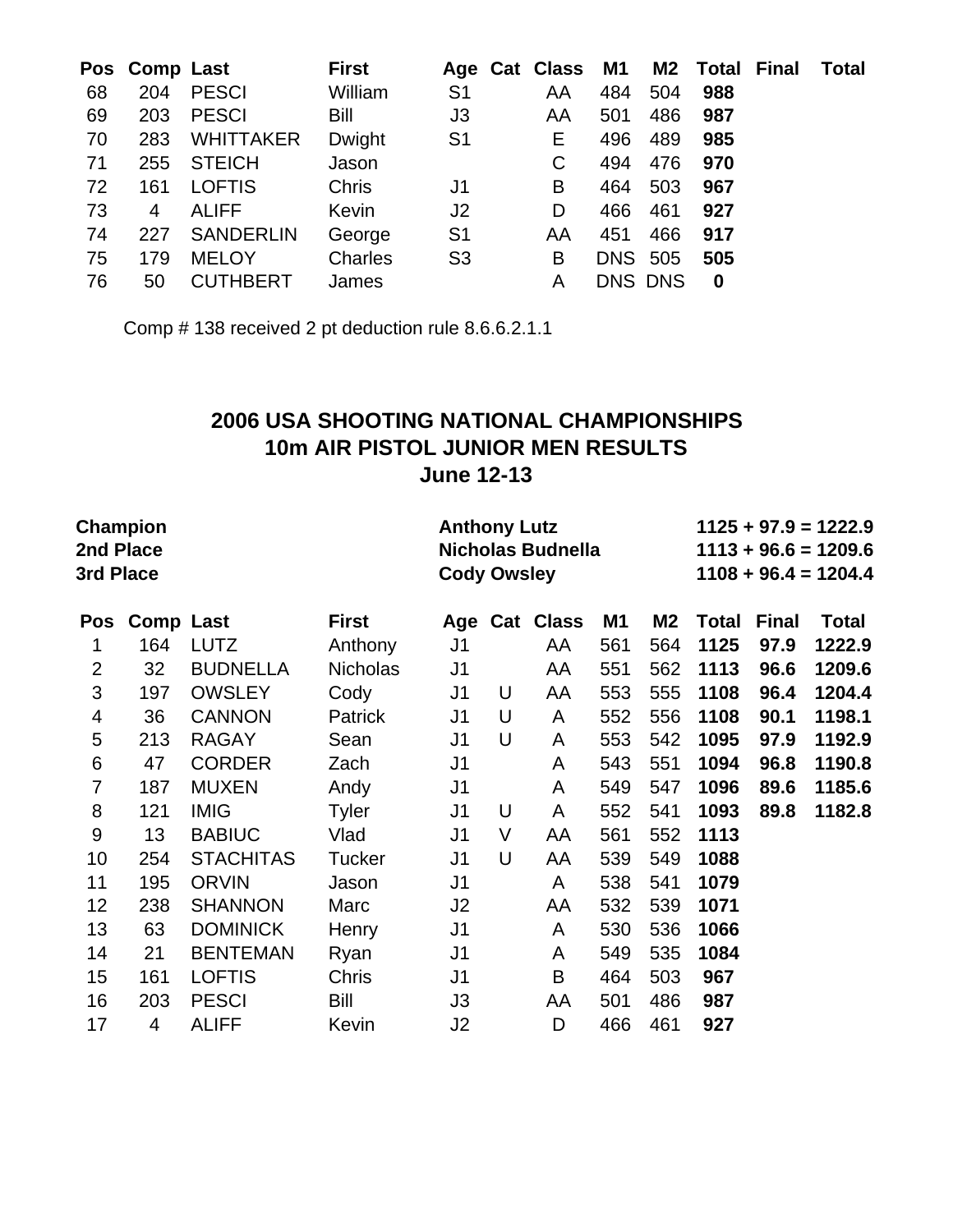# **2006 USA SHOOTING NATIONAL CHAMPIONSHIPS 50m PRONE MEN RESULTS**

**June 12-13**

| <b>Champion</b><br>2nd Place<br>3rd Place<br><b>Senior Champion</b><br>2nd Place<br>3rd Place<br><b>High Collegiate</b><br>High S <sub>2</sub><br>High A |                                          |                                                                       |                                              |                | $1195 + 103.2 = 1298.2 + 10.8$<br><b>Matt Emmons</b><br><b>Thomas Tamas</b><br>$1196 + 102.2 = 1298.2 + 9.8$<br><b>Rob Harbison</b><br>$1190 + 103.1 = 1293.1$<br><b>Glen Sulser</b><br>1189<br><b>Larry Sawyer</b><br>1185<br><b>Ron Wigger</b><br>1166<br>1183<br><b>Matt Rawlings</b><br>1140<br><b>Domingo Otero</b> |                                                                                                                                                       |                          |                           |                                                                        |                |                                                                                                      |           |
|----------------------------------------------------------------------------------------------------------------------------------------------------------|------------------------------------------|-----------------------------------------------------------------------|----------------------------------------------|----------------|--------------------------------------------------------------------------------------------------------------------------------------------------------------------------------------------------------------------------------------------------------------------------------------------------------------------------|-------------------------------------------------------------------------------------------------------------------------------------------------------|--------------------------|---------------------------|------------------------------------------------------------------------|----------------|------------------------------------------------------------------------------------------------------|-----------|
| 2nd A<br>3rd A<br>High B<br>2nd B<br>3rd B<br>High C<br>2nd C<br>3rd C<br><b>High D</b><br>2nd D<br>3rd D<br>High E                                      |                                          |                                                                       |                                              |                | <b>Jonathan Hall</b><br><b>Mark Gould</b><br><b>Andy Lamson</b><br><b>Curtis Gagne</b><br><b>Don Holcroft</b><br><b>Jacob Hall</b><br><b>Ben Garner</b>                                                                                                                                                                  | <b>Michael MacLagan</b><br><b>Daniel Belluzzo</b><br><b>James Johnson</b><br><b>Matt Mackenzie</b><br><b>Britton Watson</b><br><b>Matthew Pueppke</b> |                          |                           |                                                                        |                | 1176<br>1170<br>1159<br>1169<br>1167<br>1167<br>1160<br>1156<br>1149<br>1148<br>1146<br>1129<br>1132 |           |
| 1<br>$\overline{2}$<br>3<br>4                                                                                                                            | Pos Comp Last<br>67<br>261<br>100<br>128 | <b>EMMONS</b><br><b>TAMAS</b><br><b>HARBISON</b><br><b>JOHNSON</b>    | <b>First</b><br>Matt<br>Thomas<br>Rob<br>Ken |                |                                                                                                                                                                                                                                                                                                                          | Age Cat Class M1<br>AA<br>AA<br>AA<br>AA                                                                                                              | 596<br>599               | M2<br>599                 | <b>Total Final</b><br>1195<br>597 1196<br>595 595 1190<br>596 593 1189 | 103.2<br>103.1 | <b>Total</b><br>1298.2 10.8<br>102.2 1298.2 9.8<br>1293.1<br>103.0 1292.0                            | <b>SO</b> |
| 5<br>6<br>$\overline{7}$<br>8                                                                                                                            | 297<br>269<br>177<br>198                 | <b>SULSER</b><br><b>UPTAGRAFFT</b><br><b>MCPHAIL</b><br><b>PARKER</b> | Glen<br>Eric<br>Michael<br>Jason             | S <sub>1</sub> |                                                                                                                                                                                                                                                                                                                          | AA<br>AA<br>AA<br>AA                                                                                                                                  | 594<br>591               | 594                       | 596 593 1189<br>595 594 1189<br>597 1191<br>1185                       | 101.9          | 102.5 1291.5<br>1290.9<br>98.3 1289.3<br>100.4 1285.4                                                |           |
| $9\,$<br>10<br>11<br>12                                                                                                                                  | 230<br>15<br>9<br>214                    | <b>SAWYER</b><br><b>BARNHART</b><br><b>ANTI</b><br><b>RAWLINGS</b>    | Larry<br>Shane<br>Michael<br>Matt            | S <sub>1</sub> | U                                                                                                                                                                                                                                                                                                                        | A<br>AA<br>AA<br>AA                                                                                                                                   | 596<br>591<br>592<br>594 | 589<br>593<br>591<br>589  | 1185<br>1184<br>1183<br>1183                                           |                |                                                                                                      |           |
| 13<br>14<br>15                                                                                                                                           | 229<br>105<br>41                         | <b>SANTELLI</b><br><b>HEIN</b><br><b>CLARK</b>                        | <b>Thomas</b><br>Joseph<br>Doug              | J <sub>1</sub> |                                                                                                                                                                                                                                                                                                                          | AA<br>AA<br>AA                                                                                                                                        | 590                      | 591<br>594 587<br>592 588 | 1181<br>1181<br>1180                                                   |                |                                                                                                      |           |
| 16                                                                                                                                                       | $\overline{2}$                           | <b>ABALO</b>                                                          | Christopher                                  | J <sub>1</sub> | U                                                                                                                                                                                                                                                                                                                        | AA                                                                                                                                                    |                          | 592 587                   | 1179                                                                   |                |                                                                                                      |           |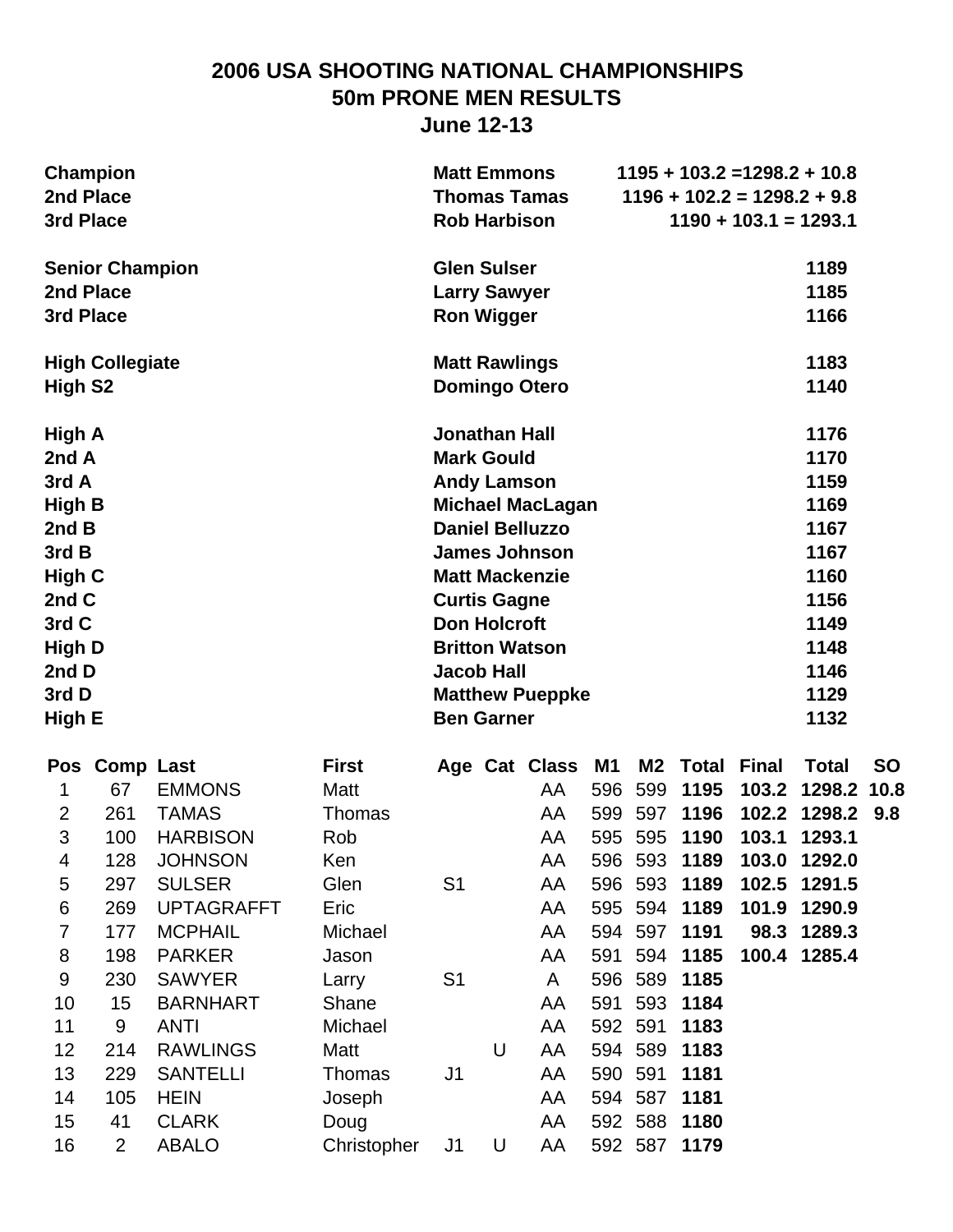| Pos      | <b>Comp Last</b> |                                   | <b>First</b>         |                      |   | Age Cat Class M1  |         | M2             | Total        | Final | <b>Total</b> |
|----------|------------------|-----------------------------------|----------------------|----------------------|---|-------------------|---------|----------------|--------------|-------|--------------|
| 17       | 274              | <b>WALLACE</b>                    | <b>Matthew</b>       |                      |   | AA                | 588     | 590            | 1178         |       |              |
| 18       | 133              | <b>KARACSONYI</b>                 | Alex                 | J <sub>1</sub>       | U | AA                | 586     | 591            | 1177         |       |              |
| 19       | 12               | <b>AYALA</b>                      | Armondo              |                      |   | AA                | 587     | 590            | 1177         |       |              |
| 20       | 221              | <b>ROLAND</b>                     | Andrew               | J <sub>1</sub>       |   | AA                |         | 584 592        | 1176         |       |              |
| 21       | 96               | <b>HALL</b>                       | Jonathan             | J <sub>1</sub>       |   | A                 | 587     | 589            | 1176         |       |              |
| 22       | 88               | <b>GRAY</b>                       | Hank                 |                      |   | AA                | 589     | 587            | 1176         |       |              |
| 23       | 252              | <b>SPRECHER</b>                   | David                | J <sub>1</sub>       |   | AA                | 585     | 589            | 1174         |       |              |
| 24       | 302              | <b>DONOHO</b>                     | <b>Brad</b>          |                      | U | AA                | 585     | 589            | 1174         |       |              |
| 25       | 281              | <b>WELLS</b>                      | Shawn                |                      |   | AA                | 584     | 589            | 1173         |       |              |
| 26       | 53               | <b>DARDAS</b>                     | Jason                | J <sub>1</sub>       |   | AA                | 590     | 583            | 1173         |       |              |
| 27       | 113              | <b>HOGLE</b>                      | John                 |                      |   | AA                | 584     | 588            | 1172         |       |              |
| 28       | 97               | <b>HALL</b>                       | Joseph               | J <sub>1</sub>       | U | AA                | 587     | 585            | 1172         |       |              |
| 29       | 95               | <b>HALL</b>                       | James                |                      | U | AA                | 592     | 580            | 1172         |       |              |
| 30       | 87               | <b>GOULD</b>                      | <b>Mark</b>          |                      |   | A                 | 584     | 586            | 1170         |       |              |
| 31       | 153              | <b>LEINBERGER</b>                 | Lucas                |                      |   | AA                | 585     | 585            | 1170         |       |              |
| 32       | 167              | <b>MACLAGAN</b>                   | Michael              | J <sub>1</sub>       |   | B                 | 585     | 584            | 1169         |       |              |
| 33       | 20               | <b>BELLUZZO</b>                   | Daniel               | J <sub>1</sub>       | U | B                 | 582     | 585            | 1167         |       |              |
| 34       | 127              | <b>JOHNSON</b>                    | James                |                      |   | B                 | 585     | 582            | 1167         |       |              |
| 35       | 285              | <b>WIGGER</b>                     | Ron                  | S <sub>1</sub>       |   | AA                | 580     | 586            | 1166         |       |              |
| 36       | 225              | <b>RUTTER</b>                     | Cody                 | J <sub>1</sub>       |   | AA                | 578     | 587            | 1165         |       |              |
| 37       | 300              | <b>GEYER</b>                      | Ray                  | J <sub>1</sub>       | U | AA                | 582     | 582            | 1164         |       |              |
| 38       | 39               | <b>CASTANO</b>                    | Andrew               | J <sub>1</sub>       |   | AA                | 585     | 579            | 1164         |       |              |
| 39       | 48               | <b>CSENGE</b>                     | Tom                  | J <sub>1</sub>       |   | AA                | 575     | 588            | 1163         |       |              |
| 40       | 275              | <b>WALLIZER</b>                   | <b>Bryant</b>        | J <sub>1</sub>       |   | B                 | 578     | 585            | 1163         |       |              |
| 41       | 282              | <b>WHEELDON</b>                   | <b>Bradley</b>       |                      |   | AA                | 584     | 579            | 1163         |       |              |
| 42       | 135              | <b>KERN</b>                       | <b>Brian</b>         | J <sub>1</sub>       | U | AA                | 584 579 |                | 1163         |       |              |
| 43       | 262              | <b>TANOUE</b>                     | Ryan                 |                      | U | AA                | 580     | 582            | 1162         |       |              |
| 44       | 194              | <b>OLSON</b>                      | Josh                 |                      |   | AA                |         | 576 585        | 1161         |       |              |
| 45       | 202              | <b>PENTZ</b>                      | Justin               | J2                   |   | AA                | 580 581 |                | 1161         |       |              |
| 46<br>47 | 201<br>165       | <b>PEMPEL</b><br><b>MACKENZIE</b> | Daniel               | J <sub>1</sub>       |   | AA<br>$\mathsf C$ | 582     | 579<br>578 582 | 1161<br>1160 |       |              |
| 48       | 147              | <b>LAMSON</b>                     | Matt                 |                      |   | A                 |         | 577 582        | 1159         |       |              |
| 49       | 180              | <b>MEREDITH</b>                   | Andy<br><b>Bruce</b> | J2<br>S <sub>3</sub> |   | AA                | 576     | 581            | 1157         |       |              |
| 50       | 81               | <b>GAGNE</b>                      | Curtis               | J <sub>1</sub>       |   | $\mathsf C$       | 575     | 581            | 1156         |       |              |
| 51       | 265              | <b>TRICKETT</b>                   | Kevin                | J <sub>1</sub>       |   | B                 | 575     | 580            | 1155         |       |              |
| 52       | 271              | <b>VALENTAVICIUS</b>              | Gintaras             | S <sub>1</sub>       |   | AA                | 579     | 574            | 1153         |       |              |
| 53       | 108              | <b>HESS</b>                       | Edward               |                      |   | A                 | 580     | 572            | 1152         |       |              |
| 54       | 92               | <b>HAHN</b>                       | Andrew               |                      | U | B                 | 578     | 572            | 1150         |       |              |
| 55       | 79               | <b>FRANZ</b>                      | Scott                | J2                   |   | A                 |         | 566 583        | 1149         |       |              |
| 56       | 118              | <b>HOLTMAN</b>                    | Joshua               | J <sub>1</sub>       |   | B                 | 572     | 577            | 1149         |       |              |
| 57       | 114              | <b>HOLCROFT</b>                   | Don                  | S <sub>1</sub>       |   | $\mathsf{C}$      |         | 576 573        | 1149         |       |              |
| 58       | 307              | <b>GARMAN</b>                     | David                | J <sub>1</sub>       |   | AA                | 576     | 573            | 1149         |       |              |
| 59       | 277              | <b>WATSON</b>                     | <b>Britton</b>       | J2                   |   | D                 | 575     | 573            | 1148         |       |              |
| 60       | 33               | <b>BURES</b>                      | Jace                 | J <sub>1</sub>       |   | B                 | 571     | 575            | 1146         |       |              |
| 61       | 94               | <b>HALL</b>                       | Jacob                | J2                   |   | D                 |         | 572 574        | 1146         |       |              |
| 62       | 143              | <b>KULBACKI</b>                   | Michael              | J2                   |   | AA                |         | 571 572        | 1143         |       |              |
|          |                  |                                   |                      |                      |   |                   |         |                |              |       |              |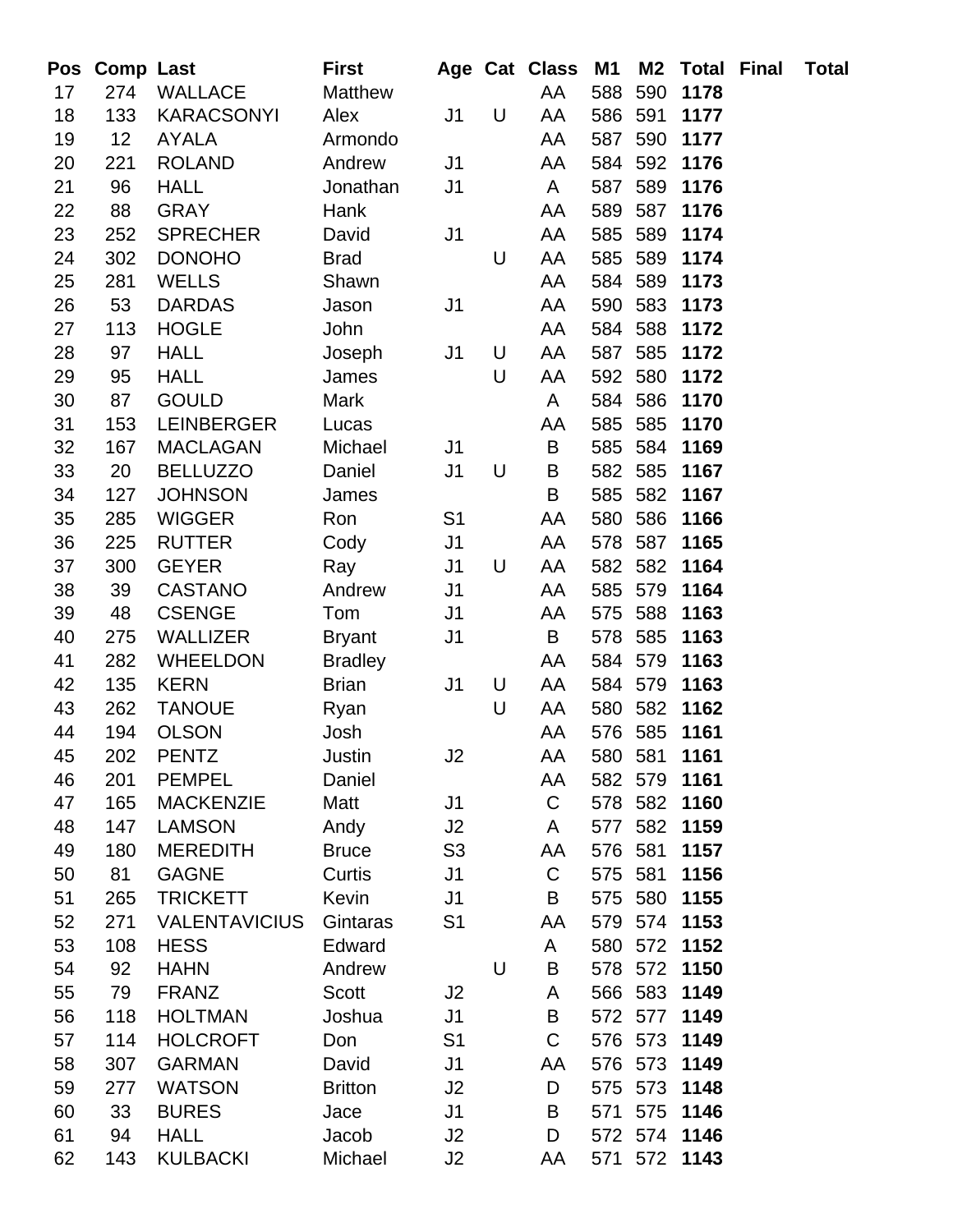| Pos | <b>Comp Last</b> |                    | <b>First</b>  |                |            | Age Cat Class | M1  | <b>M2</b> | <b>Total Final</b> | <b>Total</b> |
|-----|------------------|--------------------|---------------|----------------|------------|---------------|-----|-----------|--------------------|--------------|
| 63  | 77               | <b>FONG</b>        | Yuman         | S <sub>1</sub> |            | C             | 567 | 575       | 1142               |              |
| 64  | 178              | <b>MCSHEEHY</b>    | Ryan          | J <sub>1</sub> |            | AA            | 568 | 574       | 1142               |              |
| 65  | 306              | <b>SEJKORA</b>     | Clint         | J <sub>1</sub> |            | A             | 569 | 572       | 1141               |              |
| 66  | 196              | <b>OTERO</b>       | Domingo       | S <sub>2</sub> |            | $\mathsf C$   | 570 | 570       | 1140               |              |
| 67  | 246              | <b>SMITH</b>       | Kyle          | J <sub>1</sub> |            | AA            | 566 | 573       | 1139               |              |
| 68  | 156              | <b>LINN</b>        | Charles       | J2             |            | B             | 577 | 562       | 1139               |              |
| 69  | 60               | <b>DICKEY</b>      | Michael       | S <sub>1</sub> |            | A             | 573 | 565       | 1138               |              |
| 70  | 51               | <b>DAME</b>        | Jacob         | J2             |            | AA            | 568 | 568       | 1136               |              |
| 71  | 189              | <b>NEIDIGH</b>     | Jed           | J2             |            | B             | 562 | 572       | 1134               |              |
| 72  | 42               | <b>CLARK</b>       | James         | J2             |            | B             |     | 562 572   | 1134               |              |
| 73  | 14               | <b>BARNES</b>      | Matt          | J2             |            | AA            | 563 | 571       | 1134               |              |
| 74  | 232              | <b>SCHERER</b>     | Stephen       | J2             |            | B             |     | 563 570   | 1133               |              |
| 75  | 66               | <b>DUBOIS</b>      | <b>Travis</b> | J <sub>1</sub> |            | B             | 564 | 569       | 1133               |              |
| 76  | 83               | <b>GARNER</b>      | Ben           | J2             |            | E             | 565 | 567       | 1132               |              |
| 77  | 31               | <b>BRYANT</b>      | Daniel        |                | U          | A             | 564 | 567       | 1131               |              |
| 78  | 166              | <b>MACLAGAN</b>    | Caleb         |                |            | B             | 569 | 562       | 1131               |              |
| 79  | 263              | <b>THOMAN</b>      | Samuel        | S <sub>2</sub> |            | C             | 571 | 560       | 1131               |              |
| 80  | 210              | <b>PUEPPKE</b>     | Matthew       | J2             |            | D             | 567 | 562       | 1129               |              |
| 81  | 260              | <b>TALLMAN</b>     | Frank         |                |            | AA            | 569 | 559       | 1128               |              |
| 82  | 239              | <b>SHERRY</b>      | Tim           | J3             |            | E             | 567 | 560       | 1127               |              |
| 83  | 46               | <b>COOPER</b>      | Jimmie        | J2             |            | D             | 565 | 561       | 1126               |              |
| 84  | 184              | <b>MONTO</b>       | Thomas        | S <sub>2</sub> | <b>Dis</b> | AA            | 560 | 565       | 1125               |              |
| 85  | 280              | <b>WELLBORN</b>    | Lee           | J <sub>1</sub> | U          | $\mathsf C$   | 562 | 563       | 1125               |              |
| 86  | 249              | <b>SNYDERMAN</b>   | Max           | J2             |            | D             | 565 | 559       | 1124               |              |
| 87  | 112              | <b>HINES</b>       | Caleb         | J2             |            | C             | 561 | 562       | 1123               |              |
| 88  | 243              | <b>SINGLETON</b>   | Keegan        | J <sub>1</sub> |            | AA            | 558 | 562       | 1120               |              |
| 89  | 206              | <b>PHILLIPS</b>    | Kyle          | J2             |            | $\mathsf C$   | 555 | 564       | 1119               |              |
| 90  | 157              | <b>LITHERLAND</b>  | Austin        | J2             |            | $\mathsf C$   |     | 555 563   | 1118               |              |
| 91  | 158              | LITTLE             | Clifton       | J2             |            | AA            |     |           | 559 559 1118       |              |
| 92  | 152              | <b>LEGGAT</b>      | Christopher   | J2             |            | A             | 556 | 561       | 1117               |              |
| 93  | 292              | <b>YEBERNETSKY</b> | Kyle          | J <sub>1</sub> |            | AA            | 568 | 548       | 1116               |              |
| 94  | 73               | <b>FENNER</b>      | Evan          | J2             |            | A             |     | 555 554   | 1109               |              |
| 95  | 104              | <b>HARTLESS</b>    | Jeff          | J <sub>1</sub> |            | $\mathsf C$   |     | 563 545   | 1108               |              |
| 96  | 103              | <b>HARRIS</b>      | Johnathan     | J2             |            | AA            | 547 | 559       | 1106               |              |
| 97  | 49               | <b>CULVER</b>      | James         | J <sub>2</sub> |            | D             | 560 | 545       | 1105               |              |
| 98  | 215              | <b>REDFORD</b>     | Ben           | J2             |            | A             |     | 562 543   | 1105               |              |
| 99  | 308              | <b>KRIEGER</b>     | <b>Nick</b>   | J <sub>1</sub> |            | AA            | 548 | 554       | 1102               |              |
| 100 | 222              | <b>ROLAND</b>      | James         | J <sub>1</sub> |            | D             | 550 | 546       | 1096               |              |
| 101 | 29               | <b>BRAUN</b>       | Carson        | J2             |            | E             |     | 550 544   | 1094               |              |
| 102 | 11               | <b>ARCHAMBAULT</b> | Chad          | J3             |            | C             | 517 | 560       | 1077               |              |
| 103 | 43               | <b>COLES</b>       | William       |                |            | E             | 511 | 508       | 1019               |              |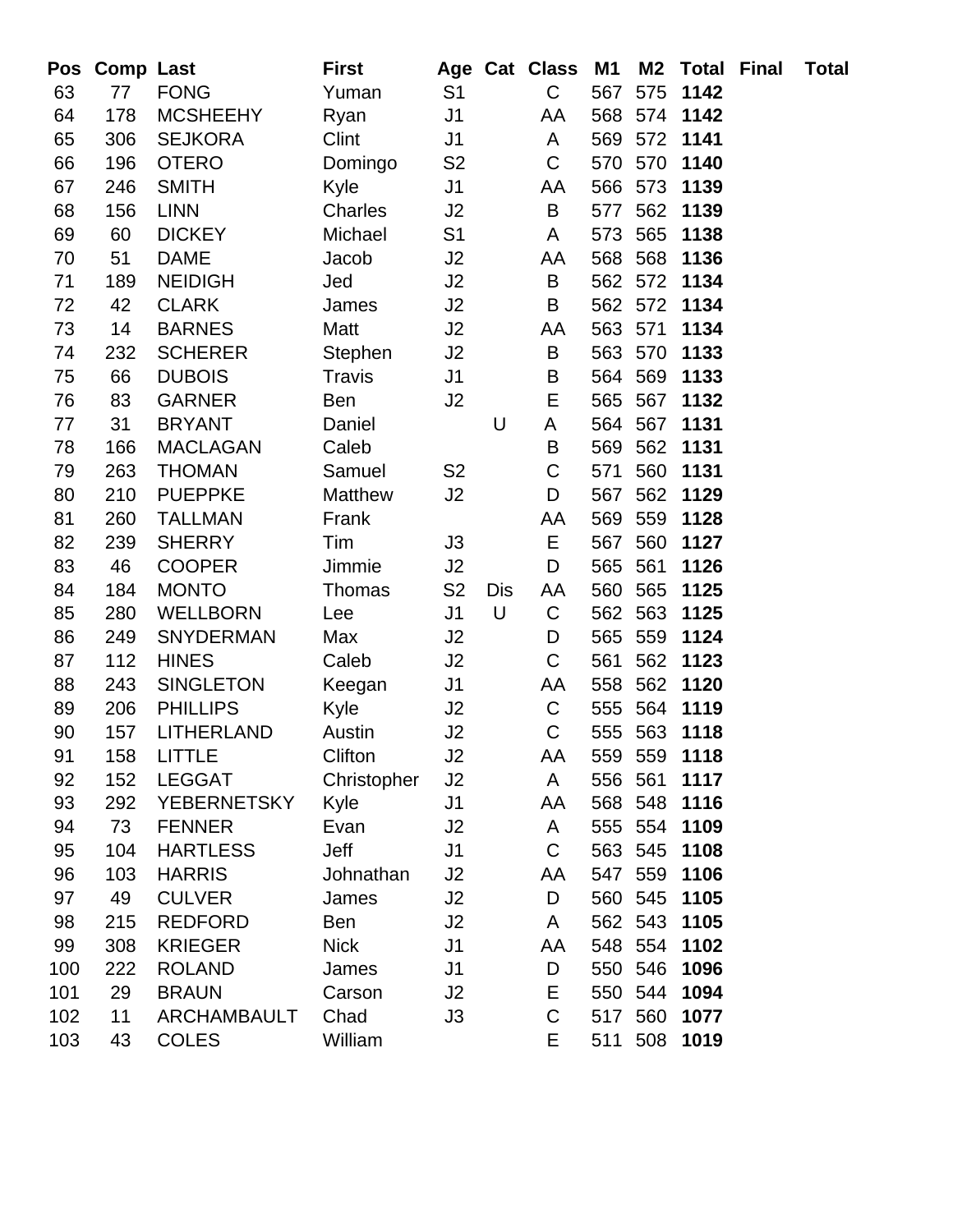### **2006 USA SHOOTING NATIONAL CHAMPIONSHIPS 50m PRONE JUNIOR MEN RESULTS June 12-13**

| 2nd Place<br>3rd Place | Champion         |                   |                |                     |   | <b>Thomas Santelli</b><br><b>Christopher Abalo</b><br>Alex Karacsonyi |     |         |              |              | $1181 + 100.9 = 1281.9$<br>$1179 + 100.5 = 1279.5 + 9.9$<br>$1177 + 102.5 = 1279.5 + 9.1$ |           |
|------------------------|------------------|-------------------|----------------|---------------------|---|-----------------------------------------------------------------------|-----|---------|--------------|--------------|-------------------------------------------------------------------------------------------|-----------|
| High J2                |                  |                   |                | <b>Justin Pentz</b> |   |                                                                       |     |         |              |              | 1161                                                                                      |           |
| Pos                    | <b>Comp Last</b> |                   | <b>First</b>   |                     |   | Age Cat Class                                                         | M1  | M2      | <b>Total</b> | <b>Final</b> | <b>Total</b>                                                                              | <b>SO</b> |
| 1                      | 229              | <b>SANTELLI</b>   | Thomas         | J <sub>1</sub>      |   | AA                                                                    | 590 | 591     | 1181         | 100.9        | 1281.9                                                                                    |           |
| $\overline{2}$         | $\overline{2}$   | <b>ABALO</b>      | Christopher    | J <sub>1</sub>      | U | AA                                                                    | 592 | 587     | 1179         | 100.5        | 1279.5                                                                                    | 9.9       |
| 3                      | 133              | <b>KARACSONYI</b> | Alex           | J <sub>1</sub>      | U | AA                                                                    | 586 | 591     | 1177         | 102.5        | 1279.5                                                                                    | 9.1       |
| 4                      | 96               | <b>HALL</b>       | Jonathan       | J <sub>1</sub>      |   | A                                                                     | 587 | 589     | 1176         | 100.9        | 1276.9                                                                                    |           |
| 5                      | 53               | <b>DARDAS</b>     | Jason          | J <sub>1</sub>      |   | AA                                                                    | 590 | 583     | 1173         | 102.5        | 1275.5                                                                                    |           |
| $\,6$                  | 252              | <b>SPRECHER</b>   | David          | J <sub>1</sub>      |   | AA                                                                    | 585 | 589     | 1174         | 100.5        | 1274.5                                                                                    |           |
| $\overline{7}$         | 97               | <b>HALL</b>       | Joseph         | J <sub>1</sub>      | U | AA                                                                    | 587 | 585     | 1172         | 101.0        | 1273.0                                                                                    |           |
| 8                      | 221              | <b>ROLAND</b>     | Andrew         | J <sub>1</sub>      |   | AA                                                                    | 584 |         | 592 1176     | 95.7         | 1271.7                                                                                    |           |
| $9\,$                  | 167              | <b>MACLAGAN</b>   | Michael        | J <sub>1</sub>      |   | B                                                                     | 585 | 584     | 1169         |              |                                                                                           |           |
| 10                     | 20               | <b>BELLUZZO</b>   | Daniel         | J <sub>1</sub>      | U | В                                                                     |     | 582 585 | 1167         |              |                                                                                           |           |
| 11                     | 225              | <b>RUTTER</b>     | Cody           | J <sub>1</sub>      |   | AA                                                                    | 578 | 587     | 1165         |              |                                                                                           |           |
| 12                     | 300              | <b>GEYER</b>      | Ray            | J <sub>1</sub>      | U | AA                                                                    |     | 582 582 | 1164         |              |                                                                                           |           |
| 13                     | 39               | <b>CASTANO</b>    | Andrew         | J <sub>1</sub>      |   | AA                                                                    | 585 | 579     | 1164         |              |                                                                                           |           |
| 14                     | 48               | <b>CSENGE</b>     | Tom            | J <sub>1</sub>      |   | AA                                                                    | 575 | 588     | 1163         |              |                                                                                           |           |
| 15                     | 275              | <b>WALLIZER</b>   | <b>Bryant</b>  | J1                  |   | B                                                                     | 578 | 585     | 1163         |              |                                                                                           |           |
| 16                     | 135              | <b>KERN</b>       | <b>Brian</b>   | J <sub>1</sub>      | U | AA                                                                    | 584 | 579     | 1163         |              |                                                                                           |           |
| 17                     | 202              | <b>PENTZ</b>      | Justin         | J2                  |   | AA                                                                    | 580 | 581     | 1161         |              |                                                                                           |           |
| 18                     | 165              | <b>MACKENZIE</b>  | Matt           | J <sub>1</sub>      |   | C                                                                     | 578 | 582     | 1160         |              |                                                                                           |           |
| 19                     | 147              | <b>LAMSON</b>     | Andy           | J2                  |   | A                                                                     | 577 | 582     | 1159         |              |                                                                                           |           |
| 20                     | 81               | <b>GAGNE</b>      | Curtis         | J <sub>1</sub>      |   | C                                                                     | 575 | 581     | 1156         |              |                                                                                           |           |
| 21                     | 265              | <b>TRICKETT</b>   | Kevin          | J1                  |   | B                                                                     | 575 | 580     | 1155         |              |                                                                                           |           |
| 22                     | 79               | <b>FRANZ</b>      | <b>Scott</b>   | J <sub>2</sub>      |   | A                                                                     |     | 566 583 | 1149         |              |                                                                                           |           |
| 23                     | 118              | <b>HOLTMAN</b>    | Joshua         | J1                  |   | B                                                                     |     |         | 572 577 1149 |              |                                                                                           |           |
| 24                     | 307              | <b>GARMAN</b>     | David          | J1                  |   | AA                                                                    |     |         | 576 573 1149 |              |                                                                                           |           |
| 25                     | 277              | <b>WATSON</b>     | <b>Britton</b> | J2                  |   | D                                                                     |     |         | 575 573 1148 |              |                                                                                           |           |
| 26                     | 33               | <b>BURES</b>      | Jace           | J <sub>1</sub>      |   | В                                                                     |     | 571 575 | 1146         |              |                                                                                           |           |
| 27                     | 94               | <b>HALL</b>       | Jacob          | J2                  |   | D                                                                     |     |         | 572 574 1146 |              |                                                                                           |           |
| 28                     | 143              | <b>KULBACKI</b>   | Michael        | J2                  |   | AA                                                                    | 571 |         | 572 1143     |              |                                                                                           |           |
| 29                     | 178              | <b>MCSHEEHY</b>   | Ryan           | J <sub>1</sub>      |   | AA                                                                    |     |         | 568 574 1142 |              |                                                                                           |           |
| 30                     | 306              | <b>SEJKORA</b>    | Clint          | J <sub>1</sub>      |   | A                                                                     |     |         | 569 572 1141 |              |                                                                                           |           |
| 31                     | 246              | <b>SMITH</b>      | Kyle           | J <sub>1</sub>      |   | AA                                                                    |     | 566 573 | 1139         |              |                                                                                           |           |
| 32                     | 156              | <b>LINN</b>       | Charles        | J2                  |   | B                                                                     | 577 | 562     | 1139         |              |                                                                                           |           |
| 33                     | 51               | <b>DAME</b>       | Jacob          | J2                  |   | AA                                                                    |     |         | 568 568 1136 |              |                                                                                           |           |
| 34                     | 189              | <b>NEIDIGH</b>    | Jed            | J2                  |   | B                                                                     |     |         | 562 572 1134 |              |                                                                                           |           |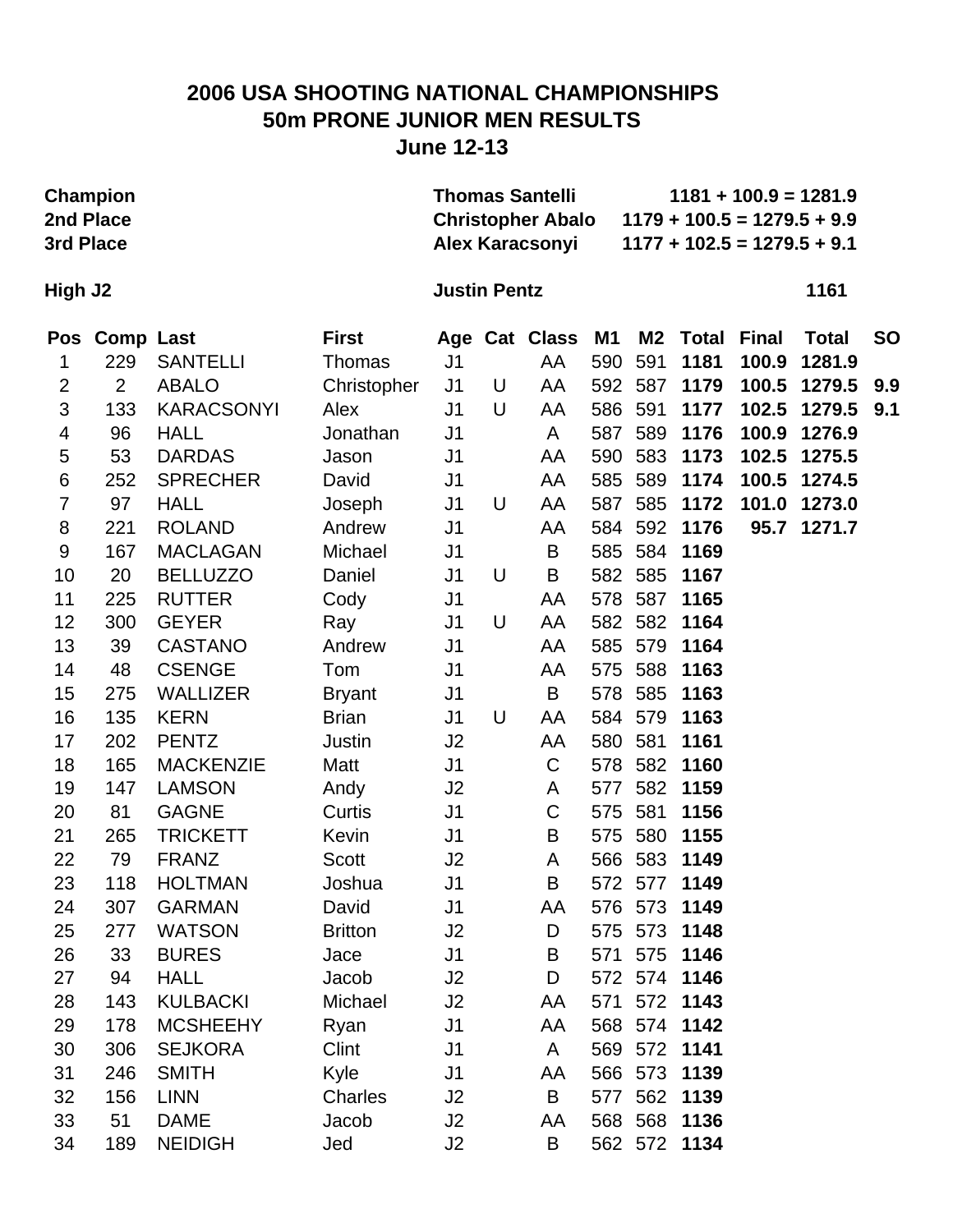| Pos | <b>Comp Last</b> |                    | <b>First</b>   |                |   | Age Cat Class | M1      | M2      | <b>Total Final</b> | <b>Total</b> |
|-----|------------------|--------------------|----------------|----------------|---|---------------|---------|---------|--------------------|--------------|
| 35  | 42               | <b>CLARK</b>       | James          | J2             |   | B             | 562     | 572     | 1134               |              |
| 36  | 14               | <b>BARNES</b>      | Matt           | J2             |   | AA            | 563 571 |         | 1134               |              |
| 37  | 232              | <b>SCHERER</b>     | Stephen        | J2             |   | B             | 563 570 |         | 1133               |              |
| 38  | 66               | <b>DUBOIS</b>      | <b>Travis</b>  | J <sub>1</sub> |   | B             | 564     | 569     | 1133               |              |
| 39  | 83               | <b>GARNER</b>      | Ben            | J2             |   | E             | 565     | 567     | 1132               |              |
| 40  | 210              | <b>PUEPPKE</b>     | <b>Matthew</b> | J2             |   | D             | 567     | 562     | 1129               |              |
| 41  | 239              | <b>SHERRY</b>      | Tim            | J3             |   | E             | 567     | 560     | 1127               |              |
| 42  | 46               | <b>COOPER</b>      | Jimmie         | J2             |   | D             | 565     | 561     | 1126               |              |
| 43  | 280              | <b>WELLBORN</b>    | Lee            | J <sub>1</sub> | U | C             | 562     | 563     | 1125               |              |
| 44  | 249              | <b>SNYDERMAN</b>   | Max            | J2             |   | D             | 565     | 559     | 1124               |              |
| 45  | 112              | <b>HINES</b>       | Caleb          | J2             |   | $\mathsf C$   | 561     | 562     | 1123               |              |
| 46  | 243              | <b>SINGLETON</b>   | Keegan         | J <sub>1</sub> |   | AA            | 558     | 562     | 1120               |              |
| 47  | 206              | <b>PHILLIPS</b>    | Kyle           | J <sub>2</sub> |   | $\mathsf C$   | 555     | 564     | 1119               |              |
| 48  | 157              | <b>LITHERLAND</b>  | Austin         | J2             |   | C             | 555     | 563     | 1118               |              |
| 49  | 158              | <b>LITTLE</b>      | Clifton        | J2             |   | AA            | 559     | 559     | 1118               |              |
| 50  | 152              | <b>LEGGAT</b>      | Christopher    | J2             |   | $\mathsf{A}$  | 556     | 561     | 1117               |              |
| 51  | 292              | <b>YEBERNETSKY</b> | Kyle           | J <sub>1</sub> |   | AA            | 568     | 548     | 1116               |              |
| 52  | 73               | <b>FENNER</b>      | Evan           | J2             |   | A             | 555     | 554     | 1109               |              |
| 53  | 104              | <b>HARTLESS</b>    | Jeff           | J <sub>1</sub> |   | $\mathsf C$   | 563     | 545     | 1108               |              |
| 54  | 103              | <b>HARRIS</b>      | Johnathan      | J <sub>2</sub> |   | AA            | 547     | 559     | 1106               |              |
| 55  | 49               | <b>CULVER</b>      | James          | J2             |   | D             | 560     | 545     | 1105               |              |
| 56  | 215              | <b>REDFORD</b>     | <b>Ben</b>     | J2             |   | A             | 562     | 543     | 1105               |              |
| 57  | 308              | <b>KRIEGER</b>     | <b>Nick</b>    | J <sub>1</sub> |   | AA            |         | 548 554 | 1102               |              |
| 58  | 222              | <b>ROLAND</b>      | James          | J <sub>1</sub> |   | D             | 550     | 546     | 1096               |              |
| 59  | 29               | <b>BRAUN</b>       | Carson         | J2             |   | E             | 550     | 544     | 1094               |              |
| 60  | 11               | <b>ARCHAMBAULT</b> | Chad           | J3             |   | C             | 517     | 560     | 1077               |              |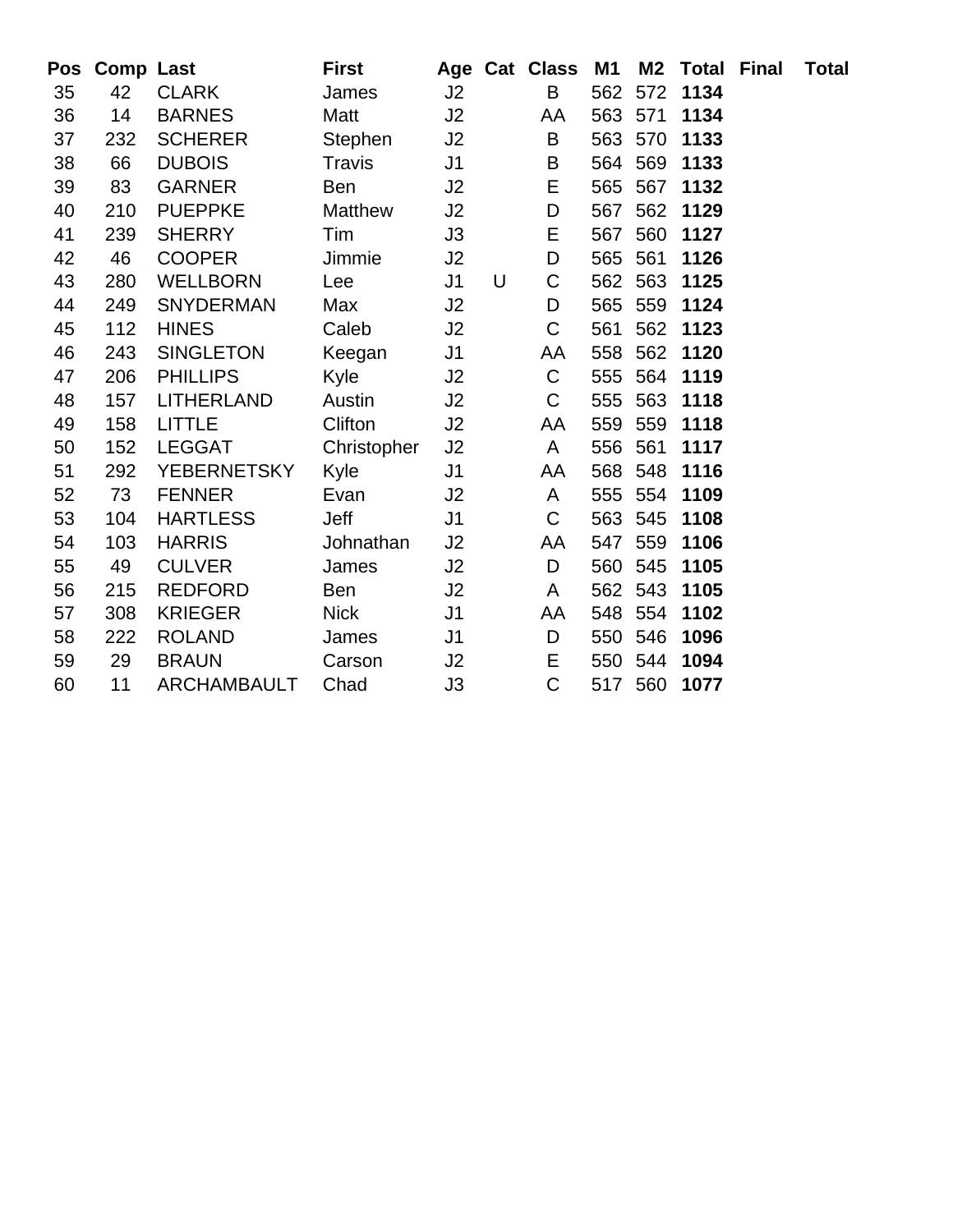#### **2006 USA SHOOTING NATIONAL CHAMPIONSHIPS 50m THREE POSITION MEN RESULTS June 12-13**

| Champion               | <b>Matt Emmons</b>     | $2345 + 99.1 = 2444.1$ |
|------------------------|------------------------|------------------------|
| 2nd Place              | <b>Jason Parker</b>    | $2342 + 97.8 = 2439.8$ |
| 3rd Place              | <b>Thomas Tamas</b>    | $2332 + 93.1 = 2425.1$ |
| <b>Senior Champion</b> | <b>Larry Sawyer</b>    | 2229                   |
| 2nd Place              | <b>Domingo Otero</b>   | 2223                   |
| 3rd Place              | <b>Michael Dickey</b>  | 2206                   |
| <b>High Collegiate</b> | <b>Matt Rawlings</b>   | 2302                   |
| High A                 | <b>Bryant Wallizer</b> | 2259                   |
| 2nd A                  | <b>Jonathan Hall</b>   | 2255                   |
| 3rd A                  | <b>Scott Franz</b>     | 2252                   |
| High B                 | <b>Alex Karacsonyi</b> | 2283                   |
| 2nd B                  | <b>Andy Lamson</b>     | 2257                   |
| 3rd B                  | <b>Daniel Belluzzo</b> | 2256                   |
| High C                 | <b>Curtis Gagne</b>    | 2215                   |
| 2nd C                  | Joshua Holtman         | 2191                   |
| 3rd C                  | <b>Don Holcroft</b>    | 2178                   |
| High D                 | <b>Britton Watson</b>  | 2175                   |
| 2nd D                  | <b>Matthew Pueppke</b> | 2166                   |
| 3rd D                  | <b>James Culver</b>    | 2151                   |
| High E                 | <b>Tim Sherry</b>      | 2154                   |

|                | Pos Comp Last |                   | <b>First</b>   |                |   | Age Cat Class | M1   | M <sub>2</sub> | <b>Total Final</b> |      | Total       |
|----------------|---------------|-------------------|----------------|----------------|---|---------------|------|----------------|--------------------|------|-------------|
|                | 67            | <b>EMMONS</b>     | Matt           |                |   | AA            | 1165 | 1180           | 2345               | 99.1 | 2444.1      |
| $\overline{2}$ | 198           | <b>PARKER</b>     | Jason          |                |   | AA            | 1171 | 1171           | 2342               |      | 97.8 2439.8 |
| 3              | 261           | <b>TAMAS</b>      | Thomas         |                |   | AA            | 1161 | 1171           | 2332               |      | 93.1 2425.1 |
| 4              | 9             | <b>ANTI</b>       | Michael        |                |   | AA            | 1168 | 1162           | 2330               |      | 91.8 2421.8 |
| 5              | 177           | <b>MCPHAIL</b>    | Michael        |                |   | AA            | 1150 |                | 1172 2322          |      | 97.6 2419.6 |
| 6              | 100           | <b>HARBISON</b>   | <b>Rob</b>     |                |   | AA            | 1157 |                | 1163 2320          |      | 99.1 2419.1 |
| $\overline{7}$ | 269           | <b>UPTAGRAFFT</b> | Eric           |                |   | AA            | 1161 | 1159           | 2320               |      | 92.9 2412.9 |
| 8              | 105           | <b>HEIN</b>       | Joseph         |                |   | AA            | 1152 | 1160           | 2312               |      | 97.9 2409.9 |
| 9              | 15            | <b>BARNHART</b>   | Shane          |                |   | AA            | 1154 | 1158           | 2312               |      |             |
| 10             | 274           | <b>WALLACE</b>    | <b>Matthew</b> |                |   | AA            | 1154 | 1154           | 2308               |      |             |
| 11             | 214           | <b>RAWLINGS</b>   | Matt           |                | U | AA            | 1150 |                | 1152 2302          |      |             |
| 12             | 281           | <b>WELLS</b>      | Shawn          |                |   | AA            | 1148 | 1152           | 2300               |      |             |
| 13             | 229           | <b>SANTELLI</b>   | Thomas         | J <sub>1</sub> |   | AA            | 1147 |                | 1152 2299          |      |             |
| 14             | 221           | <b>ROLAND</b>     | Andrew         | J <sub>1</sub> |   | AA            | 1151 | 1146           | 2297               |      |             |
| 15             | 95            | <b>HALL</b>       | James          |                | U | AA            | 1151 | 1145           | 2296               |      |             |

**2nd E Charles Linn 2149 3rd E** 2100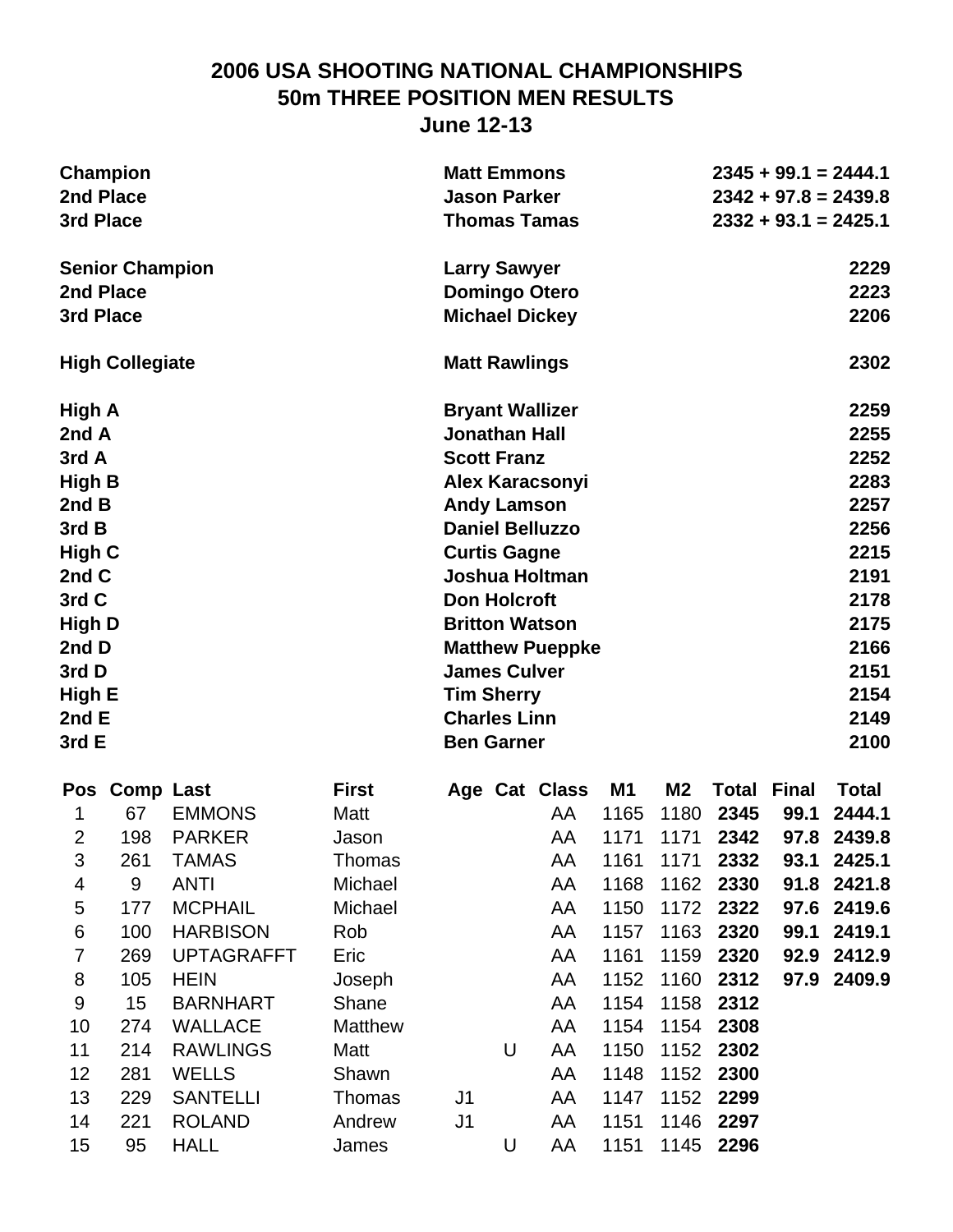| Pos      | <b>Comp Last</b> |                                    | First            |                                  |   | Age Cat Class    | M1           | M <sub>2</sub> | <b>Total Final</b> | <b>Total</b> |
|----------|------------------|------------------------------------|------------------|----------------------------------|---|------------------|--------------|----------------|--------------------|--------------|
| 16       | 282              | <b>WHEELDON</b>                    | <b>Bradley</b>   |                                  |   | AA               | 1152         | 1144           | 2296               |              |
| 17       | 153              | <b>LEINBERGER</b>                  | Lucas            |                                  |   | AA               | 1142         | 1153           | 2295               |              |
| 18       | 97               | <b>HALL</b>                        | Joseph           | J <sub>1</sub>                   | U | AA               | 1148         | 1144           | 2292               |              |
| 19       | $\overline{2}$   | <b>ABALO</b>                       | Christopher      | J <sub>1</sub>                   | U | AA               | 1142         | 1147           | 2289               |              |
| 20       | 262              | <b>TANOUE</b>                      | Ryan             |                                  | U | AA               | 1138         | 1150           | 2288               |              |
| 21       | 12               | <b>AYALA</b>                       | Armondo          |                                  |   | AA               | 1146         | 1138           | 2284               |              |
| 22       | 133              | <b>KARACSONYI</b>                  | Alex             | J1                               | U | B                | 1145         | 1138           | 2283               |              |
| 23       | 88               | <b>GRAY</b>                        | Hank             |                                  |   | AA               | 1140         | 1137           | 2277               |              |
| 24       | 48               | <b>CSENGE</b>                      | Tom              | J1                               |   | AA               | 1126         | 1150           | 2276               |              |
| 25       | 53               | <b>DARDAS</b>                      | Jason            | J1                               |   | AA               | 1140         | 1133           | 2273               |              |
| 26       | 225              | <b>RUTTER</b>                      | Cody             | J <sub>1</sub>                   |   | AA               | 1129         | 1139           | 2268               |              |
| 27       | 201              | <b>PEMPEL</b>                      | Daniel           |                                  |   | AA               | 1135         | 1129           | 2264               |              |
| 28       | 252              | <b>SPRECHER</b>                    | David            | J <sub>1</sub>                   |   | AA               | 1130         | 1131           | 2261               |              |
| 29       | 275              | WALLIZER                           | <b>Bryant</b>    | J1                               |   | A                | 1127         | 1132           | 2259               |              |
| 30       | 135              | <b>KERN</b>                        | <b>Brian</b>     | J1                               | U | AA               | 1117         | 1141           | 2258               |              |
| 31       | 147              | <b>LAMSON</b>                      | Andy             | J2                               |   | B                | 1120         | 1137           | 2257               |              |
| 32       | 20               | <b>BELLUZZO</b>                    | Daniel           | J <sub>1</sub>                   | U | B                | 1134         | 1122           | 2256               |              |
| 33       | 96               | <b>HALL</b>                        | Jonathan         | J <sub>1</sub>                   |   | A                | 1135         | 1120           | 2255               |              |
| 34       | 302              | <b>DONOHO</b>                      | <b>Brad</b>      |                                  | U | AA               | 1126         | 1128           | 2254               |              |
| 35       | 79               | <b>FRANZ</b>                       | <b>Scott</b>     | J2                               |   | A                | 1116         | 1136           | 2252               |              |
| 36       | 143              | <b>KULBACKI</b>                    | Michael          | J2                               |   | A                | 1132         | 1118           | 2250               |              |
| 37       | 202              | <b>PENTZ</b>                       | Justin           | J2                               |   | A                | 1119         | 1127           | 2246               |              |
| 38       | 127              | <b>JOHNSON</b>                     | James            |                                  |   | B                | 1120         | 1122           | 2242               |              |
| 39       | 246              | <b>SMITH</b>                       | Kyle             | J <sub>1</sub>                   |   | $\sf B$          | 1118         | 1123           | 2241               |              |
| 40       | 92               | <b>HAHN</b>                        | Andrew           |                                  | U | $\sf B$          | 1117         | 1114           | 2231               |              |
| 41       | 165              | <b>MACKENZIE</b>                   | Matt             | J <sub>1</sub>                   |   | $\sf B$          | 1117         | 1114           | 2231               |              |
| 42       | 230              | <b>SAWYER</b>                      | Larry            | S <sub>1</sub>                   |   | A                | 1133         | 1096           | 2229               |              |
| 43       | 196              | <b>OTERO</b>                       | Domingo          | S <sub>2</sub>                   |   | $\sf B$          | 1110         | 1113           | 2223               |              |
| 44       | 167              | MACLAGAN                           | Michael          | J1                               |   | $\mathsf B$      | 1103         |                | 1115 2218          |              |
| 45       | 33               | <b>BURES</b>                       | Jace             | J <sub>1</sub>                   |   | B                | 1116         | 1102           | 2218               |              |
| 46       | 41               | <b>CLARK</b>                       | Doug             |                                  |   | AA               | 1110         | 1107           | 2217               |              |
| 47       | 300              | <b>GEYER</b>                       | Ray              | J1                               | U | AA               | 1101         | 1114           | 2215               |              |
| 48       | 81               | <b>GAGNE</b>                       | Curtis           | J1                               |   | $\mathsf C$      | 1107         | 1108           | 2215               |              |
| 49       | 265              | <b>TRICKETT</b>                    | Kevin            | J <sub>1</sub>                   |   | $\sf B$          | 1103         | 1106           | 2209               |              |
| 50       | 60               | <b>DICKEY</b>                      | Michael          | S <sub>1</sub>                   |   | A                | 1103         | 1103           | 2206               |              |
| 51       | 189              | <b>NEIDIGH</b>                     | Jed              | J2                               |   | $\sf B$          | 1100         | 1103           | 2203               |              |
| 52       | 235              | <b>SETTLEMIRES</b>                 | Ethan            | J2                               |   | AA               | 1084         | 1110           | 2194               |              |
| 53       | 158              | <b>LITTLE</b>                      | Clifton          | J2                               |   | $\sf B$          | 1091         | 1101           | 2192               |              |
| 54       | 232              | <b>SCHERER</b>                     | Stephen          | J2                               |   | A<br>$\mathsf C$ | 1096         | 1096           | 2192               |              |
| 55       | 118              | <b>HOLTMAN</b><br><b>BRYANT</b>    | Joshua           | J <sub>1</sub>                   | U | B                | 1096         | 1095           | 2191               |              |
| 56       | 31               |                                    | Daniel           |                                  |   |                  | 1091         | 1099           | 2190               |              |
| 57<br>58 | 243<br>39        | <b>SINGLETON</b><br><b>CASTANO</b> | Keegan<br>Andrew | J <sub>1</sub>                   |   | AA<br>AA         | 1093<br>1104 | 1094<br>1080   | 2187<br>2184       |              |
| 59       | 114              | <b>HOLCROFT</b>                    | Don              | J <sub>1</sub><br>S <sub>1</sub> |   | $\mathsf C$      | 1088         | 1090           | 2178               |              |
| 60       | 277              | <b>WATSON</b>                      | <b>Britton</b>   | J2                               |   | D                | 1100         | 1075           | 2175               |              |
| 61       | 66               | <b>DUBOIS</b>                      | <b>Travis</b>    | J <sub>1</sub>                   |   | B                | 1072         | 1102           | 2174               |              |
|          |                  |                                    |                  |                                  |   |                  |              |                |                    |              |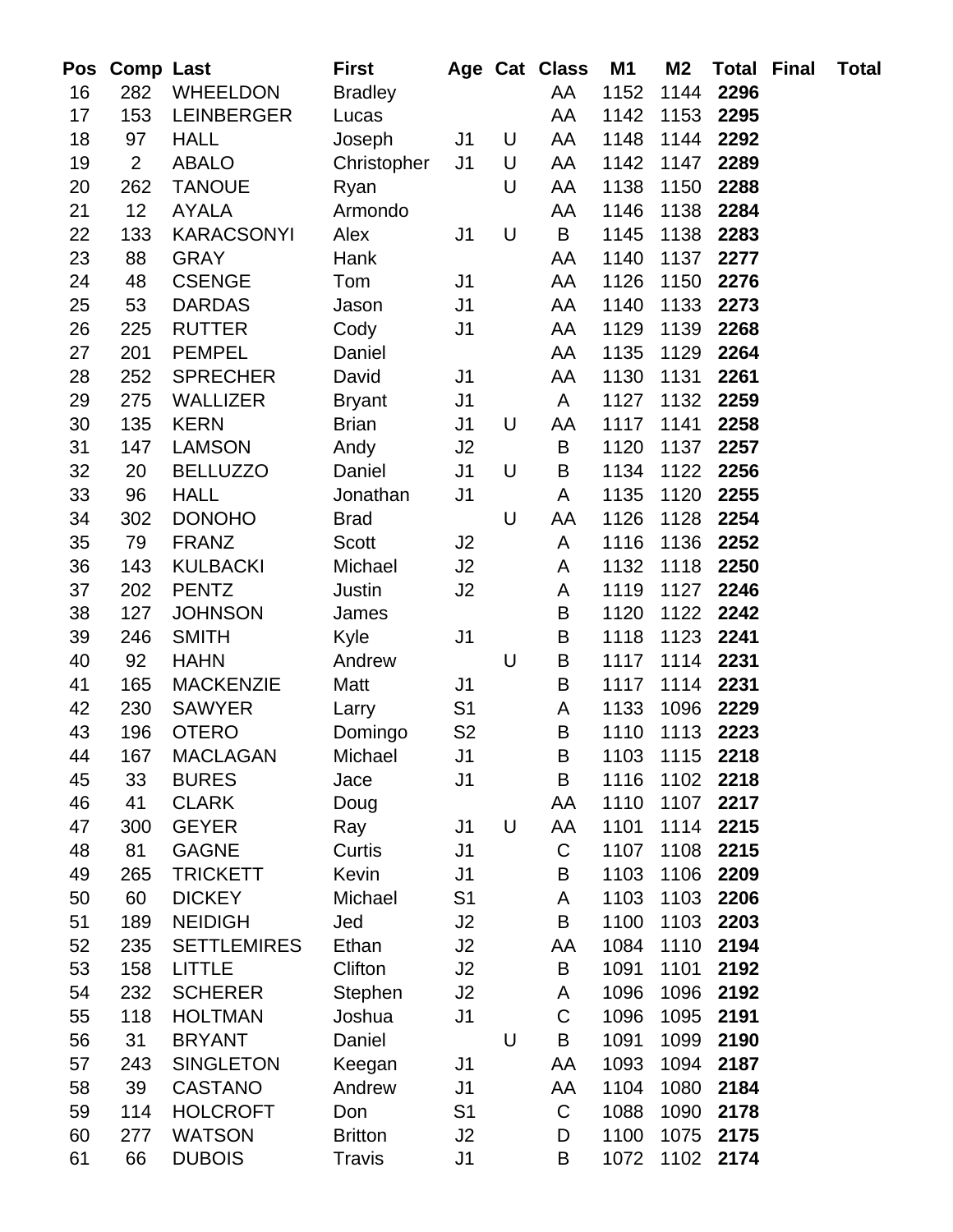| Pos | <b>Comp Last</b> |                    | <b>First</b> |                |   | Age Cat Class | M1   | M2   | <b>Total Final</b> | <b>Total</b> |
|-----|------------------|--------------------|--------------|----------------|---|---------------|------|------|--------------------|--------------|
| 62  | 77               | <b>FONG</b>        | Yuman        | S <sub>1</sub> |   | $\mathsf C$   | 1087 | 1086 | 2173               |              |
| 63  | 210              | <b>PUEPPKE</b>     | Matthew      | J2             |   | D             | 1092 | 1074 | 2166               |              |
| 64  | 306              | <b>SEJKORA</b>     | Clint        | J <sub>1</sub> |   | AA            | 1091 | 1074 | 2165               |              |
| 65  | 42               | <b>CLARK</b>       | James        | J2             |   | B             | 1084 | 1075 | 2159               |              |
| 66  | 239              | <b>SHERRY</b>      | Tim          | J3             |   | E             | 1063 | 1091 | 2154               |              |
| 67  | 206              | <b>PHILLIPS</b>    | Kyle         | J2             |   | $\mathsf C$   | 1096 | 1058 | 2154               |              |
| 68  | 140              | <b>KOLJONEN</b>    | <b>Benn</b>  | J1             |   | AA            | 1072 | 1081 | 2153               |              |
| 69  | 49               | <b>CULVER</b>      | James        | J2             |   | D             | 1093 | 1058 | 2151               |              |
| 70  | 152              | <b>LEGGAT</b>      | Christopher  | J2             |   | A             | 1073 | 1076 | 2149               |              |
| 71  | 156              | <b>LINN</b>        | Charles      | J2             |   | E             | 1075 | 1074 | 2149               |              |
| 72  | 166              | <b>MACLAGAN</b>    | Caleb        |                |   | B             | 1073 | 1073 | 2146               |              |
| 73  | 292              | <b>YEBERNETSKY</b> | Kyle         | J <sub>1</sub> |   | $\mathbf C$   | 1084 | 1056 | 2140               |              |
| 74  | 307              | <b>GARMAN</b>      | David        | J <sub>1</sub> |   | AA            | 1062 | 1069 | 2131               |              |
| 75  | 157              | <b>LITHERLAND</b>  | Austin       | J2             |   | $\mathsf C$   | 1054 | 1076 | 2130               |              |
| 76  | 280              | <b>WELLBORN</b>    | Lee          | J1             | U | C             | 1066 | 1061 | 2127               |              |
| 77  | 14               | <b>BARNES</b>      | Matt         | J2             |   | AA            | 1053 | 1070 | 2123               |              |
| 78  | 104              | <b>HARTLESS</b>    | Jeff         | J <sub>1</sub> |   | D             | 1076 | 1040 | 2116               |              |
| 79  | 308              | <b>KRIEGER</b>     | <b>Nick</b>  | J <sub>1</sub> |   | AA            | 1056 | 1057 | 2113               |              |
| 80  | 51               | <b>DAME</b>        | Jacob        | J2             |   | B             | 1034 | 1069 | 2103               |              |
| 81  | 83               | <b>GARNER</b>      | <b>Ben</b>   | J2             |   | Е             | 1059 | 1041 | 2100               |              |
| 82  | 124              | <b>JASIS</b>       | James        | J2             |   | $\mathsf C$   | 1047 | 1051 | 2098               |              |
| 83  | 94               | <b>HALL</b>        | Jacob        | J2             |   | D             | 1053 | 1042 | 2095               |              |
| 84  | 46               | <b>COOPER</b>      | Jimmie       | J2             |   | E             | 1067 | 1026 | 2093               |              |
| 85  | 112              | <b>HINES</b>       | Caleb        | J2             |   | D             | 1057 | 1031 | 2088               |              |
| 86  | 73               | <b>FENNER</b>      | Evan         | J2             |   | A             | 1049 | 1025 | 2074               |              |
| 87  | 260              | <b>TALLMAN</b>     | Frank        |                |   | AA            | 1036 | 1033 | 2069               |              |
| 88  | 103              | <b>HARRIS</b>      | Johnathan    | J2             |   | D             | 1022 | 1043 | 2065               |              |
| 89  | 249              | <b>SNYDERMAN</b>   | Max          | J2             |   | D             | 1023 | 1034 | 2057               |              |
| 90  | 29               | <b>BRAUN</b>       | Carson       | J2             |   | E.            | 1034 | 1005 | 2039               |              |
| 91  | 215              | <b>REDFORD</b>     | <b>Ben</b>   | J2             |   | A             | 1033 | 989  | 2022               |              |
| 92  | 222              | <b>ROLAND</b>      | James        | J1             |   | D             | 993  | 1013 | 2006               |              |
| 93  | 11               | <b>ARCHAMBAULT</b> | Chad         | J3             |   | E             | 961  | 1011 | 1972               |              |
| 94  | 28               | <b>BRAKEMAN</b>    | Alex         | J <sub>1</sub> |   | D             | 995  | 967  | 1962               |              |
| 95  | 43               | <b>COLES</b>       | William      |                |   | E             | 897  | 863  | 1760               |              |
| 96  | 113              | <b>HOGLE</b>       | John         |                |   | AA            | 388  | 392  | 780                |              |
| 97  | 178              | <b>MCSHEEHY</b>    | Ryan         | J <sub>1</sub> |   | AA            | 382  | 382  | 764                |              |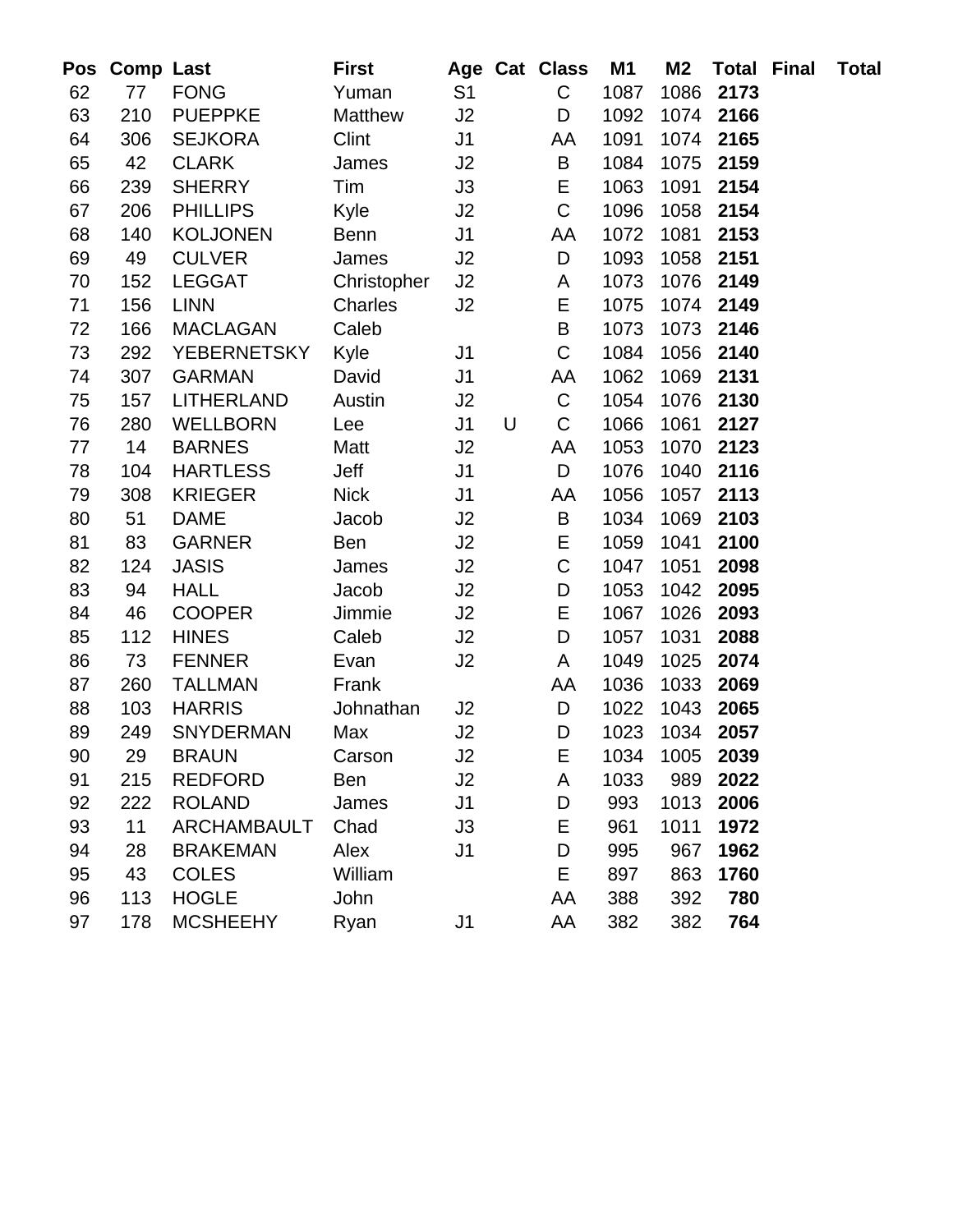# **2006 USA SHOOTING NATIONAL CHAMPIONSHIPS 50m THREE POSITION JUNIOR MEN RESULTS**

**June 12-13**

| 2nd Place<br>3rd Place | <b>Champion</b>  |                    |                | <b>Joseph Hall</b> |   | <b>Thomas Santelli</b><br><b>Andrew Roland</b> |      |                |              |              | $2299 + 94.2 = 2393.2$<br>$2297 + 94.7 = 2391.7$<br>$2292 + 91.9 = 2383.9$ |
|------------------------|------------------|--------------------|----------------|--------------------|---|------------------------------------------------|------|----------------|--------------|--------------|----------------------------------------------------------------------------|
| High J2                |                  |                    |                | <b>Andy Lamson</b> |   |                                                |      |                |              |              | 2257                                                                       |
| <b>Pos</b>             | <b>Comp Last</b> |                    | <b>First</b>   |                    |   | Age Cat Class                                  | M1   | M <sub>2</sub> | <b>Total</b> | <b>Final</b> | <b>Total</b>                                                               |
| 1                      | 229              | <b>SANTELLI</b>    | Thomas         | J <sub>1</sub>     |   | AA                                             | 1147 | 1152           | 2299         | 94.2         | 2393.2                                                                     |
| $\overline{2}$         | 221              | <b>ROLAND</b>      | Andrew         | J <sub>1</sub>     |   | AA                                             | 1151 | 1146           | 2297         | 94.7         | 2391.7                                                                     |
| 3                      | 97               | <b>HALL</b>        | Joseph         | J <sub>1</sub>     | U | AA                                             | 1148 | 1144           | 2292         | 91.9         | 2383.9                                                                     |
| 4                      | $\overline{2}$   | <b>ABALO</b>       | Christopher    | J <sub>1</sub>     | U | AA                                             | 1142 | 1147           | 2289         | 93.6         | 2382.6                                                                     |
| 5                      | 48               | <b>CSENGE</b>      | Tom            | J <sub>1</sub>     |   | AA                                             | 1126 | 1150           | 2276         | 100.7        | 2376.7                                                                     |
| 6                      | 133              | <b>KARACSONYI</b>  | Alex           | J <sub>1</sub>     | U | B                                              | 1145 | 1138           | 2283         | 93.2         | 2376.2                                                                     |
| $\overline{7}$         | 53               | <b>DARDAS</b>      | Jason          | J <sub>1</sub>     |   | AA                                             | 1140 | 1133           | 2273         | 94.3         | 2367.3                                                                     |
| 8                      | 225              | <b>RUTTER</b>      | Cody           | J <sub>1</sub>     |   | AA                                             | 1129 | 1139           | 2268         | 94.3         | 2362.3                                                                     |
| $\boldsymbol{9}$       | 252              | <b>SPRECHER</b>    | David          | J <sub>1</sub>     |   | AA                                             | 1130 | 1131           | 2261         |              |                                                                            |
| 10                     | 275              | <b>WALLIZER</b>    | <b>Bryant</b>  | J <sub>1</sub>     |   | A                                              | 1127 | 1132           | 2259         |              |                                                                            |
| 11                     | 135              | <b>KERN</b>        | <b>Brian</b>   | J1                 | U | AA                                             | 1117 | 1141           | 2258         |              |                                                                            |
| 12                     | 147              | <b>LAMSON</b>      | Andy           | J2                 |   | B                                              | 1120 | 1137           | 2257         |              |                                                                            |
| 13                     | 20               | <b>BELLUZZO</b>    | Daniel         | J <sub>1</sub>     | U | B                                              | 1134 | 1122           | 2256         |              |                                                                            |
| 14                     | 96               | <b>HALL</b>        | Jonathan       | J <sub>1</sub>     |   | A                                              | 1135 | 1120           | 2255         |              |                                                                            |
| 15                     | 79               | <b>FRANZ</b>       | Scott          | J2                 |   | A                                              | 1116 | 1136           | 2252         |              |                                                                            |
| 16                     | 143              | <b>KULBACKI</b>    | Michael        | J2                 |   | A                                              | 1132 | 1118           | 2250         |              |                                                                            |
| 17                     | 202              | <b>PENTZ</b>       | Justin         | J2                 |   | A                                              | 1119 | 1127           | 2246         |              |                                                                            |
| 18                     | 246              | <b>SMITH</b>       | Kyle           | J <sub>1</sub>     |   | B                                              | 1118 | 1123           | 2241         |              |                                                                            |
| 19                     | 165              | <b>MACKENZIE</b>   | Matt           | J <sub>1</sub>     |   | B                                              | 1117 | 1114           | 2231         |              |                                                                            |
| 20                     | 167              | <b>MACLAGAN</b>    | Michael        | J <sub>1</sub>     |   | B                                              | 1103 | 1115           | 2218         |              |                                                                            |
| 21                     | 33               | <b>BURES</b>       | Jace           | J <sub>1</sub>     |   | B                                              | 1116 | 1102           | 2218         |              |                                                                            |
| 22                     | 300              | <b>GEYER</b>       | Ray            | J <sub>1</sub>     | U | AA                                             | 1101 | 1114           | 2215         |              |                                                                            |
| 23                     | 81               | <b>GAGNE</b>       | Curtis         | J1                 |   | C                                              | 1107 | 1108           | 2215         |              |                                                                            |
| 24                     | 265              | <b>TRICKETT</b>    | Kevin          | J <sub>1</sub>     |   | B                                              | 1103 | 1106           | 2209         |              |                                                                            |
| 25                     | 189              | <b>NEIDIGH</b>     | Jed            | J2                 |   | B                                              | 1100 | 1103           | 2203         |              |                                                                            |
| 26                     | 235              | <b>SETTLEMIRES</b> | Ethan          | J2                 |   | AA                                             | 1084 | 1110           | 2194         |              |                                                                            |
| 27                     | 158              | <b>LITTLE</b>      | Clifton        | J2                 |   | B                                              | 1091 | 1101           | 2192         |              |                                                                            |
| 28                     | 232              | <b>SCHERER</b>     | Stephen        | J <sub>2</sub>     |   | A                                              | 1096 | 1096           | 2192         |              |                                                                            |
| 29                     | 118              | <b>HOLTMAN</b>     | Joshua         | J <sub>1</sub>     |   | $\mathsf C$                                    | 1096 | 1095           | 2191         |              |                                                                            |
| 30                     | 243              | <b>SINGLETON</b>   | Keegan         | J <sub>1</sub>     |   | AA                                             | 1093 | 1094           | 2187         |              |                                                                            |
| 31                     | 39               | <b>CASTANO</b>     | Andrew         | J <sub>1</sub>     |   | AA                                             | 1104 | 1080           | 2184         |              |                                                                            |
| 32                     | 277              | <b>WATSON</b>      | <b>Britton</b> | J <sub>2</sub>     |   | D                                              | 1100 | 1075           | 2175         |              |                                                                            |
| 33                     | 66               | <b>DUBOIS</b>      | <b>Travis</b>  | J <sub>1</sub>     |   | B                                              | 1072 |                | 1102 2174    |              |                                                                            |
| 34                     | 210              | <b>PUEPPKE</b>     | Matthew        | J <sub>2</sub>     |   | D                                              | 1092 |                | 1074 2166    |              |                                                                            |
| 35                     | 306              | <b>SEJKORA</b>     | Clint          | J <sub>1</sub>     |   | AA                                             | 1091 |                | 1074 2165    |              |                                                                            |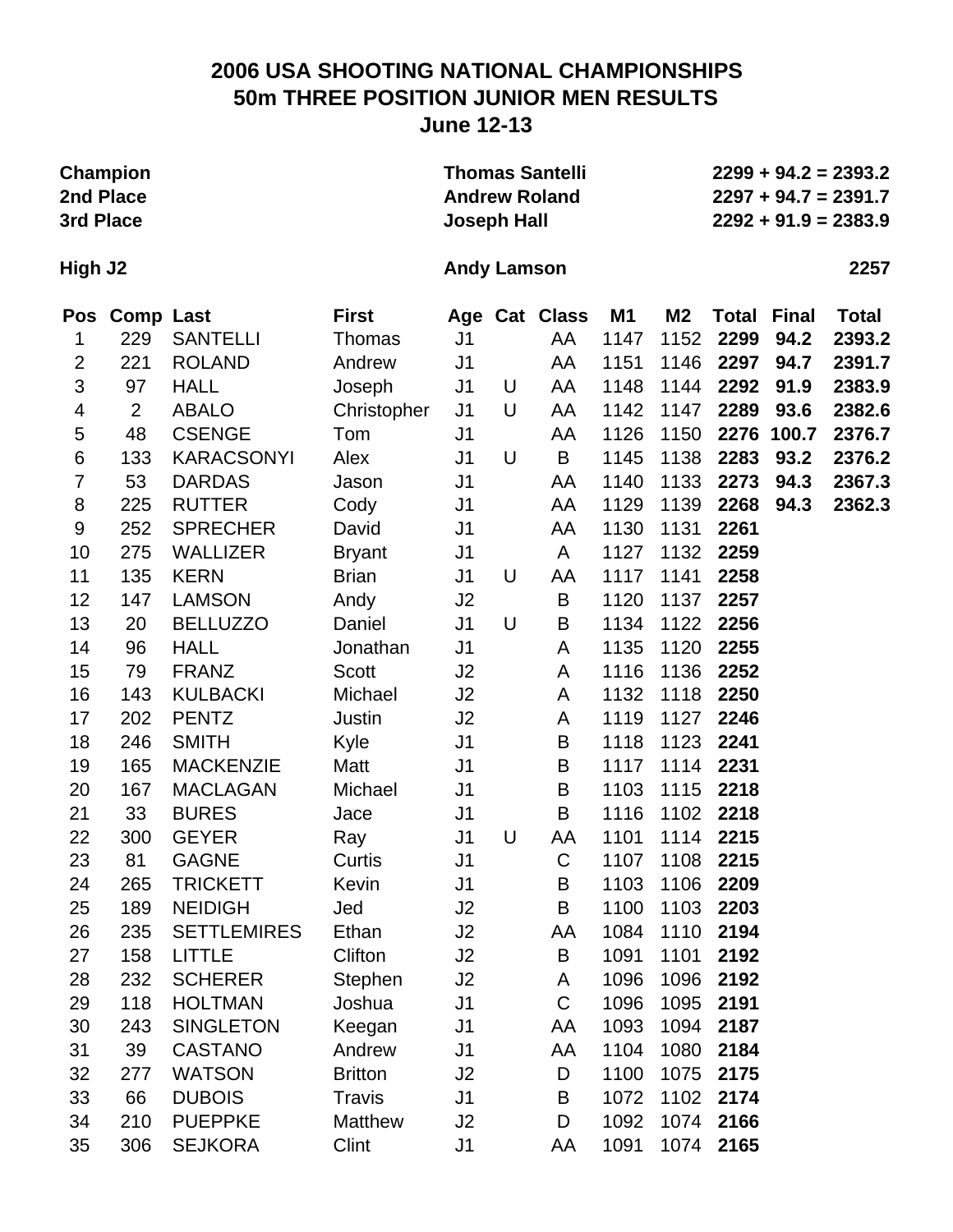| Pos |     | <b>Comp Last</b>   | <b>First</b> |                |   | Age Cat Class | M1   | M2   | <b>Total Final</b> | <b>Total</b> |
|-----|-----|--------------------|--------------|----------------|---|---------------|------|------|--------------------|--------------|
| 36  | 42  | <b>CLARK</b>       | James        | J2             |   | B             | 1084 | 1075 | 2159               |              |
| 37  | 239 | <b>SHERRY</b>      | Tim          | J3             |   | Ε             | 1063 | 1091 | 2154               |              |
| 38  | 206 | <b>PHILLIPS</b>    | Kyle         | J2             |   | $\mathsf C$   | 1096 | 1058 | 2154               |              |
| 39  | 140 | <b>KOLJONEN</b>    | <b>Benn</b>  | J1             |   | AA            | 1072 | 1081 | 2153               |              |
| 40  | 49  | <b>CULVER</b>      | James        | J2             |   | D             | 1093 | 1058 | 2151               |              |
| 41  | 152 | <b>LEGGAT</b>      | Christopher  | J2             |   | A             | 1073 | 1076 | 2149               |              |
| 42  | 156 | <b>LINN</b>        | Charles      | J2             |   | $\mathsf E$   | 1075 | 1074 | 2149               |              |
| 43  | 292 | <b>YEBERNETSKY</b> | Kyle         | J1             |   | $\mathsf C$   | 1084 | 1056 | 2140               |              |
| 44  | 307 | <b>GARMAN</b>      | David        | J <sub>1</sub> |   | AA            | 1062 | 1069 | 2131               |              |
| 45  | 157 | <b>LITHERLAND</b>  | Austin       | J2             |   | $\mathsf C$   | 1054 | 1076 | 2130               |              |
| 46  | 280 | <b>WELLBORN</b>    | Lee          | J <sub>1</sub> | U | $\mathsf C$   | 1066 | 1061 | 2127               |              |
| 47  | 14  | <b>BARNES</b>      | Matt         | J2             |   | AA            | 1053 | 1070 | 2123               |              |
| 48  | 104 | <b>HARTLESS</b>    | Jeff         | J <sub>1</sub> |   | $\mathsf D$   | 1076 | 1040 | 2116               |              |
| 49  | 308 | <b>KRIEGER</b>     | <b>Nick</b>  | J <sub>1</sub> |   | AA            | 1056 | 1057 | 2113               |              |
| 50  | 51  | <b>DAME</b>        | Jacob        | J2             |   | $\sf B$       | 1034 | 1069 | 2103               |              |
| 51  | 83  | <b>GARNER</b>      | <b>Ben</b>   | J2             |   | E             | 1059 | 1041 | 2100               |              |
| 52  | 124 | <b>JASIS</b>       | James        | J2             |   | $\mathsf C$   | 1047 | 1051 | 2098               |              |
| 53  | 94  | <b>HALL</b>        | Jacob        | J2             |   | $\mathsf D$   | 1053 | 1042 | 2095               |              |
| 54  | 46  | <b>COOPER</b>      | Jimmie       | J2             |   | E             | 1067 | 1026 | 2093               |              |
| 55  | 112 | <b>HINES</b>       | Caleb        | J2             |   | $\mathsf D$   | 1057 | 1031 | 2088               |              |
| 56  | 73  | <b>FENNER</b>      | Evan         | J2             |   | A             | 1049 | 1025 | 2074               |              |
| 57  | 103 | <b>HARRIS</b>      | Johnathan    | J2             |   | D             | 1022 | 1043 | 2065               |              |
| 58  | 249 | <b>SNYDERMAN</b>   | Max          | J2             |   | D             | 1023 | 1034 | 2057               |              |
| 59  | 29  | <b>BRAUN</b>       | Carson       | J2             |   | E             | 1034 | 1005 | 2039               |              |
| 60  | 215 | <b>REDFORD</b>     | <b>Ben</b>   | J2             |   | A             | 1033 | 989  | 2022               |              |
| 61  | 222 | <b>ROLAND</b>      | James        | J <sub>1</sub> |   | $\mathsf D$   | 993  | 1013 | 2006               |              |
| 62  | 11  | ARCHAMBAULT        | Chad         | J3             |   | E             | 961  | 1011 | 1972               |              |
| 63  | 28  | <b>BRAKEMAN</b>    | Alex         | J <sub>1</sub> |   | $\mathsf D$   | 995  | 967  | 1962               |              |
| 64  | 178 | <b>MCSHEEHY</b>    | Ryan         | J1             |   | AA            | 382  | 382  | 764                |              |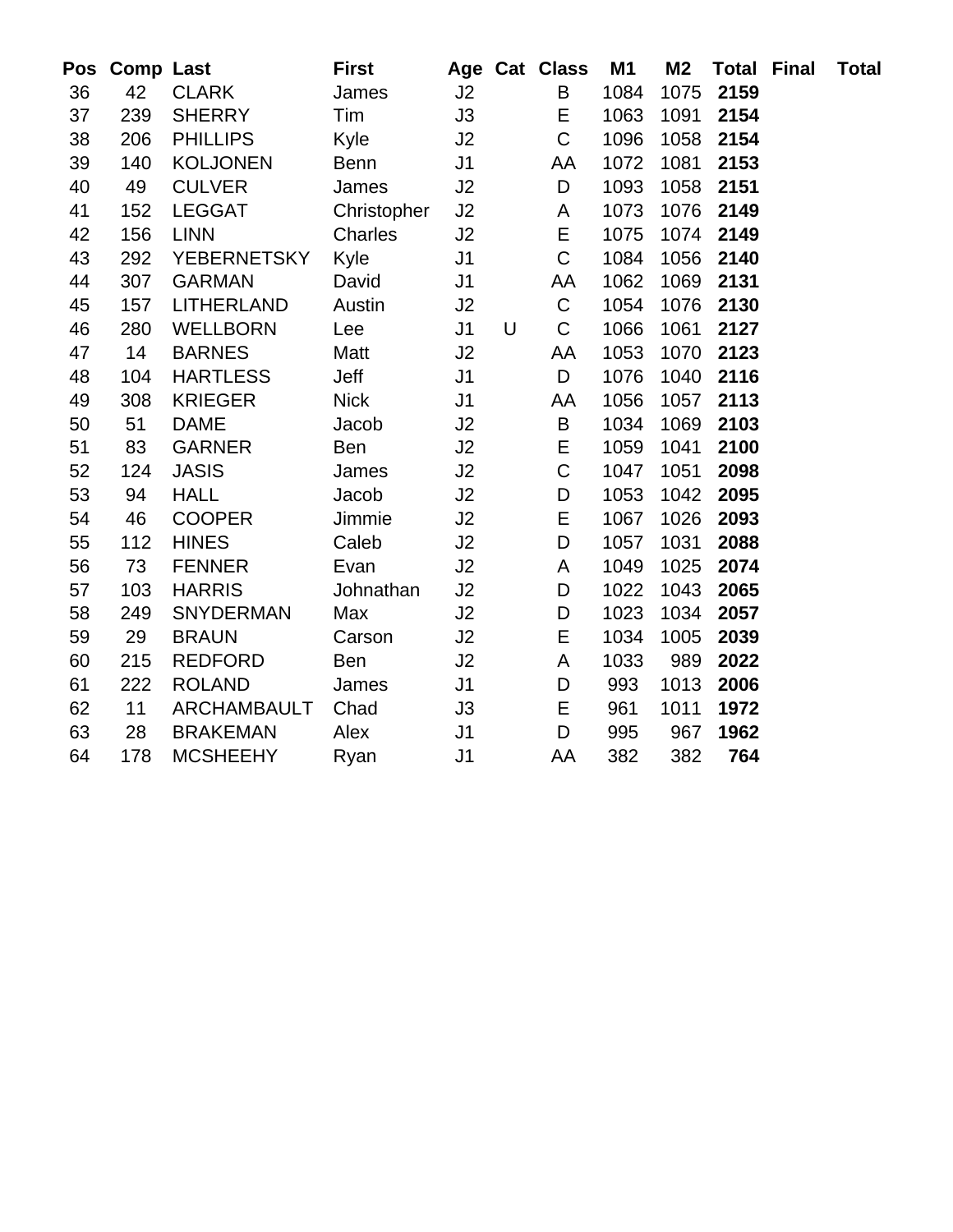### **2006 USA SHOOTING NATIONAL CHAMPIONSHIPS 50m FREE PISTOL MEN RESULTS June 14-15**

|                     | <b>Champion</b><br>2nd Place<br>3rd Place |                  |                | <b>Jason Turner</b><br><b>John Ennis</b> |   | Daryl Szarenski           |     |                |       |              | $1100 + 97.1 = 1197.1$<br>$1103 + 90.9 = 1193.9$<br>$1096 + 89.9 = 1185.9$ |
|---------------------|-------------------------------------------|------------------|----------------|------------------------------------------|---|---------------------------|-----|----------------|-------|--------------|----------------------------------------------------------------------------|
|                     | <b>Senior Champion</b>                    |                  |                | Igor Zolotarev                           |   |                           |     |                |       |              | 1082                                                                       |
|                     | 2nd Place                                 |                  |                |                                          |   | <b>Anthony Wood</b>       |     |                |       |              | 1074                                                                       |
|                     | 3rd Place                                 |                  |                |                                          |   | <b>Stephen Swartz</b>     |     |                |       |              | 1072                                                                       |
|                     | <b>High Collegiate</b>                    |                  |                | <b>Sean Ragay</b>                        |   |                           |     |                |       |              | 1024                                                                       |
| High S <sub>2</sub> |                                           |                  |                | <b>Robin Lee</b>                         |   |                           |     |                |       |              | 1040                                                                       |
| High S3             |                                           |                  |                |                                          |   | <b>Charles Abston</b>     |     |                |       |              | 1011                                                                       |
| High A              |                                           |                  |                |                                          |   | <b>Christopher Stover</b> |     |                |       |              | 1066                                                                       |
| 2nd A               |                                           |                  |                | <b>Keith Hanzel</b>                      |   |                           |     |                |       |              | 1061                                                                       |
| 3rd A               |                                           |                  |                | <b>Dwaine Hurt</b>                       |   |                           |     |                |       |              | 1056                                                                       |
| <b>High B</b>       |                                           |                  |                |                                          |   | <b>Peter Schreiber</b>    |     |                |       |              | 1045                                                                       |
| 2nd B               |                                           |                  |                |                                          |   | <b>Nathan Hendrix</b>     |     |                |       |              | 1034                                                                       |
| 3rd B               |                                           |                  |                | <b>JP O'Connor</b>                       |   |                           |     |                |       |              | 1027                                                                       |
|                     | <b>High C/D</b>                           |                  |                | <b>Jeff Favour</b>                       |   |                           |     |                |       |              | 1077                                                                       |
| 2nd C/D             |                                           |                  |                | <b>Nghi Nghiem</b>                       |   |                           |     |                |       |              | 1016                                                                       |
| 3rd C/D             |                                           |                  |                |                                          |   | <b>Charles Yarbrough</b>  |     |                |       |              | 1012                                                                       |
| High E              |                                           |                  |                | Paul Ha                                  |   |                           |     |                |       |              | 994                                                                        |
|                     | Pos Comp Last                             |                  | <b>First</b>   |                                          |   | Age Cat Class             | M1  | M <sub>2</sub> | Total | <b>Final</b> | <b>Total</b>                                                               |
| 1                   | 268                                       | <b>TURNER</b>    | Jason          |                                          |   | AA                        | 543 | 557            | 1100  | 97.1         | 1197.1                                                                     |
| $\overline{2}$      | 259                                       | <b>SZARENSKI</b> | Daryl          |                                          |   | AA                        | 545 | 558            | 1103  | 90.9         | 1193.9                                                                     |
| 3                   | 69                                        | <b>ENNIS</b>     | John           |                                          |   | AA                        | 545 | 551            | 1096  | 89.9         | 1185.9                                                                     |
| 4                   | 228                                       | <b>SANDERSON</b> | Keith          |                                          |   | AA                        | 549 | 542            | 1091  | 92.3         | 1183.3                                                                     |
| 5                   | 295                                       | <b>ZUREK</b>     | John           |                                          |   | AA                        | 539 | 552            | 1091  | 88.6         | 1179.6                                                                     |
| 6                   | 59                                        | <b>DERR</b>      | Greg           |                                          |   | AA                        | 528 | 554            | 1082  | 95.1         | 1177.1                                                                     |
| 7                   | 293                                       | <b>ZOLOTAREV</b> | Igor           | S <sub>1</sub>                           |   | AA                        | 532 | 550            | 1082  | 92.8         | 1174.8                                                                     |
| 8                   | 72                                        | <b>FAVOUR</b>    | Jeff           |                                          |   | $\mathsf C$               | 540 | 537            | 1077  | 82.2         | 1159.2                                                                     |
| 9                   | 289                                       | <b>WOOD</b>      | Anthony        | S <sub>1</sub>                           |   | A                         | 537 | 537            | 1074  |              |                                                                            |
| 10                  | 296                                       | <b>SWARTZ</b>    | Stephen        | S <sub>1</sub>                           |   | AA                        | 535 | 537            | 1072  |              |                                                                            |
| 11                  | 256                                       | <b>STOVER</b>    | Christopher    |                                          |   | A                         | 538 | 528            | 1066  |              |                                                                            |
| 12                  | 99                                        | <b>HANZEL</b>    | Keith          |                                          |   | A                         | 537 | 524            | 1061  |              |                                                                            |
| 13                  | 224                                       | <b>ROSE</b>      | <b>Thomas</b>  |                                          |   | AA                        | 527 | 532            | 1059  |              |                                                                            |
| 14                  | 54                                        | <b>DARDAS</b>    | <b>Matthew</b> | S <sub>1</sub>                           |   | AA                        | 531 | 526            | 1057  |              |                                                                            |
| 15                  | 120                                       | <b>HURT</b>      | Dwaine         |                                          |   | A                         | 523 | 533            | 1056  |              |                                                                            |
| 16                  | 16                                        | <b>BEAMAN</b>    | <b>Brian</b>   |                                          |   | AA                        | 525 | 531            | 1056  |              |                                                                            |
| 17                  | 254                                       | <b>STACHITAS</b> | <b>Tucker</b>  | J <sub>1</sub>                           | U | B                         | 525 | 529            | 1054  |              |                                                                            |

18 197 OWSLEY Cody J1 U A 532 522 **1054**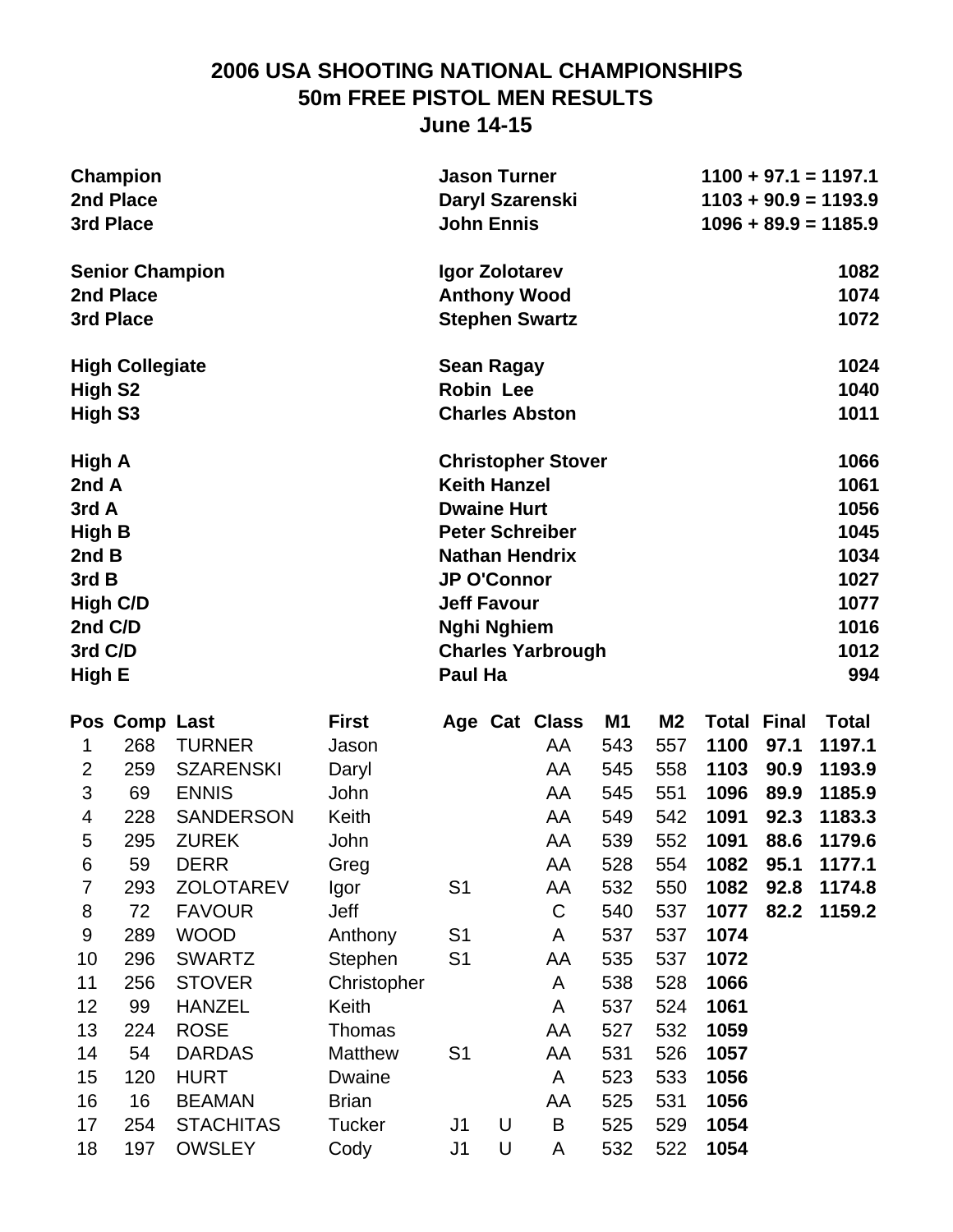| 19 | 155 | <b>LIGHTNER</b>   | <b>Brad</b>     |                |    | AA          | 523        | 525        | 1048             |
|----|-----|-------------------|-----------------|----------------|----|-------------|------------|------------|------------------|
| 20 | 168 | <b>MALONE</b>     | Ted             |                |    | A           | 518        | 527        | 1045             |
| 21 | 234 | <b>SCHREIBER</b>  | Peter           | S <sub>1</sub> |    | B           | 527        | 518        | 1045             |
| 22 | 242 | <b>SHTEYMAN</b>   | <b>Dmitriy</b>  |                |    | A           | 524        | 519        | 1043             |
| 23 | 151 | LEE               | Robin           | S <sub>2</sub> |    | A           | 520        | 520        | 1040             |
| 24 | 169 | <b>MARTINDALE</b> | <b>Bruce</b>    | S <sub>1</sub> |    | A           | 525        | 515        | 1040             |
| 25 | 36  | <b>CANNON</b>     | Patrick         | J <sub>1</sub> | U  | B           | 518        | 521        | 1039             |
| 26 | 106 | <b>HENDRIX</b>    | Nathan          | S <sub>1</sub> |    | $\mathsf B$ | 504        | 530        | 1034             |
| 27 | 144 | <b>LACKEY</b>     | Curtis          | S <sub>1</sub> |    | A           | 516        | 513        | 1029             |
| 28 | 192 | <b>O'CONNOR</b>   | JP              | S <sub>1</sub> |    | B           | 525        | 502        | 1027             |
| 29 | 171 | <b>MCCONNELL</b>  | Richard         | S <sub>2</sub> |    | B           | 510        | 514        | 1024             |
| 30 | 213 | <b>RAGAY</b>      | Sean            | J <sub>1</sub> | U  | B           | 518        | 506        | 1024             |
| 31 | 164 | <b>LUTZ</b>       | Anthony         | J <sub>1</sub> |    | $\mathsf B$ | 512        | 511        | 1023             |
| 32 | 190 | <b>NGHIEM</b>     | Nghi            |                |    | C           | 497        | 519        | 1016             |
| 33 | 291 | <b>YARBROUGH</b>  | Charles         |                |    | $\mathsf C$ | 506        | 506        | 1012             |
| 34 | 3   | <b>ABSTON</b>     | Charles         | S <sub>3</sub> |    | B           | 508        | 503        | 1011             |
| 35 | 13  | <b>BABIUC</b>     | Vlad            | J <sub>1</sub> |    | $\mathsf B$ | 507        | 497        | 1004             |
| 36 | 187 | <b>MUXEN</b>      | Andy            | J <sub>1</sub> |    | A           | 501        | 502        | 1003             |
| 37 | 121 | <b>IMIG</b>       | <b>Tyler</b>    | J <sub>1</sub> | U  | A           | 506        | 497        | 1003             |
| 38 | 22  | <b>BERGLEE</b>    | Seth            |                | U  | C           | 506        | 497        | 1003             |
| 39 | 122 | <b>ISHERWOOD</b>  | Robert          |                |    | B           | 503        | 491        | 994              |
| 40 | 91  | HA                | Paul            | S <sub>2</sub> |    | E           | 505        | 489        | 994              |
| 41 | 284 | <b>WICKLINE</b>   | Carl            |                |    | $\mathsf C$ | 494        | 498        | 992              |
| 42 | 114 | <b>HOLCROFT</b>   | Don             | S <sub>1</sub> |    | AA          | 492        | 498        | 990              |
| 43 | 136 | <b>KEVANIAN</b>   | George          |                |    | AA          | 498        | 487        | 985              |
| 44 | 142 | <b>KRANER</b>     | Solomon         | S <sub>2</sub> |    | $\sf B$     | 487        | 496        | 983              |
| 45 | 207 | <b>POORE</b>      | <b>Dick</b>     |                |    | C           | 495        | 484        | 979              |
| 46 | 205 | <b>PETERSHEIM</b> | Josh            |                |    | D           | 491        | 469        | 960              |
| 47 | 21  | <b>BENTEMAN</b>   | Ryan            | J1             |    | $\mathsf C$ | 471        | 481        | 952              |
| 48 | 56  | DEGUZMAN JR       | <b>Bernabe</b>  |                |    | Е           | 466        | 475        | 941              |
| 49 | 236 | <b>SEXTON</b>     | Joel            | S3             |    | C           | 473        | 468        | 941              |
| 50 | 63  | <b>DOMINICK</b>   | Henry           | J <sub>1</sub> |    | $\mathsf C$ | 462        | 463        | 925              |
| 51 | 55  | <b>DAWSON</b>     | Richard         | S <sub>2</sub> |    | AA          | 458        | 466        | 924              |
| 52 | 251 | <b>SPINNEY</b>    | Ryan            |                | J2 | A           | 452        | 452        | 904              |
| 53 | 87  | <b>GOULD</b>      | Mark            |                |    | D           | 451        | 437        | 888              |
| 54 | 283 | <b>WHITTAKER</b>  | <b>Dwight</b>   | S <sub>1</sub> |    | E           | 386        | 440        | 826              |
| 55 | 179 | <b>MELOY</b>      | <b>Charles</b>  | S <sub>3</sub> |    | B           | 400        | 425        | 825              |
| 56 | 82  | <b>GALBRAITH</b>  | Pat             | S <sub>2</sub> |    | C           | 454        | <b>DNS</b> | 454              |
| 57 | 45  | <b>COOK</b>       | <b>Nickolas</b> | J3             |    | E           | DQ         | DQ         | $\boldsymbol{0}$ |
| 58 | 50  | <b>CUTHBERT</b>   | James           |                |    | B           | <b>DNS</b> | <b>DNS</b> | 0                |
| 59 | 138 | <b>KLOS</b>       | Gregory         |                |    | AA          | <b>DNS</b> | <b>DNS</b> | $\boldsymbol{0}$ |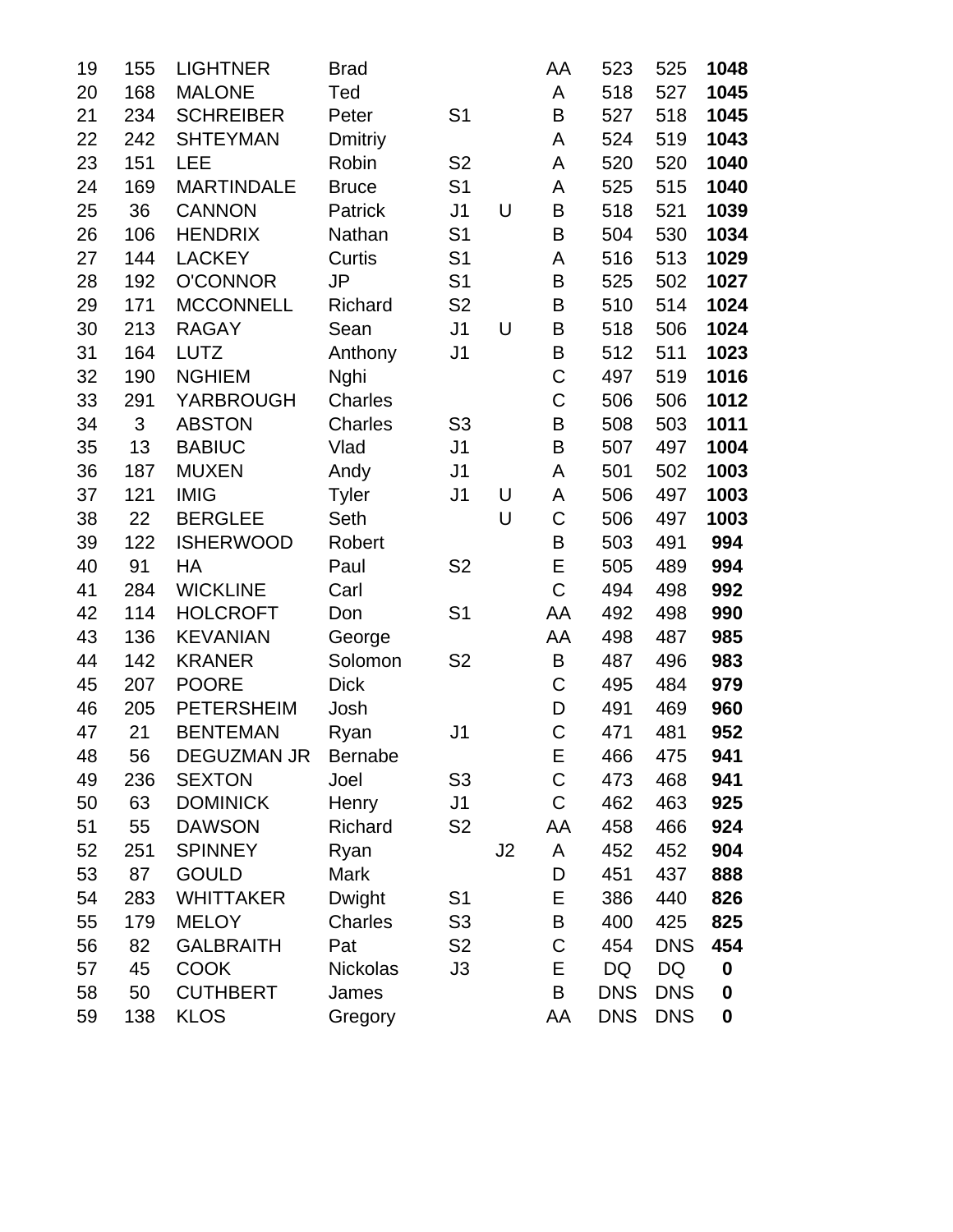### **2006 USA SHOOTING NATIONAL CHAMPIONSHIPS 50m FREE PISTOL JUNIOR MEN RESULTS June 14-15**

| <b>Champion</b><br>2nd Place<br>3rd Place<br>Pos Comp Last<br><b>First</b> |     |                  |                 | <b>Cody Owsley</b> |   | <b>Tucker Stachitas</b><br><b>Patrick Cannon</b> |           |                | $1054 + 91.0 = 1145.0$<br>$1054 + 88.0 = 1142.0$<br>$1039 + 93.0 = 1132.0$ |              |        |  |
|----------------------------------------------------------------------------|-----|------------------|-----------------|--------------------|---|--------------------------------------------------|-----------|----------------|----------------------------------------------------------------------------|--------------|--------|--|
|                                                                            |     |                  |                 | Age                |   | <b>Cat Class</b>                                 | <b>M1</b> | M <sub>2</sub> | Total                                                                      | <b>Final</b> | Total  |  |
|                                                                            | 254 | <b>STACHITAS</b> | <b>Tucker</b>   | J1                 | U | B                                                | 525       | 529            | 1054                                                                       | 91.0         | 1145.0 |  |
| 2                                                                          | 197 | <b>OWSLEY</b>    | Cody            | J <sub>1</sub>     | U | A                                                | 532       | 522            | 1054                                                                       | 88.0         | 1142.0 |  |
| 25                                                                         | 36  | <b>CANNON</b>    | <b>Patrick</b>  | J <sub>1</sub>     | U | B                                                | 518       | 521            | 1039                                                                       | 93.0         | 1132.0 |  |
| 3                                                                          | 213 | <b>RAGAY</b>     | Sean            | J1                 | U | B                                                | 518       | 506            | 1024                                                                       | 91.4         | 1115.4 |  |
| $\overline{4}$                                                             | 164 | <b>LUTZ</b>      | Anthony         | J <sub>1</sub>     |   | B                                                | 512       | 511            | 1023                                                                       | 84.6         | 1107.6 |  |
| 5                                                                          | 187 | <b>MUXEN</b>     | Andy            | J <sub>1</sub>     |   | A                                                | 501       | 502            | 1003                                                                       | 86.8         | 1089.8 |  |
| 6                                                                          | 121 | <b>IMIG</b>      | <b>Tyler</b>    | J <sub>1</sub>     | U | A                                                | 506       | 497            | 1003                                                                       | 85.1         | 1088.1 |  |
| 7                                                                          | 21  | <b>BENTEMAN</b>  | Ryan            | J <sub>1</sub>     |   | C                                                | 471       | 481            | 952                                                                        | 67.5         | 1019.5 |  |
| 8                                                                          | 13  | <b>BABIUC</b>    | Vlad            | J <sub>1</sub>     | V | B                                                | 507       | 497            | 1004                                                                       |              |        |  |
| 9                                                                          | 63  | <b>DOMINICK</b>  | Henry           | J <sub>1</sub>     |   | C                                                | 462       | 463            | 925                                                                        |              |        |  |
| 10                                                                         | 45  | <b>COOK</b>      | <b>Nickolas</b> | JЗ                 |   | E                                                | DQ        | DQ             | $\boldsymbol{0}$                                                           |              |        |  |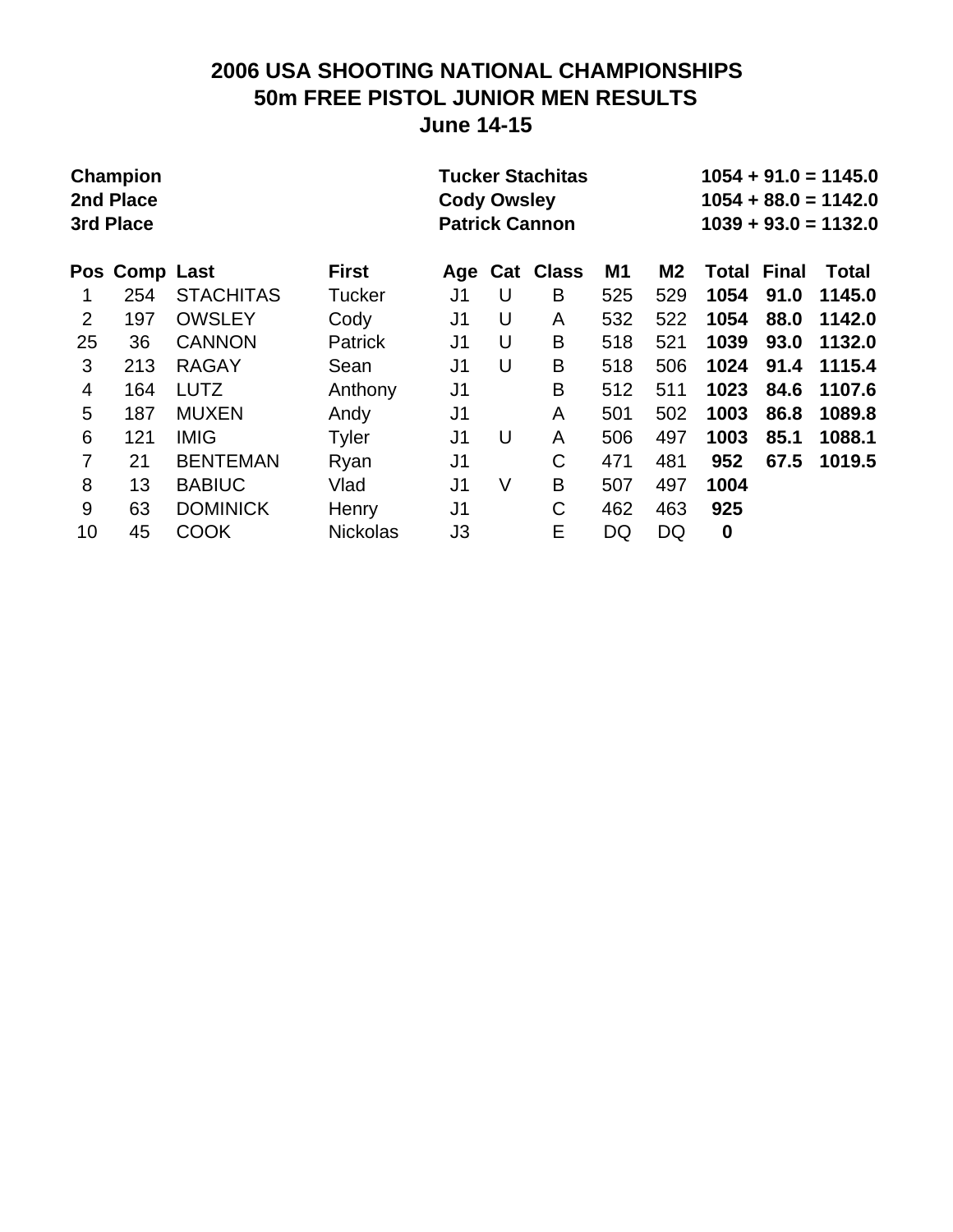### **2006 USA SHOOTING NATIONAL CHAMPIONSHIPS 25m SPORT PISTOL WOMEN RESULTS June 14-15**

| Champion               | <b>Elizabeth Callahan</b>  | $1157 + 193.7 = 1350.7$ |
|------------------------|----------------------------|-------------------------|
| 2nd Place              | <b>Rebecca Snyder</b>      | $1152 + 198.5 = 1350.5$ |
| 3rd Place              | <b>Sandra Uptagrafft</b>   | $1142 + 199.2 = 1341.2$ |
| <b>Junior Champion</b> | <b>Heather Deppe</b>       | $1116 + 196.4 = 1317.4$ |
| 2nd Place Junior       | <b>Courtney Anthony</b>    | $1082 + 180.4 = 1262.4$ |
| 3rd Place Junior       | <b>Lauren Diefenderfer</b> | $995 + 170.0 = 1165.0$  |
| <b>Senior Champion</b> | Kathryn Callahan           | 1031                    |
| High A                 | Elisabetta Nishica         | 1131                    |
| 2nd A                  | <b>Michelle Lacko</b>      | 1132                    |

|    | Pos Comp Last |                     | <b>First</b>    |                |     | Age Cat Class | M1  |         | M2 Total | <b>Final</b> | <b>Total</b> |
|----|---------------|---------------------|-----------------|----------------|-----|---------------|-----|---------|----------|--------------|--------------|
|    | 34            | <b>CALLAHAN</b>     | Elizabeth       |                |     | AA            | 576 | 581     | 1157     | 193.7        | 1350.7       |
| 2  | 248           | <b>SNYDER</b>       | Rebecca         |                |     | AA            | 577 | 575     | 1152     | 198.5        | 1350.5       |
| 3  | 270           | <b>UPTAGRAFFT</b>   | Sandra          |                |     | AA            | 565 | 577     | 1142     | 199.2        | 1341.2       |
| 4  | 309           | <b>NISHICA</b>      | Elisabeta       |                |     | A             | 564 | 567     | 1131     | 195.5        | 1326.5       |
| 5  | 145           | <b>LACKO</b>        | J. Michelle     |                |     | A             | 564 | 568     | 1132     | 192.4        | 1324.4       |
| 6  | 257           | <b>STOYANOVA</b>    | <b>Nora</b>     |                |     | AA            | 564 | 557     | 1121     | 196.4        | 1317.4       |
| 7  | 57            | <b>DEPPE</b>        | Heather         | J <sub>2</sub> |     | A             | 554 | 562     | 1116     | 194.4        | 1310.4       |
| 8  | 298           | <b>BORISOVA</b>     | Vladimira       |                |     | A             | 566 | 561     | 1127     | 146.0        | 1273.0       |
| 9  | 8             | <b>ANTHONY</b>      | Courtney        | J <sub>2</sub> |     | B             |     | 532 550 | 1082     |              | 180.4 1262.4 |
| 10 | 61            | <b>DIEFENDERFER</b> | Lauren          | J <sub>1</sub> | U   | B             | 510 | 485     | 995      | 170.0        | 1165.0       |
| 11 | 193           | <b>O'CONNOR</b>     | <b>Michelle</b> | J <sub>1</sub> | U   | E             | 470 | 466     | 936      | 180.6        | 1116.6       |
| 12 | 264           | <b>TRICKETT</b>     | <b>Jennifer</b> |                |     | A             | 555 | 559     | 1114     |              |              |
| 13 | 134           | <b>KASK</b>         | Kristina        |                | V/U | A             | 560 | 557     | 1117     |              |              |
| 14 | 130           | <b>JOOSEP</b>       | Krista          |                | V/U | C             | 530 | 514     | 1044     |              |              |
| 15 | 241           | <b>SHINN</b>        | <b>Brenda</b>   |                |     | AA            | 535 | 520     | 1055     |              |              |
| 16 | 154           | <b>LEONG</b>        | Jennifer        |                |     | AA            | 539 | 547     | 1086     |              |              |
| 17 | 35            | <b>CALLAHAN</b>     | Kathryn         | S <sub>2</sub> |     | B             | 511 | 520     | 1031     |              |              |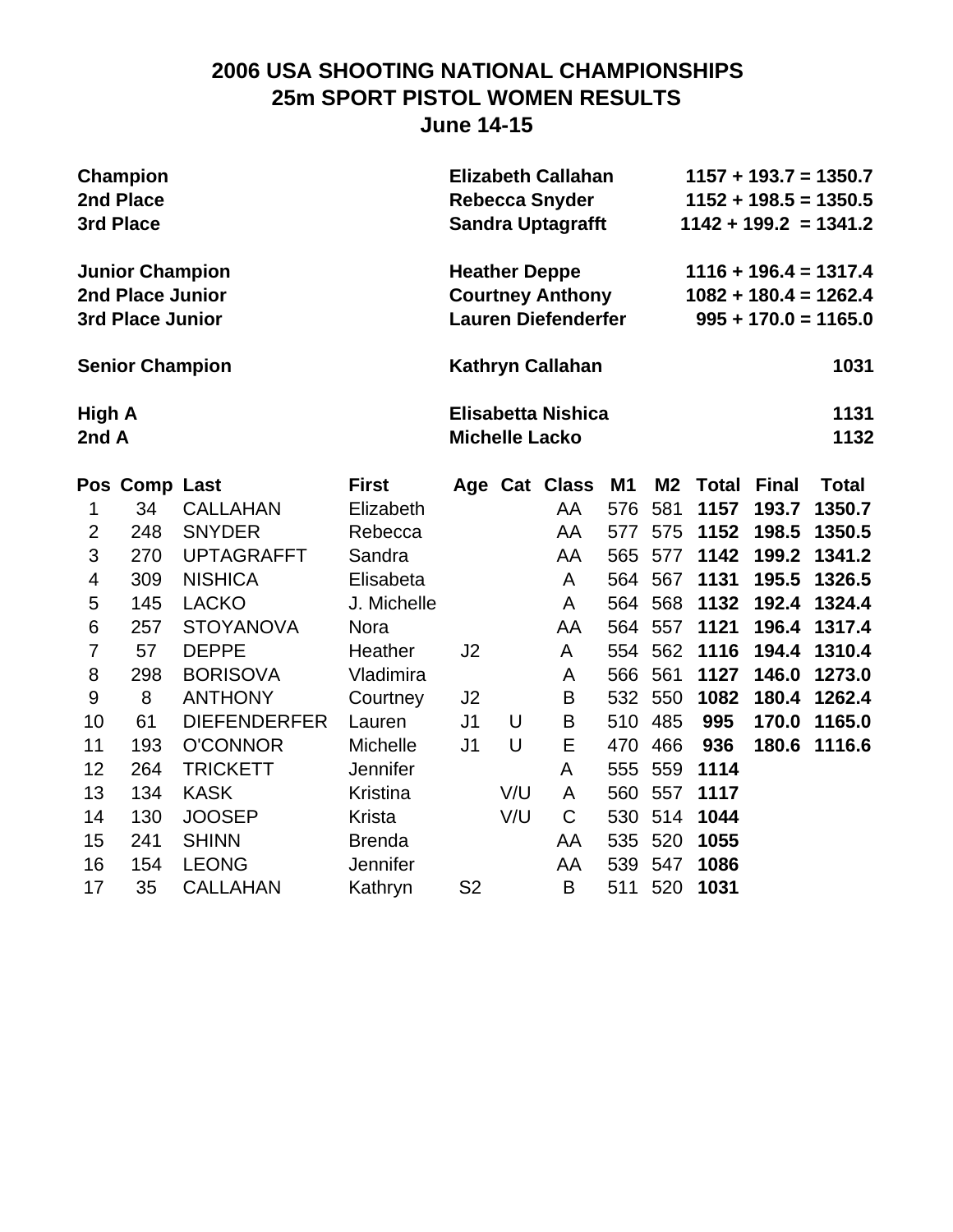### **2006 USA SHOOTING NATIONAL CHAMPIONSHIPS 10m AIR RIFLE MEN RESULTS June 14-15**

| <b>Champion</b>         | <b>Jason Parker</b>     | $11191 + 102.9 = 1293.9$ |
|-------------------------|-------------------------|--------------------------|
| 2nd Place               | <b>Matt Emmons</b>      | $1182 + 104.2 = 1286.2$  |
| 3rd Place               | <b>Ryan Tanoue</b>      | $1183 + 102.2 = 1285.2$  |
| <b>Senior Champion</b>  | <b>Domingo Otero</b>    | 1121                     |
| 2nd Place Senior        | <b>Yuman Fong</b>       | 1095                     |
| <b>3rd Place Senior</b> | <b>Byron McGough</b>    | 1092                     |
| <b>High Collegiate</b>  |                         |                          |
| High A                  | <b>Alex Karacsonyi</b>  | 1160                     |
| 2nd A                   | <b>James Johnson</b>    | 1155                     |
| 3rd A                   | <b>Andrew Roland</b>    | 1152                     |
| High B                  | <b>Daniel Belluzzo</b>  | 1137                     |
| 2nd B                   | <b>Michael Maclagan</b> | 1124                     |
| 3rdB                    | <b>Kevin Trickett</b>   | 1123                     |
| High C                  | <b>Tim Sherry</b>       | 1134                     |
| 2nd C                   | <b>James Culver</b>     | 1108                     |
| High D                  | <b>Albert Weidner</b>   | 1121                     |
| High E                  | <b>Carson Braun</b>     | 1106                     |

|                |                   | <b>First</b>     |                |            |    | M <sub>1</sub> | <b>M2</b> |      |       | <b>Total</b>       |
|----------------|-------------------|------------------|----------------|------------|----|----------------|-----------|------|-------|--------------------|
| 198            | <b>PARKER</b>     | Jason            |                |            | AA | 596            | 595       | 1191 | 102.9 | 1293.9             |
| 67             | <b>EMMONS</b>     | Matt             |                |            | AA | 592            | 590       | 1182 | 104.2 | 1286.2             |
| 262            | <b>TANOUE</b>     | Ryan             |                | U          | AA | 591            | 592       | 1183 | 102.2 | 1285.2             |
| 214            | <b>RAWLINGS</b>   | Matt             |                | U          | AA | 588            | 591       | 1179 | 99.3  | 1278.3             |
| 269            | <b>UPTAGRAFFT</b> | Eric             |                |            | AA | 587            | 591       | 1178 | 99.5  | 1277.5             |
| 274            | <b>WALLACE</b>    | <b>Matthew</b>   |                |            | AA | 590            | 586       | 1176 | 100.7 | 1276.7             |
| $\overline{2}$ | <b>ABALO</b>      | Christopher      | J <sub>1</sub> | U          | AA | 586            | 587       | 1173 | 101.6 | 1274.6             |
| 88             | <b>GRAY</b>       | Hank             |                |            | AA | 584            | 586       | 1170 | 101.7 | 1271.7             |
| 184            | <b>MONTO</b>      | Thomas           | S <sub>2</sub> | <b>Dis</b> | AA | 591            | 586       | 1177 |       |                    |
| 96             | <b>HALL</b>       | Jonathan         | J <sub>1</sub> |            | AA | 584            | 583       | 1167 |       |                    |
| 109            | <b>HESS</b>       | Wesley           | J1             | U          | AA | 581            | 584       | 1165 |       |                    |
| 229            | <b>SANTELLI</b>   | Thomas           | J <sub>1</sub> |            | AA | 581            | 582       | 1163 |       |                    |
| 275            | <b>WALLIZER</b>   | <b>Bryant</b>    | J1             |            | AA | 579            | 583       | 1162 |       |                    |
| 53             | <b>DARDAS</b>     | Jason            | J <sub>1</sub> |            | AA | 580            | 582       | 1162 |       |                    |
| 133            | <b>KARACSONYI</b> | Alex             | J <sub>1</sub> | U          | A  | 576            | 584       | 1160 |       |                    |
| 252            | <b>SPRECHER</b>   | David            | J <sub>1</sub> |            | AA |                | 583       | 1160 |       |                    |
| 281            | <b>WELLS</b>      | Shawn            |                |            | AA | 580            | 580       | 1160 |       |                    |
| 246            | <b>SMITH</b>      | Kyle             | J <sub>1</sub> |            | AA | 575            | 583       | 1158 |       |                    |
| 113            | <b>HOGLE</b>      | John             |                |            | AA | 576            | 582       | 1158 |       |                    |
| 97             | <b>HALL</b>       | Joseph           | J1             | U          | AA | 575            | 582       | 1157 |       |                    |
| 48             | <b>CSENGE</b>     | Tom              | J1             |            | AA |                | 580       | 1157 |       |                    |
|                |                   | <b>Comp Last</b> |                |            |    | Age Cat Class  | 577       | 577  |       | <b>Total Final</b> |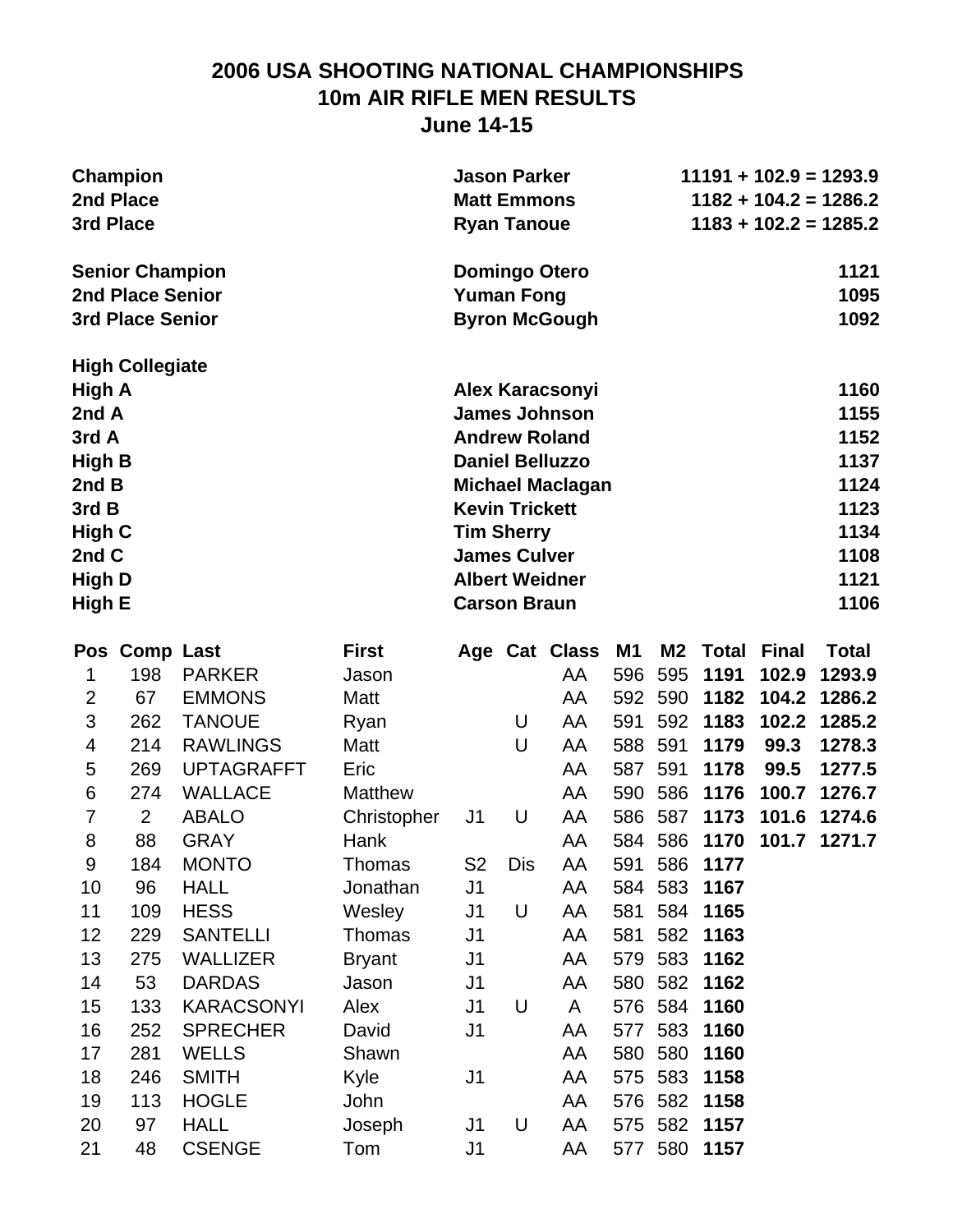| Pos      | <b>Comp Last</b> |                                     | <b>First</b>      |                      |     | Age Cat Class | M <sub>1</sub> | <b>M2</b>      | <b>Total</b> | Final | <b>Total</b> |
|----------|------------------|-------------------------------------|-------------------|----------------------|-----|---------------|----------------|----------------|--------------|-------|--------------|
| 22       | 100              | <b>HARBISON</b>                     | Rob               |                      |     | AA            | 581            | 575            | 1156         |       |              |
| 23       | 105              | <b>HEIN</b>                         | Joseph            |                      |     | AA            | 573            | 582            | 1155         |       |              |
| 24       | 127              | <b>JOHNSON</b>                      | James             |                      |     | A             | 575            | 580            | 1155         |       |              |
| 25       | 202              | <b>PENTZ</b>                        | <b>Justin</b>     | J <sub>2</sub>       |     | AA            | 583            | 572            | 1155         |       |              |
| 26       | 60               | <b>DICKEY</b>                       | Michael           | S <sub>1</sub>       | Dis | A             | 561            | 593            | 1154         |       |              |
| 27       | 221              | <b>ROLAND</b>                       | Andrew            | J <sub>1</sub>       |     | A             | 570            | 582            | 1152         |       |              |
| 28       | 210              | <b>PUEPPKE</b>                      | <b>Matthew</b>    | J2                   |     | A             | 576            | 576            | 1152         |       |              |
| 29       | 235              | <b>SETTLEMIRES</b>                  | Ethan             | J2                   |     | A             | 573            | 577            | 1150         |       |              |
| 30       | 243              | <b>SINGLETON</b>                    | Keegan            | J <sub>1</sub>       |     | A             | 575            | 575            | 1150         |       |              |
| 31       | 165              | <b>MACKENZIE</b>                    | Matt              | J <sub>1</sub>       |     | AA            | 578            | 572            | 1150         |       |              |
| 32       | 302              | <b>DONOHO</b>                       | <b>Brad</b>       |                      | U   | AA            | 580            | 569            | 1149         |       |              |
| 33       | 201              | <b>PEMPEL</b>                       | Daniel            |                      |     | AA            | 579            | 569            | 1148         |       |              |
| 34       | 104              | <b>HARTLESS</b>                     | Jeff              | J <sub>1</sub>       |     | A             | 571            | 576            | 1147         |       |              |
| 35       | 143              | <b>KULBACKI</b>                     | Michael           | J2                   |     | AA            | 565            | 581            | 1146         |       |              |
| 36       | 92               | <b>HAHN</b>                         | Andrew            | J <sub>1</sub>       | U   | AA            | 578            | 567            | 1145         |       |              |
| 37       | 12               | <b>AYALA</b>                        | Armondo           |                      |     | AA            | 570            | 574            | 1144         |       |              |
| 38       | 225              | <b>RUTTER</b>                       | Cody              | J <sub>1</sub>       |     | AA            | 577            | 565            | 1142         |       |              |
| 39       | 300              | <b>GEYER</b>                        | Ray               | J <sub>1</sub>       | U   | AA            | 573            | 567            | 1140         |       |              |
| 40       | 20               | <b>BELLUZZO</b>                     | Daniel            | J <sub>1</sub>       | U   | B             | 569            | 568            | 1137         |       |              |
| 41       | 158              | <b>LITTLE</b>                       | Clifton           | J2                   |     | A             | 573            | 564            | 1137         |       |              |
| 42       | 79               | <b>FRANZ</b>                        | <b>Scott</b>      | J2                   |     | A             | 567            | 569            | 1136         |       |              |
| 43       | 81               | <b>GAGNE</b>                        | Curtis            | J <sub>1</sub>       |     | A             | 569            | 567            | 1136         |       |              |
| 44       | 239              | <b>SHERRY</b>                       | Tim               | J3                   |     | $\mathsf C$   | 568            | 566            | 1134         |       |              |
| 45       | 206              | <b>PHILLIPS</b>                     | Kyle              | J2                   |     | A             | 568            | 566            | 1134         |       |              |
| 46       | 51               | <b>DAME</b>                         | Jacob             | J2                   |     | A             | 571            | 563            | 1134         |       |              |
| 47       | 147              | <b>LAMSON</b>                       | Andy              | J2                   |     | A             | 560            | 573            | 1133         |       |              |
| 48       | 66               | <b>DUBOIS</b>                       | <b>Travis</b>     | J <sub>1</sub>       |     | A             | 564            | 569            | 1133         |       |              |
| 49       | 33               | <b>BURES</b>                        | Jace              | J <sub>1</sub>       |     | A             |                | 566 566        | 1132         |       |              |
| 50       | 232              | <b>SCHERER</b>                      | Stephen           | J2                   |     | AA            | 574            | 556            | 1130         |       |              |
| 51       | 140              | <b>KOLJONEN</b>                     | <b>Benn</b>       | J <sub>1</sub>       |     | AA            | 568            | 561            | 1129         |       |              |
| 52       | 292              | <b>YEBERNETSKY</b>                  | Kyle              | J <sub>1</sub>       |     | A             | 553            | 573            | 1126         |       |              |
| 53       | 152              | <b>LEGGAT</b>                       | Christopher       | J2                   |     | AA            |                | 553 573        | 1126         |       |              |
| 54       | 280              | <b>WELLBORN</b>                     | Lee               | J <sub>1</sub>       | U   | A             | 562            | 563            | 1125         |       |              |
| 55       | 167              | <b>MACLAGAN</b>                     | Michael           | J <sub>1</sub>       |     | B             |                | 565 559        | 1124         |       |              |
| 56       | 265              | <b>TRICKETT</b>                     | Kevin             | J <sub>1</sub>       |     | B             |                | 562 561        | 1123         |       |              |
| 57       | 189              | <b>NEIDIGH</b>                      | Jed               | J2                   |     | A             | 561            | 561            | 1122         |       |              |
| 58       | 196              | <b>OTERO</b>                        | Domingo           | S <sub>2</sub>       |     | A             | 561            | 560            | 1121         |       |              |
| 59       | 278              | <b>WEIDNER</b>                      | Albert            | J2                   |     | D             |                | 562 559        | 1121         |       |              |
| 60       | 277              | <b>WATSON</b>                       | <b>Britton</b>    | J2                   |     | B             |                | 552 568        | 1120         |       |              |
| 61       | 73<br>249        | <b>FENNER</b><br><b>SNYDERMAN</b>   | Evan<br>Max       | J2                   |     | A<br>D        | 558            | 556 557<br>555 | 1113<br>1113 |       |              |
| 62       |                  |                                     |                   | J2                   |     |               |                |                |              |       |              |
| 63<br>64 | 306<br>157       | <b>SEJKORA</b><br><b>LITHERLAND</b> | Clint             | J <sub>1</sub><br>J2 |     | A<br>A        | 560            | 553<br>560 553 | 1113<br>1113 |       |              |
| 65       | 191              | <b>NORTHAM</b>                      | Austin<br>Patrick | J2                   |     | A             | 549            | 563            | 1112         |       |              |
| 66       | 31               | <b>BRYANT</b>                       | Daniel            |                      | U   | AA            | 553            | 556            | 1109         |       |              |
| 67       | 49               | <b>CULVER</b>                       | James             | J2                   |     | C             |                |                | 554 554 1108 |       |              |
|          |                  |                                     |                   |                      |     |               |                |                |              |       |              |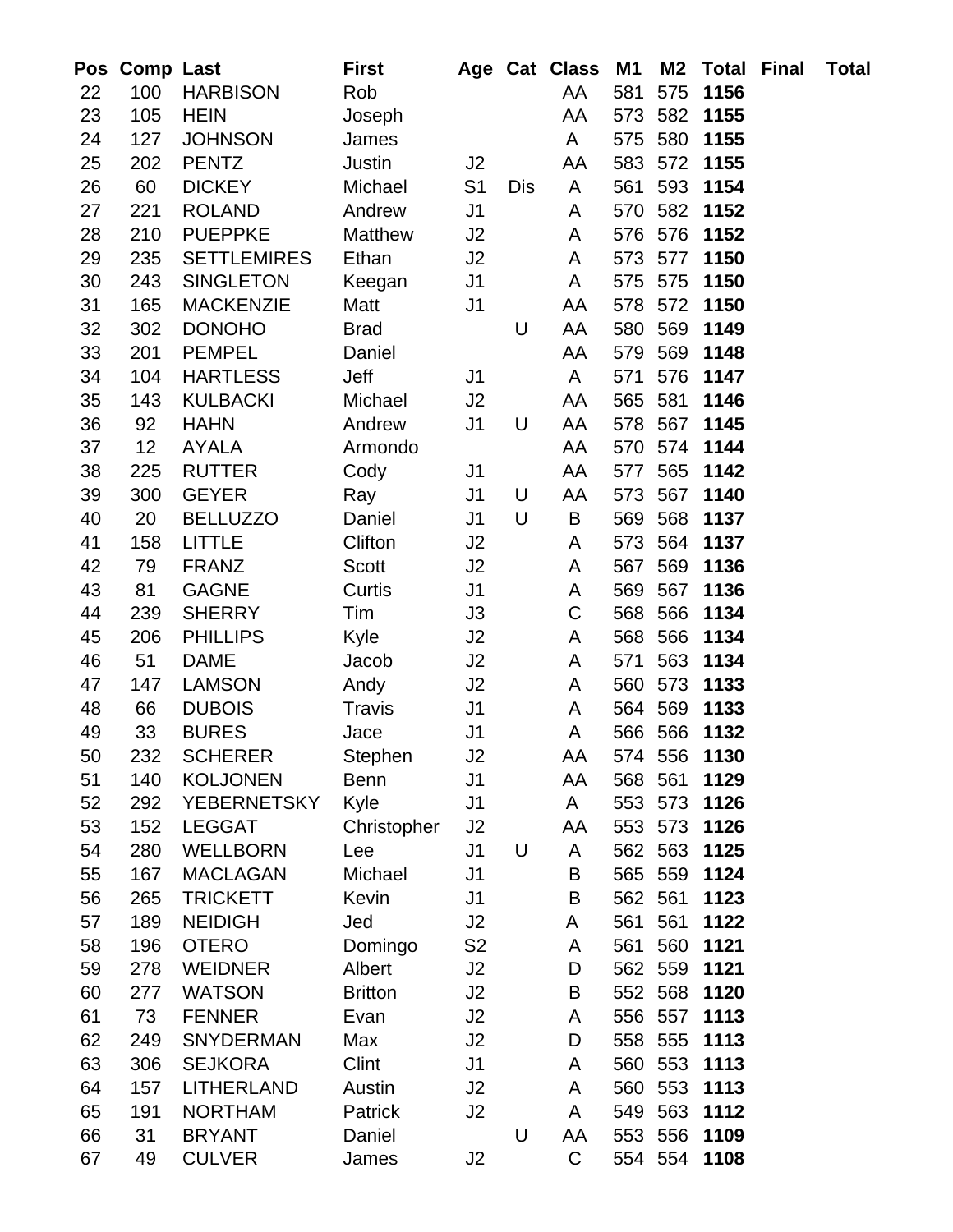|    | Pos Comp Last |                 | <b>First</b> |                | Age Cat Class | M1      |         | <b>M2 Total Final</b> | <b>Total</b> |
|----|---------------|-----------------|--------------|----------------|---------------|---------|---------|-----------------------|--------------|
| 68 | 222           | <b>ROLAND</b>   | James        | J <sub>1</sub> | B             | 547     | 560     | 1107                  |              |
| 69 | 29            | <b>BRAUN</b>    | Carson       | J2             | E             | 544     | 562     | 1106                  |              |
| 70 | 124           | <b>JASIS</b>    | James        | J2             | A             | 548     | 556     | 1104                  |              |
| 71 | 178           | <b>MCSHEEHY</b> | Ryan         | J <sub>1</sub> | AA            | 551     | 553     | 1104                  |              |
| 72 | 42            | <b>CLARK</b>    | James        | J2             | B             | 550     | 552     | 1102                  |              |
| 73 | 39            | <b>CASTANO</b>  | Andrew       | J <sub>1</sub> | AA            | 554     | 547     | 1101                  |              |
| 74 | 94            | <b>HALL</b>     | Jacob        | J2             | C             |         | 539 559 | 1098                  |              |
| 75 | 77            | <b>FONG</b>     | Yuman        | S <sub>1</sub> | A             | 544     | 551     | 1095                  |              |
| 76 | 83            | <b>GARNER</b>   | Ben          | J2             | B             |         | 554 540 | 1094                  |              |
| 77 | 174           | <b>MCGOUGH</b>  | <b>Byron</b> | S <sub>1</sub> | B             |         | 542 550 | 1092                  |              |
| 78 | 112           | <b>HINES</b>    | Caleb        | J2             | B             | 547     | 543     | 1090                  |              |
| 79 | 11            | ARCHAMBAULT     | Chad         | J3             | Е             | 553     | 535     | 1088                  |              |
| 80 | 307           | <b>GARMAN</b>   | David        | J <sub>1</sub> | AA            | 545     | 540     | 1085                  |              |
| 81 | 308           | <b>KRIEGER</b>  | <b>Nick</b>  | J <sub>1</sub> | AA            |         | 542 542 | 1084                  |              |
| 82 | 118           | <b>HOLTMAN</b>  | Joshua       | J <sub>1</sub> | A             |         | 547 536 | 1083                  |              |
| 83 | 166           | <b>MACLAGAN</b> | Caleb        |                | $\mathsf C$   |         | 533 545 | 1078                  |              |
| 84 | 156           | <b>LINN</b>     | Charles      | J2             | Е             | 545 531 |         | 1076                  |              |
| 85 | 46            | <b>COOPER</b>   | Jimmie       | J2             | Е             | 514 561 |         | 1075                  |              |
| 86 | 103           | <b>HARRIS</b>   | Johnathan    | J2             | B             | 520     | 549     | 1069                  |              |
| 87 | 14            | <b>BARNES</b>   | Matt         | J2             | AA            | 534 531 |         | 1065                  |              |
| 88 | 28            | <b>BRAKEMAN</b> | Alex         | J <sub>1</sub> | D             | 540     | 522     | 1062                  |              |
| 89 | 215           | <b>REDFORD</b>  | Ben          | J2             | A             | 499     | 525     | 1024                  |              |
| 90 | 43            | <b>COLES</b>    | William      |                | C             | 489     | 492     | 981                   |              |
|    |               |                 |              |                |               |         |         |                       |              |

### **2006 USA SHOOTING NATIONAL CHAMPIONSHIPS 10m AIR RIFLE JUNIOR MEN RESULTS June 14-15**

**Champion Christopher Abalo** 1173 + 101.6 = 1274.6<br>2nd Place 3rd Christopher Abalo 1167 + 101.8 = 1268.8 **3rd Place Jason Dardas 1162 + 104.2 = 1266.2**

#### **High J2** 1155

**2nd Place Jonathan Hall 1167 + 101.8 = 1268.8**

|                |     | Pos Comp Last  | First         |     |                        |    |  |  | Age Cat Class M1 M2 Total Final Total |
|----------------|-----|----------------|---------------|-----|------------------------|----|--|--|---------------------------------------|
| $\overline{1}$ | 2   | ABALO          | Christopher   | J1  | $\overline{U}$         |    |  |  | AA 586 587 1173 101.6 1274.6          |
| $\mathcal{P}$  | 96  | HALL           | Jonathan      |     | J1                     | AA |  |  | 584 583 1167 101.8 1268.8             |
| 3              | 53  | <b>DARDAS</b>  | Jason         |     | $J1$ and $J1$ and $J1$ | AA |  |  | 580 582 1162 104.2 1266.2             |
| 4              |     | 229 SANTELLI   | <b>Thomas</b> | J1  |                        | AA |  |  | 581 582 1163 102.9 1265.9             |
| 5.             |     | 109 HESS       | Wesley        | J1  | U                      | AA |  |  | 581 584 1165 99.2 1264.2              |
| 6              | 275 | WALLIZER       | <b>Bryant</b> | J1  |                        | AA |  |  | 579 583 1162 100.6 1262.6             |
|                |     | 133 KARACSONYI | Alex          | J1. | U                      | A  |  |  | 576 584 1160 101.5 1261.5             |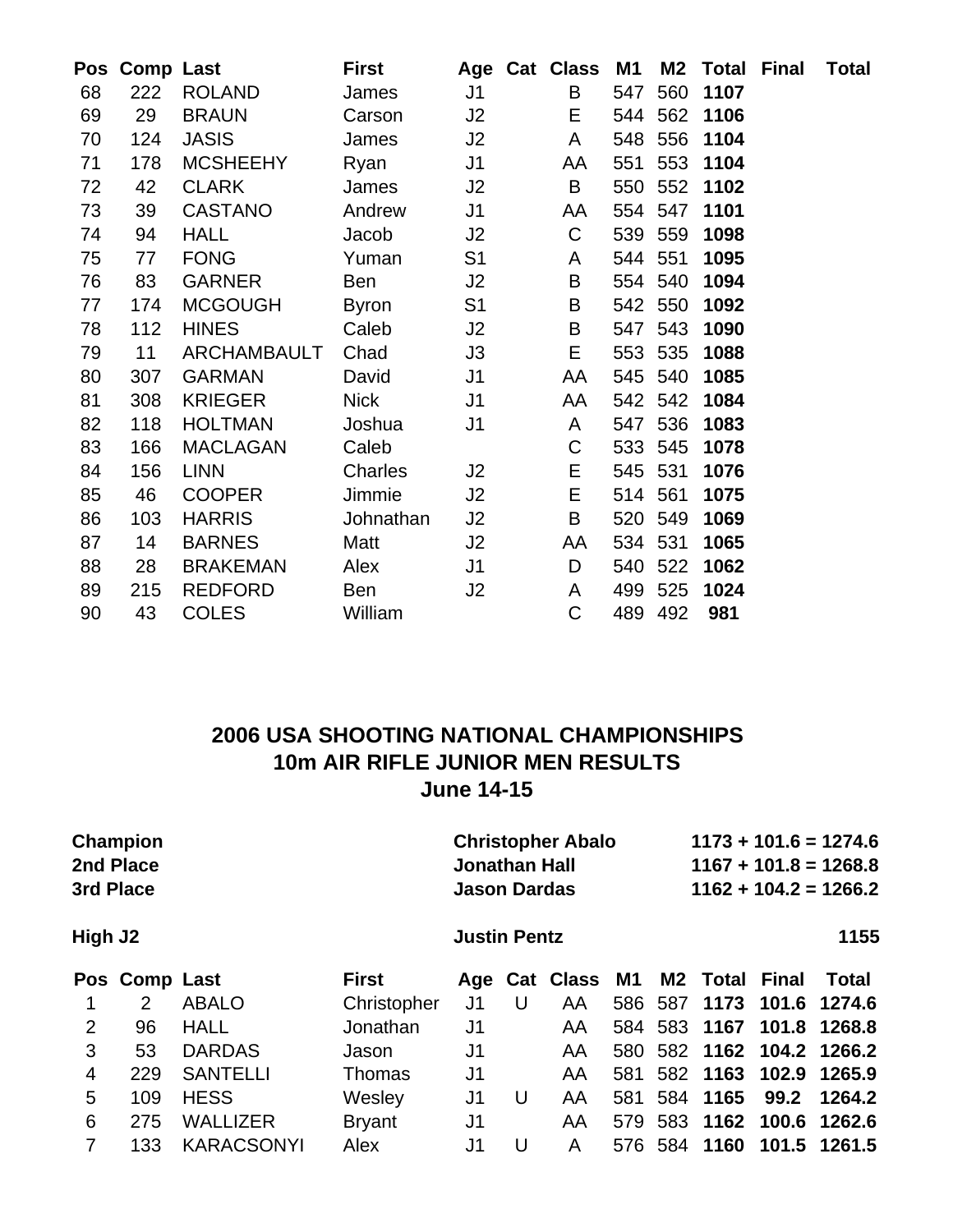| Pos      | <b>Comp Last</b> |                              | <b>First</b>   |                |   | Age Cat Class | M <sub>1</sub> | M <sub>2</sub> | <b>Total</b>         | <b>Final</b> | Total  |
|----------|------------------|------------------------------|----------------|----------------|---|---------------|----------------|----------------|----------------------|--------------|--------|
| 8        | 252              | <b>SPRECHER</b>              | David          | J <sub>1</sub> |   | AA            | 577            | 583            | 1160                 | 100.4        | 1260.4 |
| 9        | 246              | <b>SMITH</b>                 | Kyle           | J <sub>1</sub> |   | AA            |                | 575 583        | 1158                 |              |        |
| 10       | 97               | <b>HALL</b>                  | Joseph         | J <sub>1</sub> | U | AA            |                | 575 582        | 1157                 |              |        |
| 11       | 48               | <b>CSENGE</b>                | Tom            | J <sub>1</sub> |   | AA            | 577            | 580            | 1157                 |              |        |
| 12       | 202              | <b>PENTZ</b>                 | Justin         | J2             |   | AA            |                | 583 572        | 1155                 |              |        |
| 13       | 221              | <b>ROLAND</b>                | Andrew         | J <sub>1</sub> |   | A             | 570            | 582            | 1152                 |              |        |
| 14       | 210              | <b>PUEPPKE</b>               | Matthew        | J2             |   | A             | 576            | 576            | 1152                 |              |        |
| 15       | 235              | <b>SETTLEMIRES</b>           | Ethan          | J2             |   | A             | 573            | 577            | 1150                 |              |        |
| 16       | 243              | <b>SINGLETON</b>             | Keegan         | J <sub>1</sub> |   | A             | 575            | 575            | 1150                 |              |        |
| 17       | 165              | <b>MACKENZIE</b>             | Matt           | J <sub>1</sub> |   | AA            |                | 578 572        | 1150                 |              |        |
| 18       | 104              | <b>HARTLESS</b>              | Jeff           | J <sub>1</sub> |   | A             | 571            | 576            | 1147                 |              |        |
| 19       | 143              | <b>KULBACKI</b>              | Michael        | J2             |   | AA            | 565 581        |                | 1146                 |              |        |
| 20       | 92               | <b>HAHN</b>                  | Andrew         | J <sub>1</sub> | U | AA            | 578            | 567            | 1145                 |              |        |
| 21       | 225              | <b>RUTTER</b>                | Cody           | J <sub>1</sub> |   | AA            | 577            | 565            | 1142                 |              |        |
| 22       | 300              | <b>GEYER</b>                 | Ray            | J <sub>1</sub> | U | AA            | 573            | 567            | 1140                 |              |        |
| 23       | 20               | <b>BELLUZZO</b>              | Daniel         | J <sub>1</sub> | U | B             | 569            | 568            | 1137                 |              |        |
| 24       | 158              | <b>LITTLE</b>                | Clifton        | J2             |   | A             | 573            | 564            | 1137                 |              |        |
| 25       | 79               | <b>FRANZ</b>                 | <b>Scott</b>   | J2             |   | A             | 567            | 569            | 1136                 |              |        |
| 26       | 81               | <b>GAGNE</b>                 | Curtis         | J <sub>1</sub> |   | A             | 569            | 567            | 1136                 |              |        |
| 27       | 239              | <b>SHERRY</b>                | Tim            | J3             |   | C             | 568            | 566            | 1134                 |              |        |
| 28       | 206              | <b>PHILLIPS</b>              | Kyle           | J2             |   | A             |                | 568 566        | 1134                 |              |        |
| 29       | 51               | <b>DAME</b>                  | Jacob          | J2             |   | A             | 571            | 563            | 1134                 |              |        |
| 30       | 147              | <b>LAMSON</b>                | Andy           | J2             |   | A             | 560            | 573            | 1133                 |              |        |
| 31       | 66               | <b>DUBOIS</b>                | Travis         | J <sub>1</sub> |   | A             |                | 564 569        | 1133                 |              |        |
| 32       | 33               | <b>BURES</b>                 | Jace           | J <sub>1</sub> |   | A             |                | 566 566        | 1132                 |              |        |
| 33       | 232              | <b>SCHERER</b>               | Stephen        | J <sub>2</sub> |   | AA            | 574 556        |                | 1130                 |              |        |
| 34       | 140              | <b>KOLJONEN</b>              | <b>Benn</b>    | J <sub>1</sub> |   | AA            | 568 561        |                | 1129                 |              |        |
| 35       | 292              | <b>YEBERNETSKY</b>           | Kyle           | J <sub>1</sub> |   | A             |                | 553 573        | 1126                 |              |        |
| 36       | 152              | LEGGAT                       | Christopher    | J2             |   | AA            | 553 573        |                | 1126                 |              |        |
| 37       | 280              | <b>WELLBORN</b>              | Lee            | J1             | U | A             | 562            | 563            | 1125                 |              |        |
| 38       | 167              | <b>MACLAGAN</b>              | Michael        | J <sub>1</sub> |   | B             |                | 565 559        | 1124                 |              |        |
| 39       | 265              | <b>TRICKETT</b>              | Kevin          | J <sub>1</sub> |   | B             | 562 561        |                | 1123                 |              |        |
| 40       | 189              | <b>NEIDIGH</b>               | Jed            | J2             |   | A             | 561            | 561            | 1122                 |              |        |
| 41       | 278              | <b>WEIDNER</b>               | Albert         | J2             |   | D             |                | 562 559        | 1121                 |              |        |
| 42       | 277              | <b>WATSON</b>                | <b>Britton</b> | J2             |   | B             | 552            | 568            | 1120                 |              |        |
| 43       | 73               | <b>FENNER</b>                | Evan           | J2             |   | A             |                |                | 556 557 1113         |              |        |
| 44       | 249              | <b>SNYDERMAN</b>             | Max            | J2             |   | D             |                | 558 555        | 1113                 |              |        |
| 45       | 306              | <b>SEJKORA</b>               | Clint          | J <sub>1</sub> |   | A             |                |                | 560 553 1113         |              |        |
| 46       | 157              | <b>LITHERLAND</b>            | Austin         | J2             |   | A             |                | 560 553        | 1113                 |              |        |
| 47       | 191              | <b>NORTHAM</b>               | Patrick        | J2             |   | A             |                | 549 563        | 1112                 |              |        |
| 48       | 49               | <b>CULVER</b>                | James          | J2             |   | $\mathsf C$   |                |                | 554 554 1108         |              |        |
| 49       | 222              | <b>ROLAND</b>                | James          | J <sub>1</sub> |   | B             |                | 547 560        | 1107<br>544 562 1106 |              |        |
| 50<br>51 | 29<br>124        | <b>BRAUN</b><br><b>JASIS</b> | Carson         | J2<br>J2       |   | Е<br>A        |                | 548 556        | 1104                 |              |        |
| 52       | 178              | <b>MCSHEEHY</b>              | James          | J <sub>1</sub> |   | AA            | 551            | 553            | 1104                 |              |        |
| 53       | 42               | <b>CLARK</b>                 | Ryan           | J2             |   | B             |                |                | 550 552 1102         |              |        |
|          |                  |                              | James          |                |   |               |                |                |                      |              |        |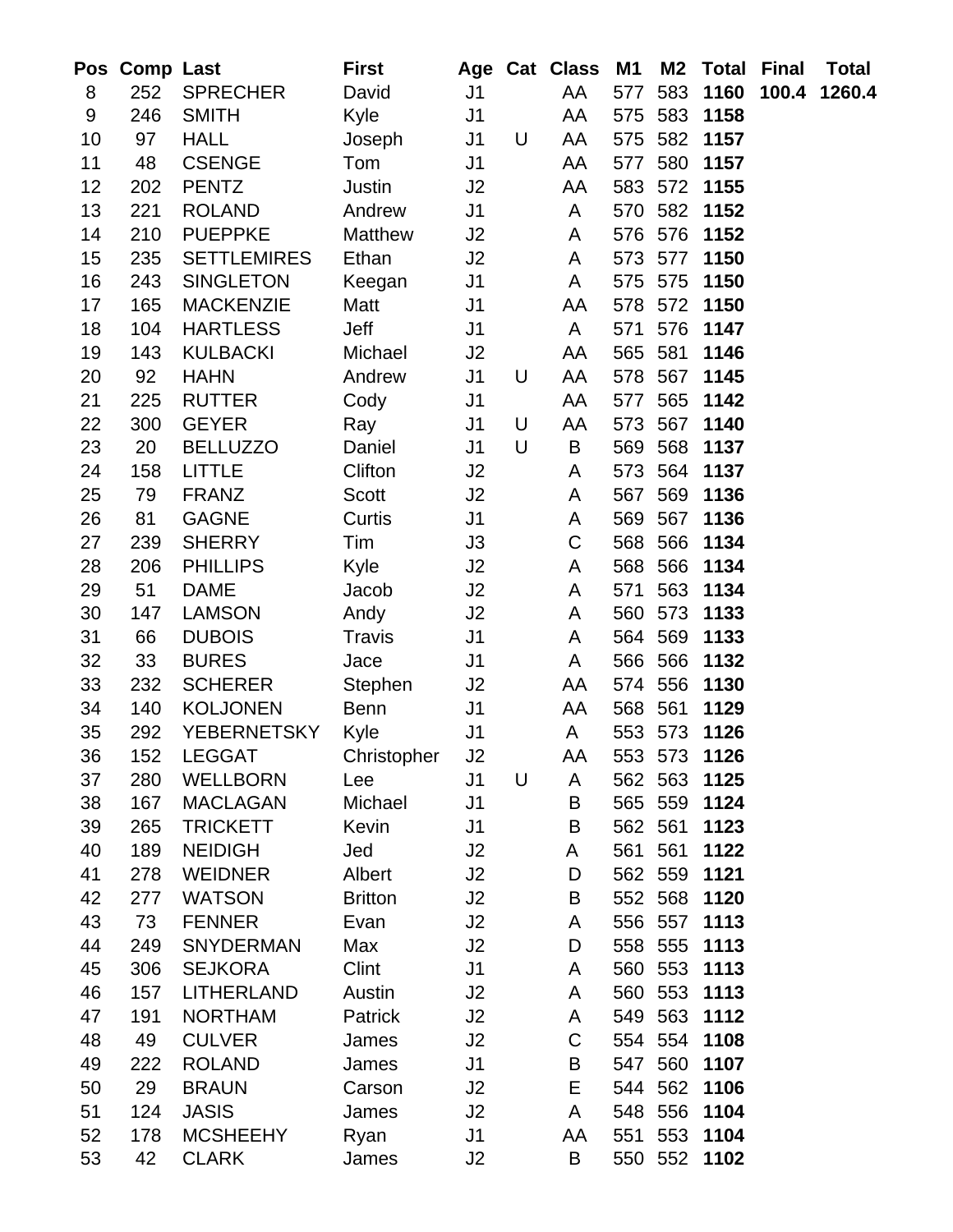|    | Pos Comp Last |                 | <b>First</b> |                | Age Cat Class M1 M2 Total Final |         |              | <b>Total</b> |
|----|---------------|-----------------|--------------|----------------|---------------------------------|---------|--------------|--------------|
| 54 | 39            | <b>CASTANO</b>  | Andrew       | J <sub>1</sub> | AA                              |         | 554 547 1101 |              |
| 55 | 94            | <b>HALL</b>     | Jacob        | J <sub>2</sub> | C                               |         | 539 559 1098 |              |
| 56 | 83            | <b>GARNER</b>   | Ben          | J <sub>2</sub> | B                               |         | 554 540 1094 |              |
| 57 | 112           | <b>HINES</b>    | Caleb        | J <sub>2</sub> | B                               |         | 547 543 1090 |              |
| 58 | 11            | ARCHAMBAULT     | Chad         | J3             | E.                              |         | 553 535 1088 |              |
| 59 | 307           | <b>GARMAN</b>   | David        | J <sub>1</sub> | AA                              |         | 545 540 1085 |              |
| 60 | 308           | <b>KRIEGER</b>  | <b>Nick</b>  | J <sub>1</sub> | AA                              |         | 542 542 1084 |              |
| 61 | 118           | <b>HOLTMAN</b>  | Joshua       | J <sub>1</sub> | A                               |         | 547 536 1083 |              |
| 62 | 156           | <b>LINN</b>     | Charles      | J <sub>2</sub> | E.                              |         | 545 531 1076 |              |
| 63 | 46            | <b>COOPER</b>   | Jimmie       | J <sub>2</sub> | Е                               | 514 561 | 1075         |              |
| 64 | 103           | <b>HARRIS</b>   | Johnathan    | J <sub>2</sub> | B                               |         | 520 549 1069 |              |
| 65 | 14            | <b>BARNES</b>   | Matt         | J <sub>2</sub> | AA                              |         | 534 531 1065 |              |
| 66 | 28            | <b>BRAKEMAN</b> | Alex         | J <sub>1</sub> | D                               |         | 540 522 1062 |              |
| 67 | 215           | <b>REDFORD</b>  | <b>Ben</b>   | J2             | A                               |         | 499 525 1024 |              |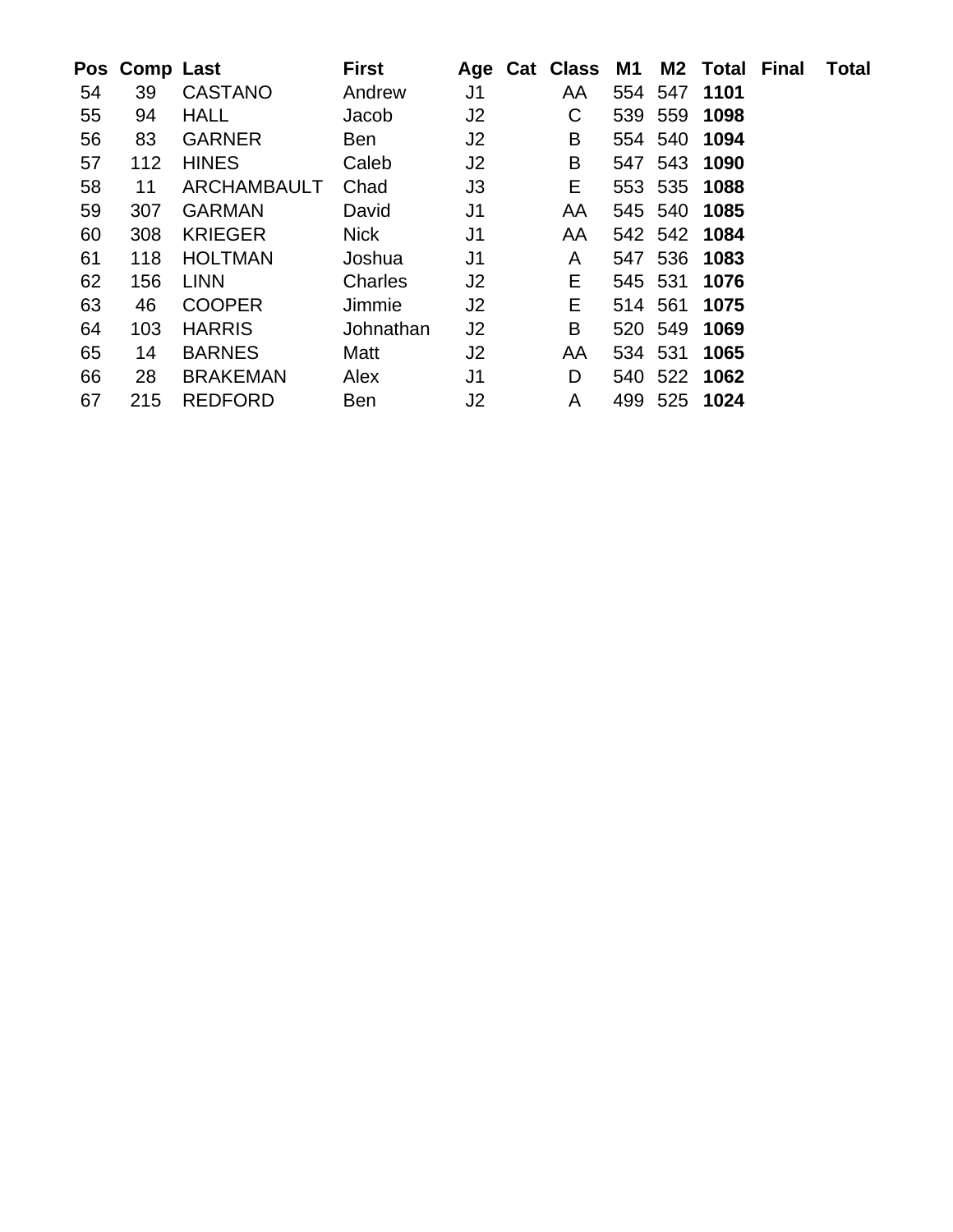# **2006 USA SHOOTING NATIONAL CHAMPIONSHIPS Junior Grand Champion Rifle Women**

| Pos                     | <b>Comp Last</b> |                    | <b>First</b>    | Age Cat        |   | Air | 3x40 | <b>Prone</b> | <b>Total</b> |
|-------------------------|------------------|--------------------|-----------------|----------------|---|-----|------|--------------|--------------|
| 1                       | 74               | <b>FONG</b>        | Abigail         | J <sub>1</sub> |   | 774 | 1148 | 1171         | 3093         |
| $\overline{2}$          | 126              | <b>JEFFRIES</b>    | Amanda          | J <sub>1</sub> |   | 777 | 1151 | 1164         | 3092         |
| 3                       | 76               | <b>FONG</b>        | Sandra          | J <sub>2</sub> |   | 782 | 1146 | 1162         | 3090         |
| $\overline{\mathbf{4}}$ | 279              | <b>WEISS</b>       | Kirsten         | J <sub>1</sub> | U | 773 | 1141 | 1172         | 3086         |
| 5                       | 40               | <b>CHROSTOWSKI</b> | Kim             | J <sub>1</sub> | U | 780 | 1129 | 1164         | 3073         |
| 9                       | 286              | <b>WILSON</b>      | Shannon         | J <sub>1</sub> | U | 778 | 1133 | 1153         | 3064         |
| 10                      | 123              | <b>JACKSON</b>     | Ashley          | J <sub>1</sub> |   | 776 | 1128 | 1153         | 3057         |
| 11                      | 80               | <b>FURRER</b>      | Amanda          | J2             |   | 769 | 1136 | 1145         | 3050         |
| 12                      | 311              | <b>KUNZELMAN</b>   | Lisa            | J <sub>1</sub> | U | 781 | 1121 | 1146         | 3048         |
| 13                      | 199              | <b>PASON</b>       | <b>Jennifer</b> | J <sub>1</sub> |   | 770 | 1119 | 1154         | 3043         |
| 16                      | 185              | <b>MORRILL</b>     | Meghann         | J <sub>1</sub> | U | 778 | 1128 | 1128         | 3034         |
| 17                      | 101              | <b>HARRINGTON</b>  | Katie           | J <sub>1</sub> | U | 766 | 1131 | 1131         | 3028         |
| 18                      | 125              | <b>JASIS</b>       | Jessica         | J <sub>1</sub> |   | 788 | 1115 | 1124         | 3027         |
| 19                      | 146              | <b>LAFOND</b>      | Elisha          | J <sub>1</sub> |   | 775 | 1121 | 1129         | 3025         |
| 22                      | 68               | <b>ENGLISH</b>     | Megan           | J2             |   | 757 | 1124 | 1142         | 3023         |
| 23                      | 231              | <b>SCHERER</b>     | Sarah           | J2             |   | 768 | 1100 | 1150         | 3018         |
| 24                      | 175              | <b>MCGOUGH</b>     | Ryann           | J2             |   | 765 | 1095 | 1152         | 3012         |
| 25                      | 119              | <b>HORN</b>        | Heather         | J <sub>1</sub> |   | 765 | 1131 | 1106         | 3002         |
| 26                      | $\overline{7}$   | <b>ANGELI</b>      | Leslie          | J <sub>1</sub> |   | 765 | 1100 | 1136         | 3001         |
| 27                      | 223              | <b>ROSE</b>        | Ashley          | J2             |   | 765 | 1089 | 1147         | 3001         |
| 28                      | 316              | <b>BROEKER</b>     | Sarah           | J <sub>1</sub> |   | 758 | 1098 | 1143         | 2999         |
| 30                      | 137              | <b>KLATT</b>       | Jessica         | J2             |   | 753 | 1091 | 1150         | 2994         |
| 31                      | 160              | <b>LITTLE</b>      | Shasta          | J2             |   | 775 | 1105 | 1114         | 2994         |
| 33                      | 305              | <b>KOSTECKI</b>    | Victoria        | J <sub>1</sub> |   | 758 | 1090 | 1146         | 2994         |
| 35                      | 107              | <b>HERSHBERGER</b> | <b>Becky</b>    | J <sub>1</sub> |   | 766 | 1117 | 1109         | 2992         |
| 36                      | 188              | <b>NAXERA</b>      | Monica          | J <sub>2</sub> |   | 750 | 1113 | 1125         | 2988         |
| 37                      | 52               | <b>DARDAS</b>      | Andrea          | J2             |   | 756 | 1096 | 1135         | 2987         |
| 38                      | 288              | <b>WOLTERSDORF</b> | Katelyn         | J2             |   | 762 | 1081 | 1135         | 2978         |
| 39                      | 186              | <b>MORRISSEY</b>   | Caitlin         | J2             |   | 767 | 1073 | 1135         | 2975         |
| 44                      | 272              | <b>VAN BOGAERT</b> | Katie           | J1             |   | 745 | 1084 | 1140         | 2969         |
| 45                      | 267              | <b>TRISDALE</b>    | Samantha        | J3             |   | 760 | 1105 | 1103         | 2968         |
| 46                      | 314              | <b>JOCHUM</b>      | Micaela         | J2             |   | 768 | 1089 | 1107         | 2964         |
| 49                      | 98               | <b>HANSEN</b>      | Kelsey          | J3             |   | 748 | 1092 | 1114         | 2954         |
| 52                      | 6                | <b>ANDERSON</b>    | Marissa         | J <sub>1</sub> |   | 745 | 1082 | 1102         | 2929         |
| 53                      | 129              | <b>JONES</b>       | <b>Brittany</b> | J2             |   | 739 | 1054 | 1119         | 2912         |
| 55                      | 304              | <b>HERRINGTON</b>  | Lauren          | J2             |   | 740 | 1046 | 1124         | 2910         |
| 56                      | 111              | <b>HIGGINS</b>     | Darian          | J3             |   | 709 | 1050 | 1126         | 2885         |
| 57                      | 315              | <b>MCCAULEY</b>    | Jessica         | J <sub>1</sub> |   | 733 | 1029 | 1101         | 2863         |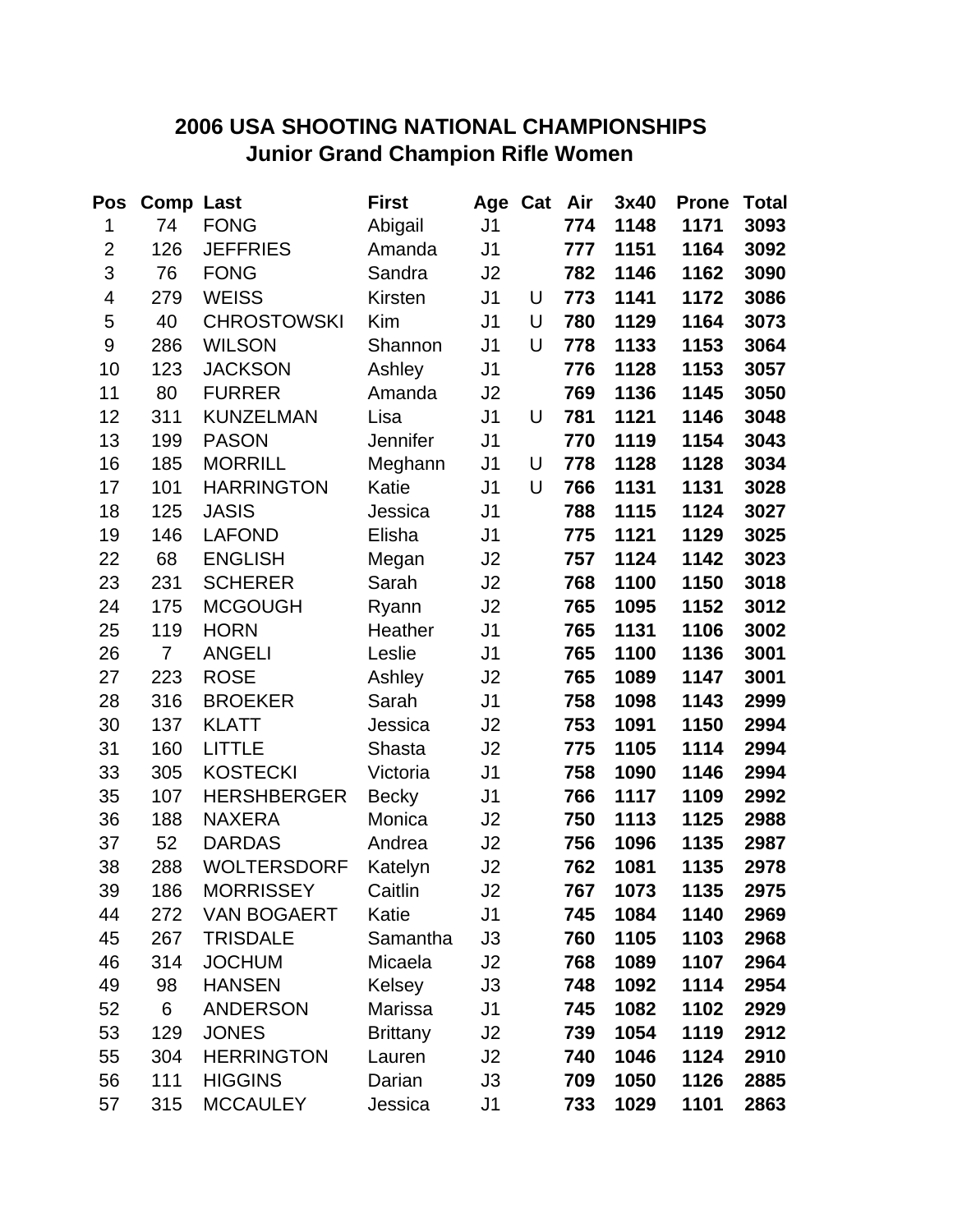| 58 | 159 | LITTLE          | Marcella  | J3             | 747 | 1003 | 1067 | 2817 |
|----|-----|-----------------|-----------|----------------|-----|------|------|------|
| 59 | 253 | <b>STACEY</b>   | Amelia    | J2             | 724 | 999  | 1081 | 2804 |
| 60 | 237 | <b>SHAFFER</b>  | Alexandra | J1             | 743 | 998  | 1039 | 2780 |
| 61 | 170 | <b>MAYES</b>    | Morgan    | J2             | 708 | 975  | 1074 | 2757 |
| 63 | 19  | <b>BEARD</b>    | Taylor    | J <sub>2</sub> | 375 | 1127 | 1162 | 2664 |
| 64 | 294 | <b>ZULTANKY</b> | Ashley    | J <sub>2</sub> | 673 | 978  | 995  | 2646 |
| 65 | 75  | <b>FONG</b>     | Danielle  | J2             | 654 | 781  | 980  | 2415 |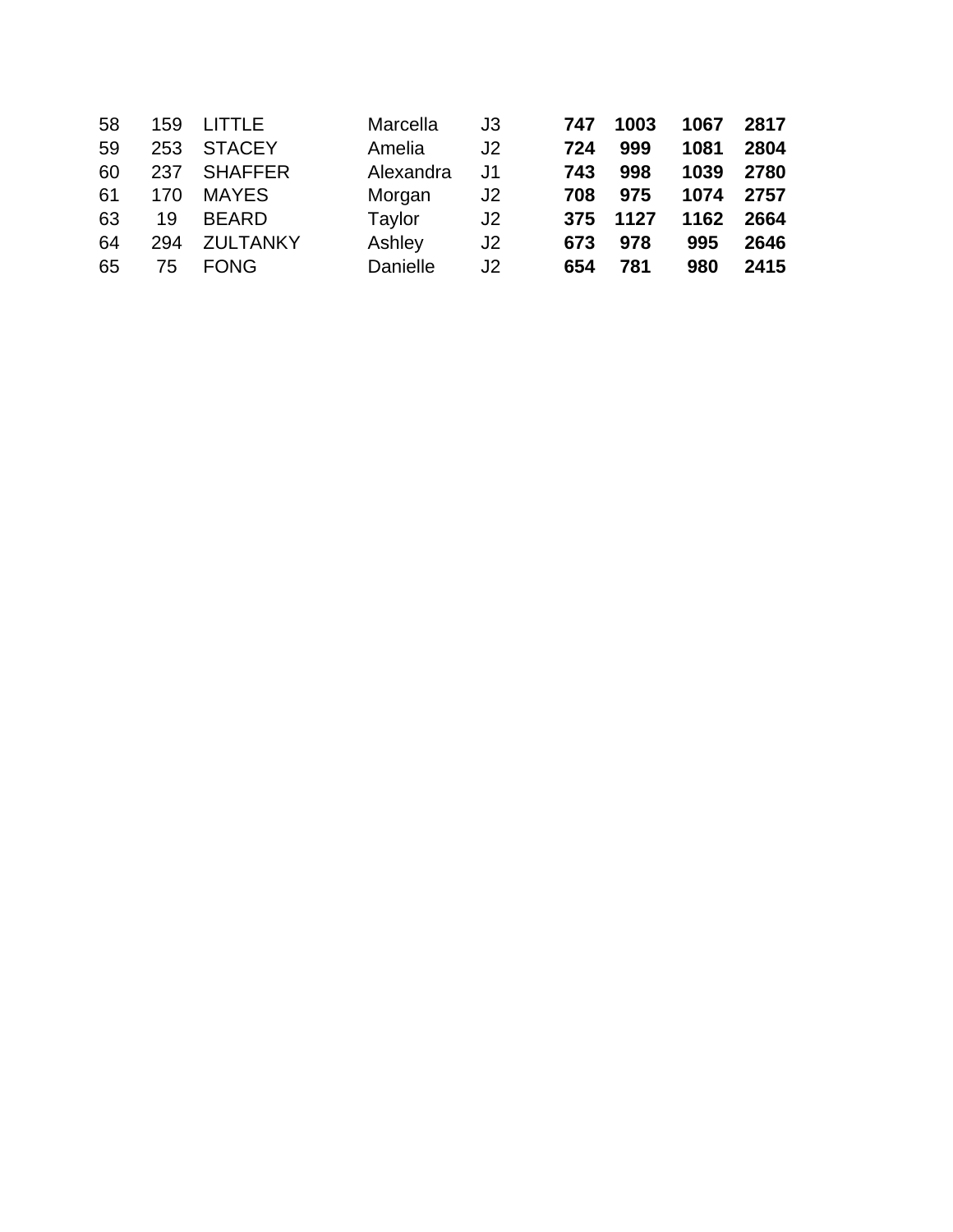### **2006 USA SHOOTING NATIONAL CHAMPIONSHIPS 10m AIR RIFLE WOMEN RELULTS June 14-15**

| <b>Emily Caruso</b>    | $796 + 103.7 = 899.7$ |
|------------------------|-----------------------|
| <b>Jessica Jasis</b>   | $788 + 101.0 = 889.0$ |
| <b>Jamie Beyerle</b>   | $784 + 101.2 = 885.2$ |
| <b>Amy Sowash</b>      | 781                   |
| <b>Ashley Jackson</b>  | 776                   |
| <b>Elisha Lafond</b>   | 775                   |
| <b>Amanda Furrer</b>   | 769                   |
| Jenna Quick            | 755                   |
| <b>Marcella Little</b> | 747                   |
| <b>Chiara Trisdale</b> | 746                   |
| <b>Ashley Rose</b>     | 765                   |
|                        |                       |

|                  | Pos Comp Last |                    | <b>First</b>    |                | Age Cat | <b>Class</b> | M1  | M <sub>2</sub> | <b>Total</b> | <b>Final</b> | <b>Total</b> |
|------------------|---------------|--------------------|-----------------|----------------|---------|--------------|-----|----------------|--------------|--------------|--------------|
| 1                | 38            | <b>CARUSO</b>      | Emily           |                |         | AA           | 399 | 397            | 796          | 103.7 899.7  |              |
| $\overline{2}$   | 125           | <b>JASIS</b>       | Jessica         | J <sub>1</sub> |         | $\sf B$      | 393 | 395            | 788          | 101.0        | 889.0        |
| 3                | 23            | <b>BEYERLE</b>     | Jamie           |                | U       | AA           | 394 | 390            | 784          | 101.2 885.2  |              |
| 4                | 25            | <b>BLAKESLEE</b>   | Sarah           |                |         | AA           | 391 | 391            | 782          | 102.3        | 884.3        |
| 5                | 76            | <b>FONG</b>        | Sandra          | J2             |         | AA           | 387 | 395            | 782          | 101.7        | 883.7        |
| $\,6$            | 250           | <b>SOWASH</b>      | Amy             |                | U       | AA           | 391 | 390            | 781          | 102.5        | 883.5        |
| $\overline{7}$   | 311           | <b>KUNZELMAN</b>   | Lisa            | J1             | U       | AA           | 390 | 391            | 781          | 98.7         | 879.7        |
| 8                | 40            | <b>CHROSTOWSKI</b> | Kim             | J <sub>1</sub> | $\cup$  | AA           | 392 | 388            | 780          | 99.4         | 879.4        |
| $\boldsymbol{9}$ | 286           | <b>WILSON</b>      | Shannon         | J <sub>1</sub> | U       | AA           | 386 | 392            | 778          |              |              |
| 10               | 185           | <b>MORRILL</b>     | Meghann         | J <sub>1</sub> | U       | AA           | 391 | 387            | 778          |              |              |
| 11               | 126           | <b>JEFFRIES</b>    | Amanda          | J <sub>1</sub> |         | AA           | 387 | 390            | 777          |              |              |
| 12               | 301           | <b>GOSS</b>        | <b>Vicki</b>    |                |         | AA           | 389 | 388            | 777          |              |              |
| 13               | 123           | <b>JACKSON</b>     | Ashley          | J <sub>1</sub> |         | A            | 388 | 388            | 776          |              |              |
| 14               | 5             | <b>ALLAIRE</b>     | <b>Nicole</b>   |                |         | AA           | 386 | 389            | 775          |              |              |
| 15               | 146           | <b>LAFOND</b>      | Elisha          | J <sub>1</sub> |         | A            | 389 | 386            | 775          |              |              |
| 16               | 160           | <b>LITTLE</b>      | Shasta          | J2             |         | AA           | 389 | 386            | 775          |              |              |
| 17               | 110           | <b>HICKS</b>       | Morgan          |                |         | AA           | 393 | 382            | 775          |              |              |
| 18               | 74            | <b>FONG</b>        | Abigail         | J <sub>1</sub> |         | AA           | 391 | 383            | 774          |              |              |
| 19               | 247           | <b>SMITH</b>       | Sarah           | J <sub>1</sub> |         | AA           | 385 | 388            | 773          |              |              |
| 20               | 279           | <b>WEISS</b>       | Kirsten         | J <sub>1</sub> | U       | AA           | 386 | 387            | 773          |              |              |
| 21               | 163           | <b>LORENZEN</b>    | <b>Jennifer</b> |                |         | AA           | 384 | 387            | 771          |              |              |
| 22               | 199           | <b>PASON</b>       | Jennifer        | J <sub>1</sub> |         | AA           | 383 | 387            | 770          |              |              |
| 23               | 80            | <b>FURRER</b>      | Amanda          | J2             |         | A            | 379 | 390            | 769          |              |              |
| 24               | 149           | <b>LECOMPTE</b>    | <b>Nikki</b>    |                | U       | AA           | 388 | 381            | 769          |              |              |
| 25               | 231           | <b>SCHERER</b>     | Sarah           | J <sub>2</sub> |         | A            | 382 | 386            | 768          |              |              |
| 26               | 314           | <b>JOCHUM</b>      | Micaela         | J2             |         | A            | 385 | 383            | 768          |              |              |
| 27               | 186           | <b>MORRISSEY</b>   | Caitlin         | J2             |         | A            | 385 | 382            | 767          |              |              |
| 28               | 64            | <b>DOVE</b>        | Kelly           |                |         | AA           | 387 | 380            | 767          |              |              |
|                  |               |                    |                 |                |         |              |     |                |              |              |              |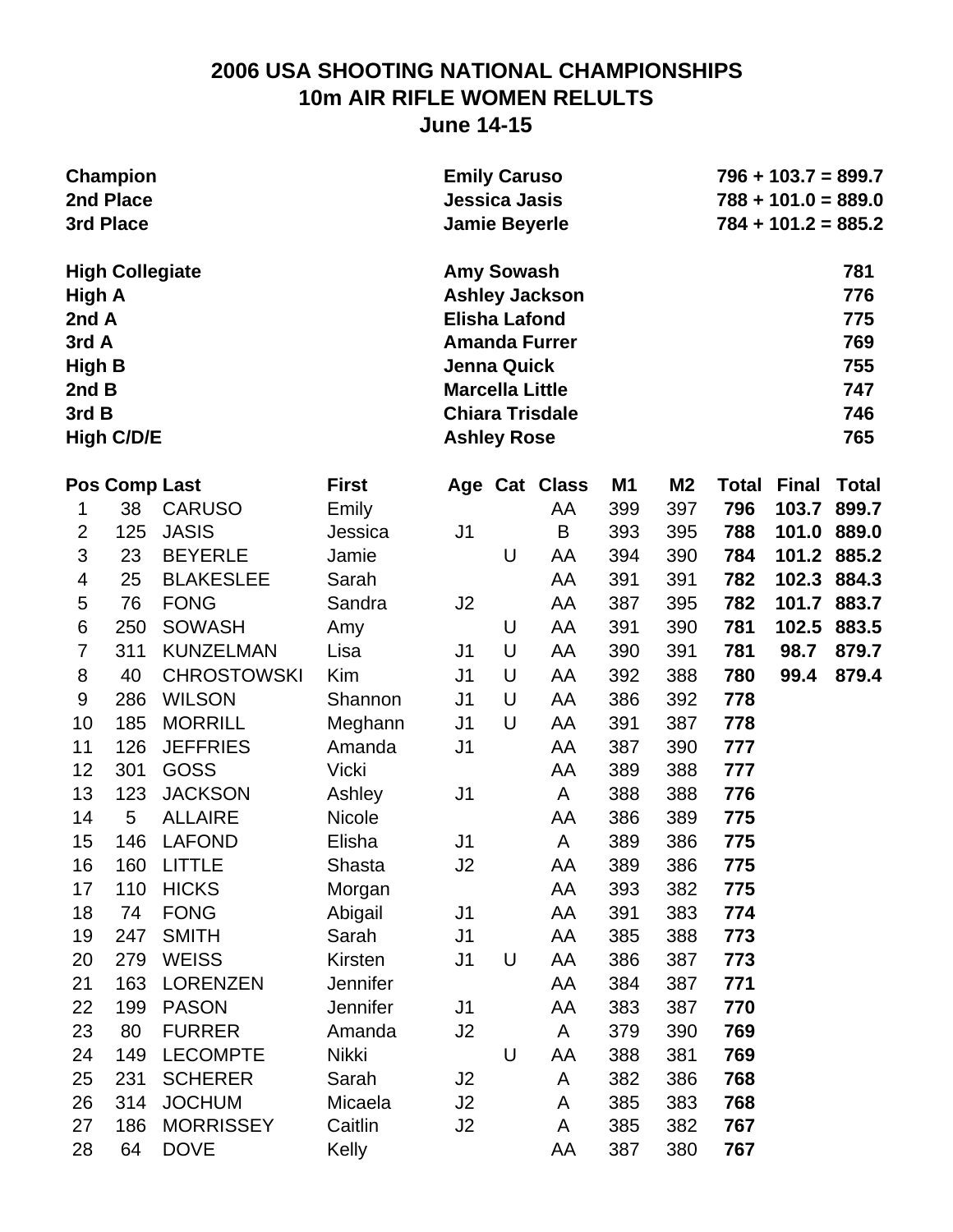|          | Pos Comp Last   |                                   | <b>First</b>         |                |     | Age Cat Class | <b>M1</b>  | M <sub>2</sub> | <b>Total</b> | <b>Final Total</b> |  |
|----------|-----------------|-----------------------------------|----------------------|----------------|-----|---------------|------------|----------------|--------------|--------------------|--|
| 29       |                 | 107 HERSHBERGER                   | <b>Becky</b>         | J <sub>1</sub> |     | AA            | 380        | 386            | 766          |                    |  |
| 30       | 101             | <b>HARRINGTON</b>                 | Katie                | J <sub>1</sub> | U   | A             | 385        | 381            | 766          |                    |  |
| 31       | 162             | <b>LORENZEN</b>                   | Erin                 | J <sub>1</sub> |     | A             | 376        | 389            | 765          |                    |  |
| 32       | 119             | <b>HORN</b>                       | Heather              | J <sub>1</sub> |     | A             | 381        | 384            | 765          |                    |  |
| 33       | 223             | <b>ROSE</b>                       | Ashley               | J2             |     | $\mathsf C$   | 382        | 383            | 765          |                    |  |
| 34       | 175             | <b>MCGOUGH</b>                    | Ryann                | J2             |     | A             | 383        | 382            | 765          |                    |  |
| 35       | $\overline{7}$  | <b>ANGELI</b>                     | Leslie               | J <sub>1</sub> |     | A             | 385        | 380            | 765          |                    |  |
| 36       | 18              | <b>BEAMAN</b>                     | Kari                 |                |     | AA            | 382        | 382            | 764          |                    |  |
| 37       | 245             | <b>SMITH</b>                      | Amy                  |                | U   | A             | 384        | 380            | 764          |                    |  |
| 38       | 132             | <b>KANE</b>                       | <b>Thrine</b>        |                |     | AA            | 380        | 382            | 762          |                    |  |
| 39       | 288             | <b>WOLTERSDORF</b>                | Katelyn              | J2             |     | A             | 382        | 380            | 762          |                    |  |
| 40       | 86              | <b>GORIN</b>                      | Tanya                | J <sub>1</sub> | U   | A             | 383        | 379            | 762          |                    |  |
| 41       | 310             | <b>BERGMAN</b>                    | Sarah                |                | U   | AA            | 381        | 380            | 761          |                    |  |
| 42       | 267             | <b>TRISDALE</b>                   | Samantha             | J3             |     | A             | 379        | 381            | 760          |                    |  |
| 43       | 316             | <b>BROEKER</b>                    | Sarah                | J <sub>1</sub> |     | A             | 379        | 379            | 758          |                    |  |
| 44       | 305             | <b>KOSTECKI</b>                   | Victoria             | J1             |     | AA            | 380        | 378            | 758          |                    |  |
| 45       | 58              | <b>DERISI</b>                     | Carly                | J2             |     | AA            | 383        | 375            | 758          |                    |  |
| 46       | 299             | <b>MARSHALL</b>                   | Jennifer             |                |     | AA            | 384        | 374            | 758          |                    |  |
| 47       | 44              | <b>COLLAR</b>                     | Jaymi Marie          |                | U   | A             | 378        | 379            | 757          |                    |  |
| 48       | 68              | <b>ENGLISH</b>                    | Megan                | J2             |     | A             | 381        | 376            | 757          |                    |  |
| 49       | 52              | <b>DARDAS</b>                     | Andrea               | J2             |     | A             | 381        | 375            | 756          |                    |  |
| 50       | 211             | <b>QUICK</b>                      | Jenna                | J2             |     | B             | 376        | 379            | 755          |                    |  |
| 51       | 137             | <b>KLATT</b>                      | Jessica              | J2             |     | A             | 378        | 375            | 753          |                    |  |
| 52       | 273             | <b>VOLLMER</b>                    | Diana                | J <sub>1</sub> |     | A             | 375        | 376            | 751          |                    |  |
| 53       | 218             | <b>RIDGEWAY</b>                   | Rhianna              | J2             |     | A             | 379        | 372            | 751          |                    |  |
| 54       | 188             | <b>NAXERA</b>                     | Monica               | J2             |     | A             | 376        | 374            | 750          |                    |  |
| 55       | 98              | <b>HANSEN</b>                     | Kelsey               | J3             |     | AA            | 368        | 380            | 748          |                    |  |
| 56       | 159             | <b>LITTLE</b>                     | Marcella             | J3             |     | B             | 376        | 371            | 747          |                    |  |
| 57       | 266             | <b>TRISDALE</b>                   | Chiara               | J3             |     | $\sf B$       | 368        | 378            | 746          |                    |  |
| 58       | 90              | <b>GZYBOWSKI</b>                  | Stephanie            |                |     | A             | 374        | 372            | 746          |                    |  |
| 59       | 272             | <b>VAN BOGAERT</b>                | Katie                | J <sub>1</sub> |     | A             | 372        | 373            | 745          |                    |  |
| 60       | $6\phantom{1}6$ | <b>ANDERSON</b>                   | Marissa              | J <sub>1</sub> |     | B             | 373        | 372            | 745          |                    |  |
| 61<br>62 | 173<br>237      | <b>MCDONALD</b><br><b>SHAFFER</b> | Sophie               | J <sub>2</sub> |     | A<br>$\sf B$  | 373        | 370<br>366     | 743<br>743   |                    |  |
| 63       | 312             | <b>DINSMORE</b>                   | Alexandra<br>Natasha | J <sub>1</sub> |     | AA            | 377<br>363 | 378            | 741          |                    |  |
| 64       | 89              | <b>GUARD-ALLEN</b>                | <b>Carol Tane</b>    | S <sub>1</sub> | Dis | A             | 372        | 369            | 741          |                    |  |
| 65       | 304             | <b>HERRINGTON</b>                 | Lauren               | J2             |     | C             | 365        | 375            | 740          |                    |  |
| 66       | 65              | <b>DRAKE</b>                      | Carly Irene          | J2             |     | $\sf B$       | 372        | 368            | 740          |                    |  |
| 67       | 129             | <b>JONES</b>                      | <b>Brittany</b>      | J <sub>2</sub> |     | A             | 365        | 374            | 739          |                    |  |
| 68       | 26              | <b>BOHREN</b>                     | Michelle             |                |     | AA            | 374        | 364            | 738          |                    |  |
| 69       | 150             | <b>LEE</b>                        | Kaitlynn             | J2             |     | A             | 368        | 368            | 736          |                    |  |
| 70       | 208             | <b>POSTMA</b>                     | Michelle             | J2             |     | A             | 370        | 365            | 735          |                    |  |
| 71       | 115             | <b>HOLLIDAY</b>                   | Jennifer             | J2             |     | A             | 367        | 366            | 733          |                    |  |
| 72       | 315             | <b>MCCAULEY</b>                   | Jessica              | J1             |     | AA            | 367        | 366            | 733          |                    |  |
| 73       | 317             | <b>HARRIS</b>                     | Krystle              | J2             |     | A             | 361        | 368            | 729          |                    |  |
| 74       | 244             | <b>SMITH</b>                      | Abby                 | J2             |     | B             | 353        | 373            | 726          |                    |  |
|          |                 |                                   |                      |                |     |               |            |                |              |                    |  |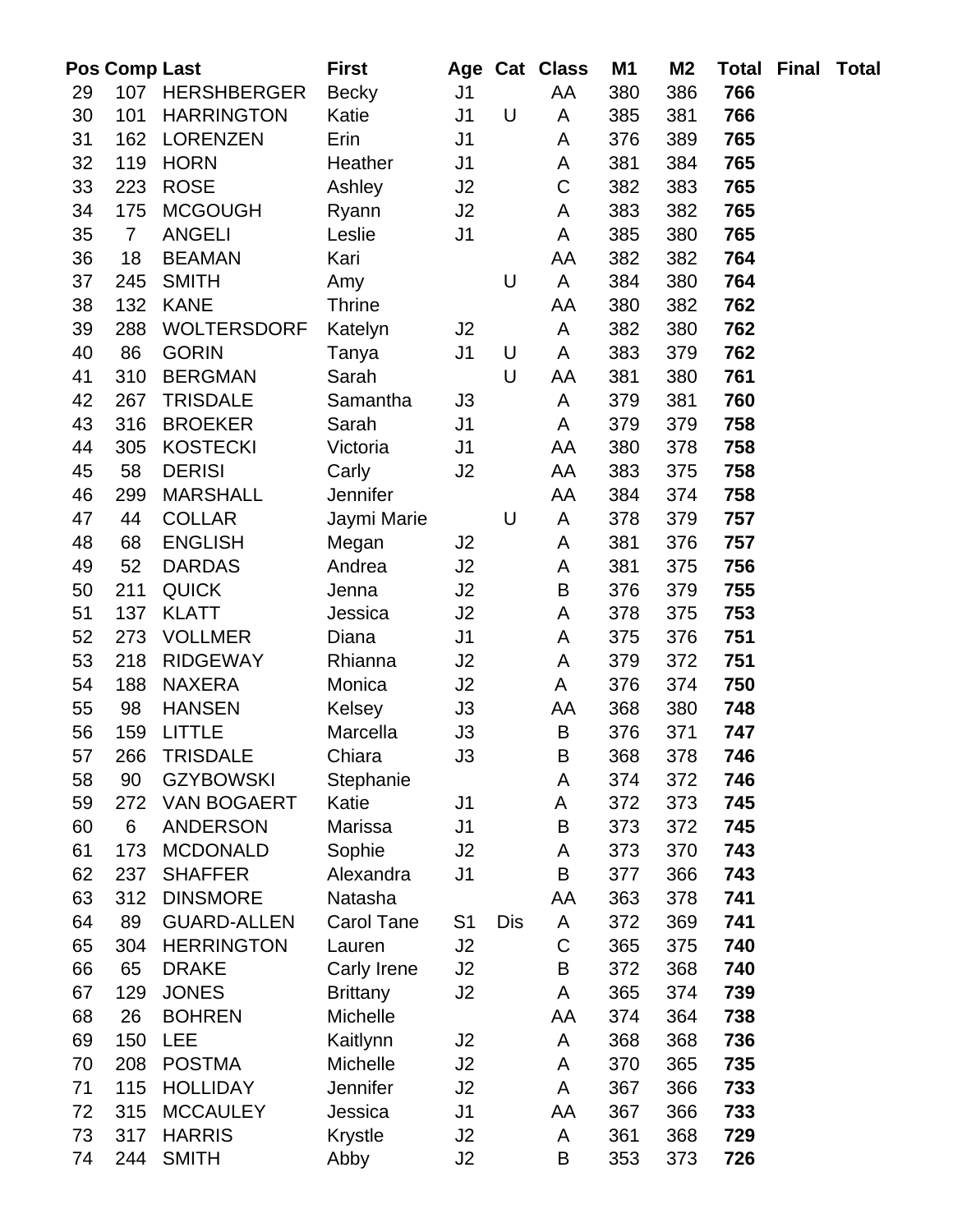|    |     | Pos Comp Last    | <b>First</b>    |                | Age Cat Class | <b>M1</b>  | M <sub>2</sub> | Total       | <b>Final</b> | <b>Total</b> |
|----|-----|------------------|-----------------|----------------|---------------|------------|----------------|-------------|--------------|--------------|
| 75 | 253 | <b>STACEY</b>    | Amelia          | J <sub>2</sub> | В             | 365        | 359            | 724         |              |              |
| 76 | 84  | <b>GENTEMANN</b> | Christy         | J2             | AA            | 355        | 365            | 720         |              |              |
| 77 | 258 | <b>SWANSON</b>   | Erica           | J <sub>2</sub> | B             | 363        | 356            | 719         |              |              |
| 78 | 111 | <b>HIGGINS</b>   | Darian          | J3             | E             | 354        | 355            | 709         |              |              |
| 79 | 170 | <b>MAYES</b>     | Morgan          | J <sub>2</sub> | B             | 355        | 353            | 708         |              |              |
| 80 | 209 | <b>PRINCE</b>    | Abby            | J <sub>2</sub> | B             | 363        | 345            | 708         |              |              |
| 81 | 62  | <b>DIMSDALE</b>  | Jessica         | J <sub>2</sub> | B             | 355        | 334            | 689         |              |              |
| 82 | 294 | <b>ZULTANKY</b>  | Ashley          | J <sub>2</sub> | B             | 339        | 334            | 673         |              |              |
| 83 | 75  | <b>FONG</b>      | Danielle        | J <sub>2</sub> | B             | 325        | 329            | 654         |              |              |
| 84 | 313 | <b>YEAGER</b>    | Alivia          | J3             | AA            | 316        | 326            | 642         |              |              |
| 85 | 19  | <b>BEARD</b>     | Taylor          | J <sub>2</sub> | AA            | 375        | <b>DNS</b>     | 375         |              |              |
| 86 | 116 | <b>HOLMAN</b>    | Emma            | J <sub>2</sub> | A             | 363        | <b>DNS</b>     | 363         |              |              |
| 87 | 78  | <b>FRANZ</b>     | Kayla           | J3             | AA            | <b>DNS</b> | <b>DNS</b>     | $\mathbf 0$ |              |              |
| 88 | 117 | <b>HOLMAN</b>    | <b>Meredith</b> | J <sub>1</sub> | E.            | <b>DNS</b> | <b>DNS</b>     | $\mathbf 0$ |              |              |
| 89 | 290 | <b>WOOD</b>      | Sommer          |                | AA            | <b>DNS</b> | <b>DNS</b>     | $\mathbf 0$ |              |              |

### **2006 USA SHOOTING NATIONAL CHAMPIONSHIPS 10m AIR RIFLE JUNIOR WOMEN RELULTS June 14-15**

| Champion<br>2nd Place<br>3rd Place<br>High J2 |                      |                    |                 | Jessica Jasis<br><b>Sandra Fong</b> |   | Lisa Kunzelman           | $788 + 101.0 = 889.0$<br>$782 + 101.7 = 883.7$<br>$781 + 98.7 = 879.7$ |                |       |              |              |
|-----------------------------------------------|----------------------|--------------------|-----------------|-------------------------------------|---|--------------------------|------------------------------------------------------------------------|----------------|-------|--------------|--------------|
| High J3                                       |                      |                    |                 | <b>Shasta Little</b>                |   | <b>Samantha Trisdale</b> |                                                                        |                |       | 775<br>760   |              |
|                                               | <b>Pos Comp Last</b> |                    | <b>First</b>    |                                     |   | Age Cat Class            | M1                                                                     | M <sub>2</sub> | Total | <b>Final</b> | <b>Total</b> |
| 1                                             | 125                  | <b>JASIS</b>       | Jessica         | J <sub>1</sub>                      |   | B                        | 393                                                                    | 395            | 788   | 101.0        | 889.0        |
| $\overline{2}$                                | 76                   | <b>FONG</b>        | Sandra          | J2                                  |   | AA                       | 387                                                                    | 395            | 782   | 101.7        | 883.7        |
| 3                                             | 311                  | <b>KUNZELMAN</b>   | Lisa            | J1                                  | U | AA                       | 390                                                                    | 391            | 781   | 98.7         | 879.7        |
| 4                                             | 40                   | <b>CHROSTOWSKI</b> | Kim             | J1                                  | U | AA                       | 392                                                                    | 388            | 780   | 99.4         | 879.4        |
| 5                                             | 185                  | <b>MORRILL</b>     | Meghann         | J1                                  | U | AA                       | 391                                                                    | 387            | 778   | 101.3        | 879.3        |
| 6                                             | 286                  | <b>WILSON</b>      | Shannon         | J1                                  | U | AA                       | 386                                                                    | 392            | 778   | 101.1        | 879.1        |
| 7                                             | 123                  | <b>JACKSON</b>     | Ashley          | J <sub>1</sub>                      |   | A                        | 388                                                                    | 388            | 776   | 101.6        | 877.6        |
| 8                                             | 126                  | <b>JEFFRIES</b>    | Amanda          | J <sub>1</sub>                      |   | AA                       | 387                                                                    | 390            | 777   | 100.1        | 877.1        |
| 9                                             | 146                  | <b>LAFOND</b>      | Elisha          | J <sub>1</sub>                      |   | A                        | 389                                                                    | 386            | 775   |              |              |
| 10                                            | 160                  | <b>LITTLE</b>      | Shasta          | J2                                  |   | AA                       | 389                                                                    | 386            | 775   |              |              |
| 11                                            | 74                   | <b>FONG</b>        | Abigail         | J <sub>1</sub>                      |   | AA                       | 391                                                                    | 383            | 774   |              |              |
| 12                                            | 247                  | <b>SMITH</b>       | Sarah           | J <sub>1</sub>                      |   | AA                       | 385                                                                    | 388            | 773   |              |              |
| 13                                            | 279                  | <b>WEISS</b>       | Kirsten         | J1                                  | U | AA                       | 386                                                                    | 387            | 773   |              |              |
| 14                                            | 199                  | <b>PASON</b>       | <b>Jennifer</b> | J1                                  |   | AA                       | 383                                                                    | 387            | 770   |              |              |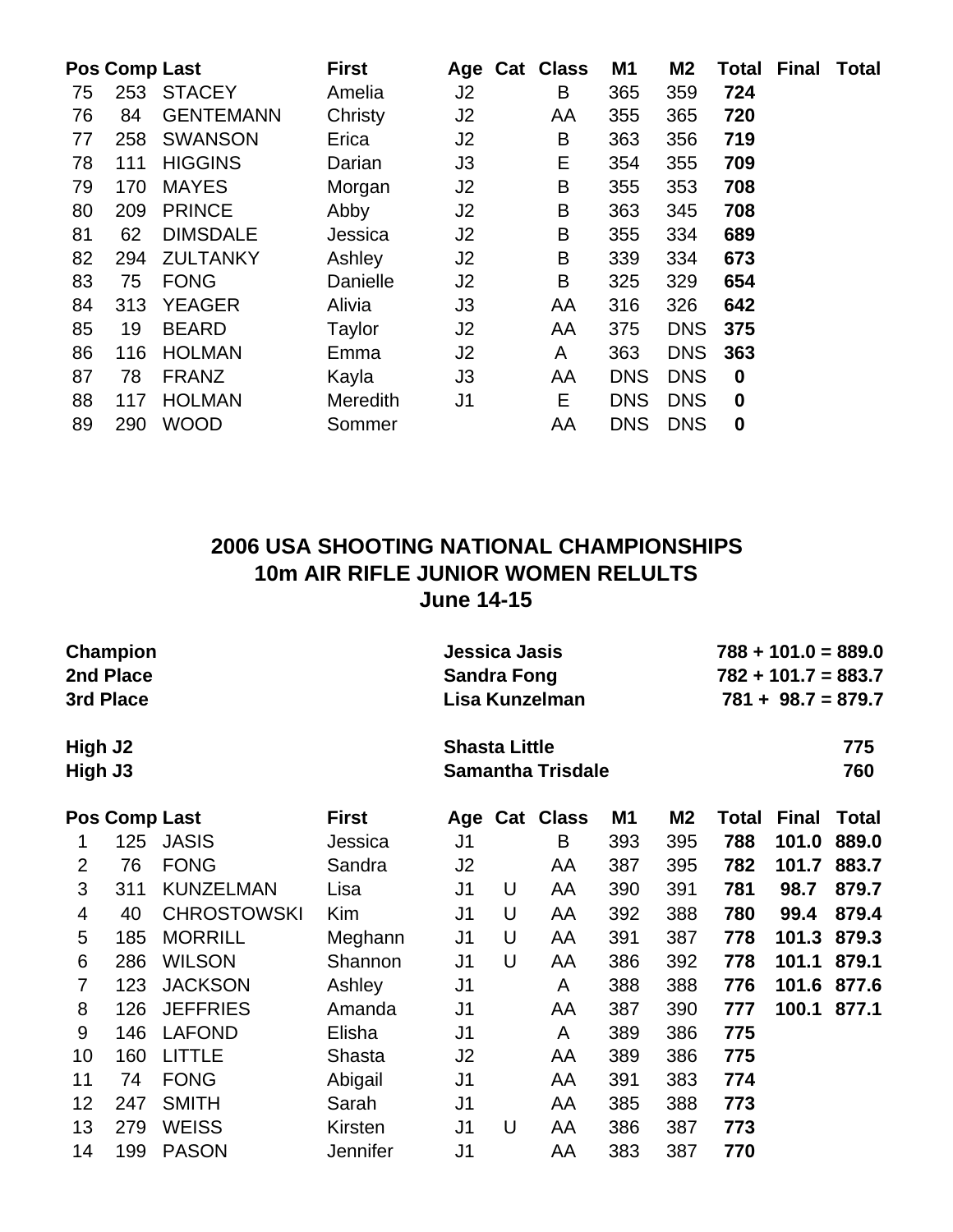|          | <b>Pos Comp Last</b> |                                   | <b>First</b>          |                |   | Age Cat Class    | M1         | M <sub>2</sub> |            | <b>Total Final Total</b> |  |
|----------|----------------------|-----------------------------------|-----------------------|----------------|---|------------------|------------|----------------|------------|--------------------------|--|
| 15       | 80                   | <b>FURRER</b>                     | Amanda                | J2             |   | A                | 379        | 390            | 769        |                          |  |
| 16       | 231                  | <b>SCHERER</b>                    | Sarah                 | J2             |   | A                | 382        | 386            | 768        |                          |  |
| 17       | 314                  | <b>JOCHUM</b>                     | Micaela               | J2             |   | A                | 385        | 383            | 768        |                          |  |
| 18       | 186                  | <b>MORRISSEY</b>                  | Caitlin               | J2             |   | A                | 385        | 382            | 767        |                          |  |
| 19       | 107                  | <b>HERSHBERGER</b>                | <b>Becky</b>          | J <sub>1</sub> |   | AA               | 380        | 386            | 766        |                          |  |
| 20       | 101                  | <b>HARRINGTON</b>                 | Katie                 | J <sub>1</sub> | U | A                | 385        | 381            | 766        |                          |  |
| 21       | 162                  | <b>LORENZEN</b>                   | Erin                  | J <sub>1</sub> |   | A                | 376        | 389            | 765        |                          |  |
| 22       | 119                  | <b>HORN</b>                       | Heather               | J <sub>1</sub> |   | А                | 381        | 384            | 765        |                          |  |
| 23       | 223                  | <b>ROSE</b>                       | Ashley                | J2             |   | $\mathsf C$      | 382        | 383            | 765        |                          |  |
| 24       | 175                  | <b>MCGOUGH</b>                    | Ryann                 | J2             |   | A                | 383        | 382            | 765        |                          |  |
| 25       | $\overline{7}$       | <b>ANGELI</b>                     | Leslie                | J <sub>1</sub> |   | A                | 385        | 380            | 765        |                          |  |
| 26       | 288                  | <b>WOLTERSDORF</b>                | Katelyn               | J2             |   | А                | 382        | 380            | 762        |                          |  |
| 27       | 86                   | <b>GORIN</b>                      | Tanya                 | J <sub>1</sub> | U | A                | 383        | 379            | 762        |                          |  |
| 28       | 267                  | <b>TRISDALE</b>                   | Samantha              | J3             |   | A                | 379        | 381            | 760        |                          |  |
| 29       | 316                  | <b>BROEKER</b>                    | Sarah                 | J <sub>1</sub> |   | A                | 379        | 379            | 758        |                          |  |
| 30       | 305                  | <b>KOSTECKI</b>                   | Victoria              | J1             |   | AA               | 380        | 378            | 758        |                          |  |
| 31       | 58                   | <b>DERISI</b>                     | Carly                 | J2             |   | AA               | 383        | 375            | 758        |                          |  |
| 32       | 68                   | <b>ENGLISH</b>                    | Megan                 | J2             |   | A                | 381        | 376            | 757        |                          |  |
| 33       | 52                   | <b>DARDAS</b>                     | Andrea                | J2             |   | A                | 381        | 375            | 756        |                          |  |
| 34       | 211                  | <b>QUICK</b>                      | Jenna                 | J2             |   | B                | 376        | 379            | 755        |                          |  |
| 35       | 137                  | <b>KLATT</b>                      | Jessica               | J2             |   | A                | 378        | 375            | 753        |                          |  |
| 36       | 273                  | <b>VOLLMER</b>                    | Diana                 | J <sub>1</sub> |   | A                | 375        | 376            | 751        |                          |  |
| 37       | 218                  | <b>RIDGEWAY</b>                   | Rhianna               | J2             |   | A                | 379        | 372            | 751        |                          |  |
| 38       | 188                  | <b>NAXERA</b>                     | Monica                | J2             |   | A                | 376        | 374            | 750        |                          |  |
| 39       | 98                   | <b>HANSEN</b>                     | Kelsey                | J3             |   | AA               | 368        | 380            | 748        |                          |  |
| 40       | 159                  | <b>LITTLE</b>                     | Marcella              | J3             |   | B                | 376        | 371            | 747        |                          |  |
| 41       | 266                  | <b>TRISDALE</b>                   | Chiara                | J3             |   | B                | 368        | 378            | 746        |                          |  |
| 42       | 272                  | <b>VAN BOGAERT</b>                | Katie                 | J <sub>1</sub> |   | A                | 372        | 373            | 745        |                          |  |
| 43       | 6                    | <b>ANDERSON</b>                   | Marissa               | J1             |   | $\sf B$          | 373        | 372            | 745        |                          |  |
| 44       | 173                  | <b>MCDONALD</b>                   | Sophie                | J2             |   | A                | 373        | 370            | 743        |                          |  |
| 45       | 237                  | <b>SHAFFER</b>                    | Alexandra             | J1             |   | В<br>$\mathsf C$ | 377        | 366            | 743        |                          |  |
| 46<br>47 | 304<br>65            | <b>HERRINGTON</b><br><b>DRAKE</b> | Lauren<br>Carly Irene | J2<br>J2       |   | B                | 365<br>372 | 375<br>368     | 740<br>740 |                          |  |
| 48       | 129                  | <b>JONES</b>                      | <b>Brittany</b>       | J2             |   | Α                | 365        | 374            | 739        |                          |  |
| 49       | 150                  | <b>LEE</b>                        | Kaitlynn              | J2             |   | A                | 368        | 368            | 736        |                          |  |
| 50       | 208                  | <b>POSTMA</b>                     | Michelle              | J2             |   | А                | 370        | 365            | 735        |                          |  |
| 51       | 115                  | <b>HOLLIDAY</b>                   | Jennifer              | J2             |   | A                | 367        | 366            | 733        |                          |  |
| 52       | 315                  | <b>MCCAULEY</b>                   | Jessica               | J <sub>1</sub> |   | AA               | 367        | 366            | 733        |                          |  |
| 53       | 317                  | <b>HARRIS</b>                     | Krystle               | J2             |   | A                | 361        | 368            | 729        |                          |  |
| 54       | 244                  | <b>SMITH</b>                      | Abby                  | J2             |   | B                | 353        | 373            | 726        |                          |  |
| 55       | 253                  | <b>STACEY</b>                     | Amelia                | J2             |   | B                | 365        | 359            | 724        |                          |  |
| 56       | 84                   | <b>GENTEMANN</b>                  | Christy               | J2             |   | AA               | 355        | 365            | 720        |                          |  |
| 57       | 258                  | <b>SWANSON</b>                    | Erica                 | J2             |   | B                | 363        | 356            | 719        |                          |  |
| 58       | 111                  | <b>HIGGINS</b>                    | Darian                | J3             |   | E                | 354        | 355            | 709        |                          |  |
| 59       | 170                  | <b>MAYES</b>                      | Morgan                | J2             |   | B                | 355        | 353            | 708        |                          |  |
| 60       | 209                  | <b>PRINCE</b>                     | Abby                  | J2             |   | В                | 363        | 345            | 708        |                          |  |
|          |                      |                                   |                       |                |   |                  |            |                |            |                          |  |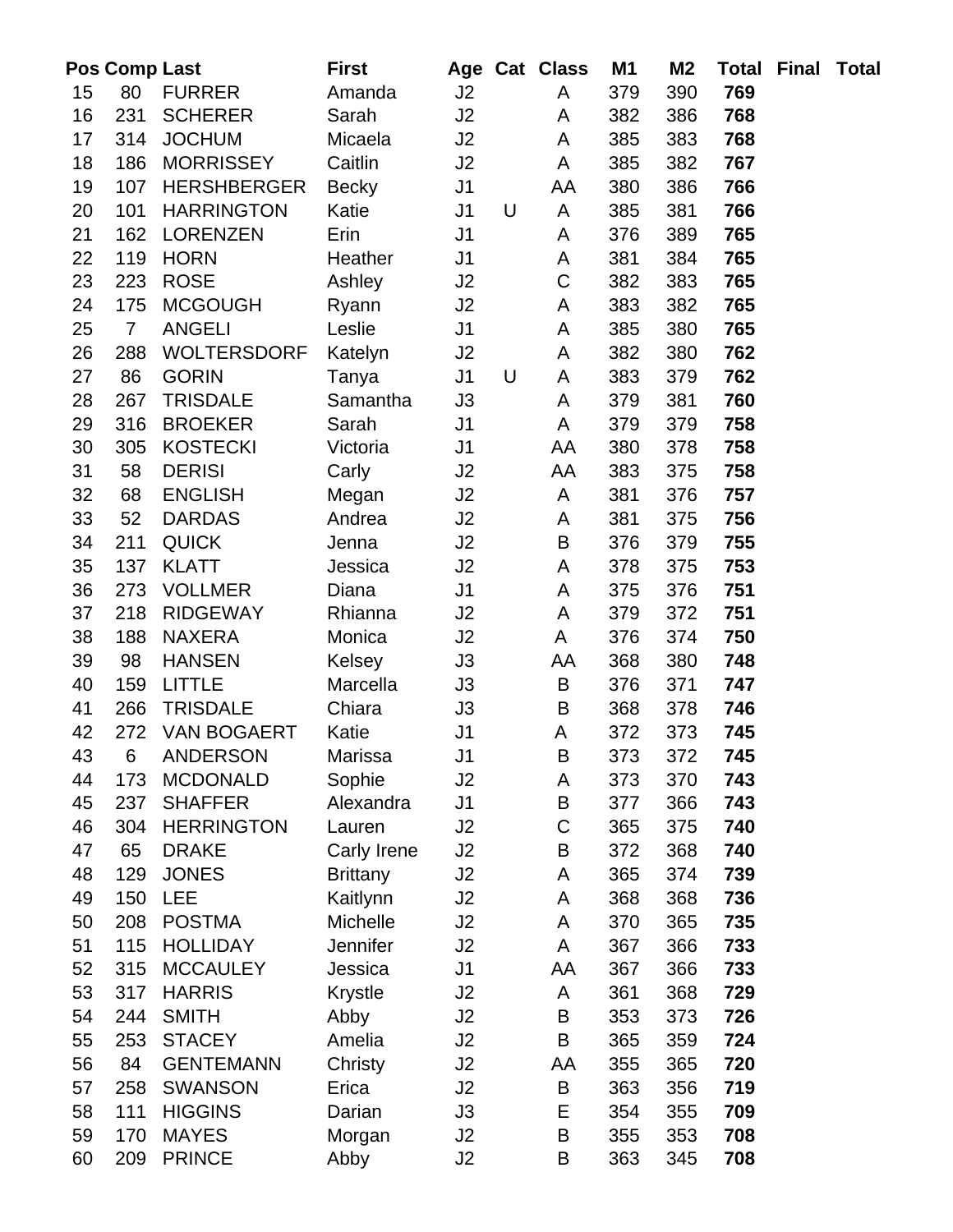|    |    | <b>Pos Comp Last</b> | First    |    | Age Cat Class M1 |     |                |     | <b>M2</b> Total Final Total |  |
|----|----|----------------------|----------|----|------------------|-----|----------------|-----|-----------------------------|--|
| 61 | 62 | <b>DIMSDALE</b>      | Jessica  | J2 | В                | 355 | 334            | 689 |                             |  |
| 62 |    | 294 ZULTANKY         | Ashley   | J2 | B                | 339 | 334            | 673 |                             |  |
| 63 |    | 75 FONG              | Danielle | J2 | B                | 325 | 329            | 654 |                             |  |
| 64 |    | 313 YEAGER           | Alivia   | J3 | AA               | 316 | 326            | 642 |                             |  |
| 65 | 19 | BEARD                | Taylor   | J2 | AA               | 375 | <b>DNS 375</b> |     |                             |  |
| 66 |    | 116 HOLMAN           | Emma     | J2 | A                | 363 | <b>DNS 363</b> |     |                             |  |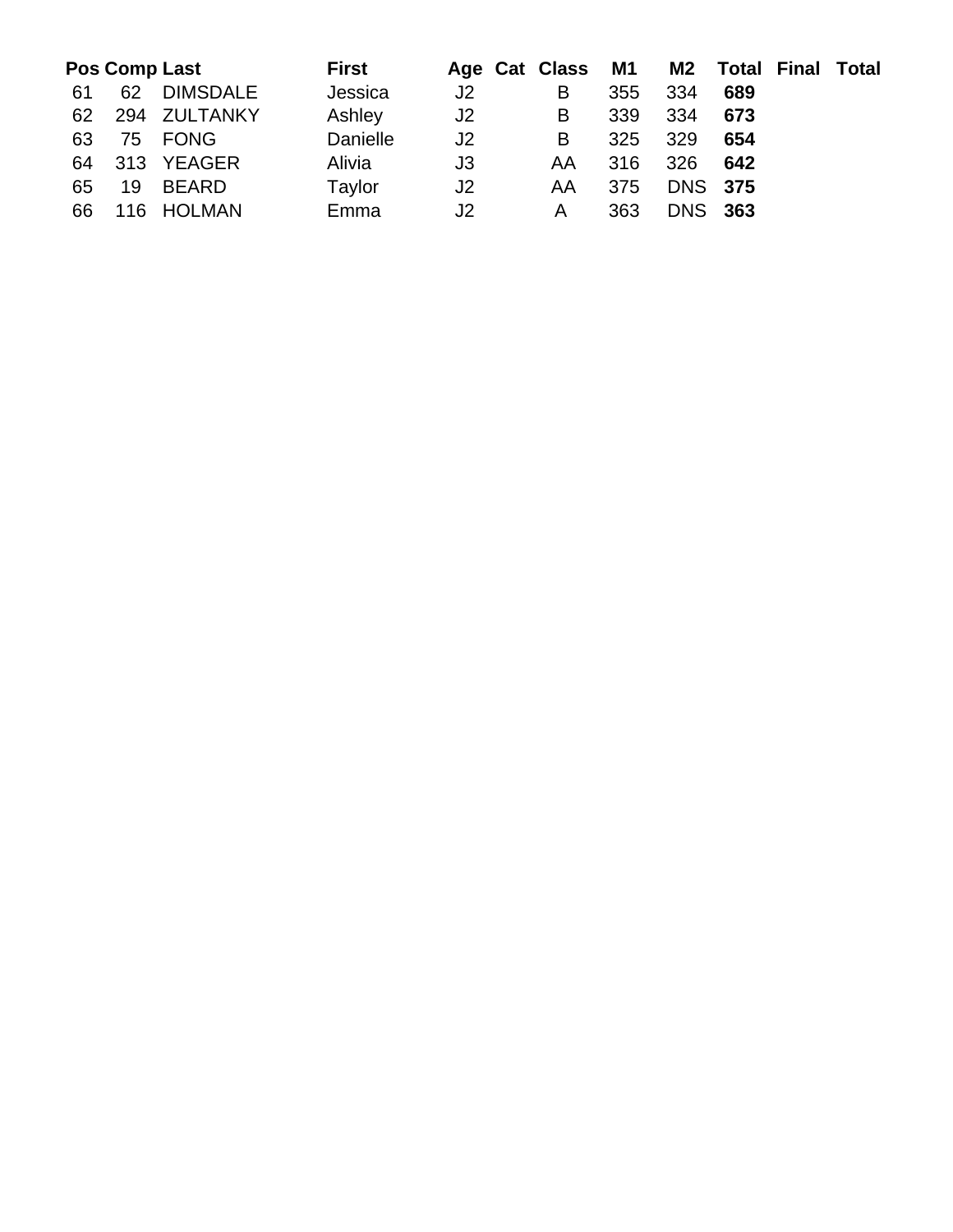### **2006 USA SHOOTING NATIONAL CHAMPIONSHIPS 50m THREE POSITION RIFLE WOMEN RESULTS June 16-17**

|                | <b>Champion</b><br>2nd Place<br>3rd Place |                   |               | <b>Jamie Beyerle</b>   |   | <b>Sarah Blakeslee</b><br><b>Amanda Jeffries</b> |     |                |              |              | $1158 + 95.2 = 1253.2$<br>$1156 + 96.3 = 1252.3$<br>$1151 + 93.2 = 1244.2$ |
|----------------|-------------------------------------------|-------------------|---------------|------------------------|---|--------------------------------------------------|-----|----------------|--------------|--------------|----------------------------------------------------------------------------|
|                | <b>Senior Champion</b>                    |                   |               | <b>Janet Raab</b>      |   |                                                  |     |                |              |              | 1088                                                                       |
|                | <b>High Collegiate</b>                    |                   |               | <b>Amy Sowash</b>      |   |                                                  |     |                |              |              | 1146                                                                       |
| High A         |                                           |                   |               | <b>Amy Sowash</b>      |   |                                                  |     |                |              |              | 1146                                                                       |
| 2nd A          |                                           |                   |               |                        |   | <b>Michelle Bohren</b>                           |     |                |              |              | 1140                                                                       |
| 3rd A          |                                           |                   |               |                        |   | <b>Amanda Furrer</b>                             |     |                |              |              | 1136                                                                       |
| <b>High B</b>  |                                           |                   |               | <b>Kirsten Weiss</b>   |   |                                                  |     |                |              |              | 1141                                                                       |
| 2nd B          |                                           |                   |               |                        |   | <b>Katie Harrington</b>                          |     |                |              |              | 1131                                                                       |
| 3rd B          |                                           |                   |               |                        |   | <b>Ashley Jackson</b>                            |     |                |              |              | 1128                                                                       |
| High C         |                                           |                   |               |                        |   | <b>Megan English</b>                             |     |                |              |              | 1124                                                                       |
| 2nd C          |                                           |                   |               |                        |   | <b>Samantha Trisdale</b>                         |     |                |              |              | 1105                                                                       |
| 3rd C          |                                           |                   |               |                        |   | <b>Andrea Dardas</b>                             |     |                |              |              | 1096                                                                       |
| High D         |                                           |                   |               |                        |   | <b>Rhianna Ridgeway</b>                          |     |                |              |              | 1079                                                                       |
| 2nd D          |                                           |                   |               |                        |   | <b>Stephanie Gzybowski</b>                       |     |                |              |              | 1072                                                                       |
| High E         |                                           |                   |               | <b>Marcella Little</b> |   |                                                  |     |                |              |              | 1003                                                                       |
|                | Pos Comp Last                             |                   | <b>First</b>  | Age                    |   | <b>Cat Class</b>                                 | M1  | M <sub>2</sub> | <b>Total</b> | <b>Final</b> | <b>Total</b>                                                               |
| 1              | 23                                        | <b>BEYERLE</b>    | Jamie         |                        | U | AA                                               | 578 | 580            | 1158         | 95.2         | 1253.2                                                                     |
| $\overline{2}$ | 25                                        | <b>BLAKESLEE</b>  | Sarah         |                        |   | AA                                               | 575 | 581            | 1156         | 96.3         | 1252.3                                                                     |
| 3              | 126                                       | <b>JEFFRIES</b>   | Amanda        | J <sub>1</sub>         |   | A                                                | 579 | 572            | 1151         | 93.2         | 1244.2                                                                     |
| 4              | 38                                        | <b>CARUSO</b>     | Emily         |                        |   | AA                                               | 577 | 572            | 1149         | 94.5         | 1243.5                                                                     |
| 5              | 110                                       | <b>HICKS</b>      | Morgan        |                        |   | AA                                               | 578 | 575            | 1153         | 88.6         | 1241.6                                                                     |
| 6              | 250                                       | <b>SOWASH</b>     | Amy           |                        | U | A                                                | 574 | 572            | 1146         | 94.8         | 1240.8                                                                     |
| $\overline{7}$ | 74                                        | <b>FONG</b>       | Abigail       | J <sub>1</sub>         |   | A                                                | 579 | 569            | 1148         | 92.5         | 1240.5                                                                     |
| 8              | 76                                        | <b>FONG</b>       | Sandra        | J <sub>2</sub>         |   | A                                                | 567 | 579            | 1146         | 91.3         | 1237.3                                                                     |
| 9              | 64                                        | <b>DOVE</b>       | Kelly         |                        |   | AA                                               | 570 | 572            | 1142         |              |                                                                            |
| 10             | 279                                       | <b>WEISS</b>      | Kirsten       | J <sub>1</sub>         | U | B                                                | 573 | 568            | 1141         |              |                                                                            |
| 11             | 18                                        | <b>BEAMAN</b>     | Kari          |                        |   | AA                                               | 573 | 568            | 1141         |              |                                                                            |
| 12             | 26                                        | <b>BOHREN</b>     | Michelle      |                        |   | A                                                | 568 | 572            | 1140         |              |                                                                            |
| 13             | 5                                         | <b>ALLAIRE</b>    | <b>Nicole</b> |                        |   | AA                                               | 569 | 568            | 1137         |              |                                                                            |
| 14             | 80                                        | <b>FURRER</b>     | Amanda        | J2                     |   | A                                                | 567 | 569            | 1136         |              |                                                                            |
| 15             | 286                                       | <b>WILSON</b>     | Shannon       | J <sub>1</sub>         | U | A                                                | 564 | 569            | 1133         |              |                                                                            |
| 16             | 301                                       | <b>GOSS</b>       | <b>Vicki</b>  |                        |   | A                                                | 565 | 567            | 1132         |              |                                                                            |
| 17             | 101                                       | <b>HARRINGTON</b> | Katie         | J1                     | U | B                                                | 562 | 569            | 1131         |              |                                                                            |
| 18             | 119                                       | <b>HORN</b>       | Heather       | J <sub>1</sub>         |   | A                                                | 567 | 564            | 1131         |              |                                                                            |
| 19             | 40                                        | CHROSTOWSKI Kim   |               | J <sub>1</sub>         | U | A                                                | 562 | 567            | 1129         |              |                                                                            |

20 310 BERGMAN Sarah U AA **562 566 1128** 21 123 JACKSON Ashley J1 B **567 561 1128** 22 185 MORRILL Meghann J1 U B **568 560 1128** 23 19 BEARD Taylor J2 A **568 559 1127** 24 68 ENGLISH Megan J2 C **565 559 1124** 25 245 SMITH Amy U A **563 559 1122**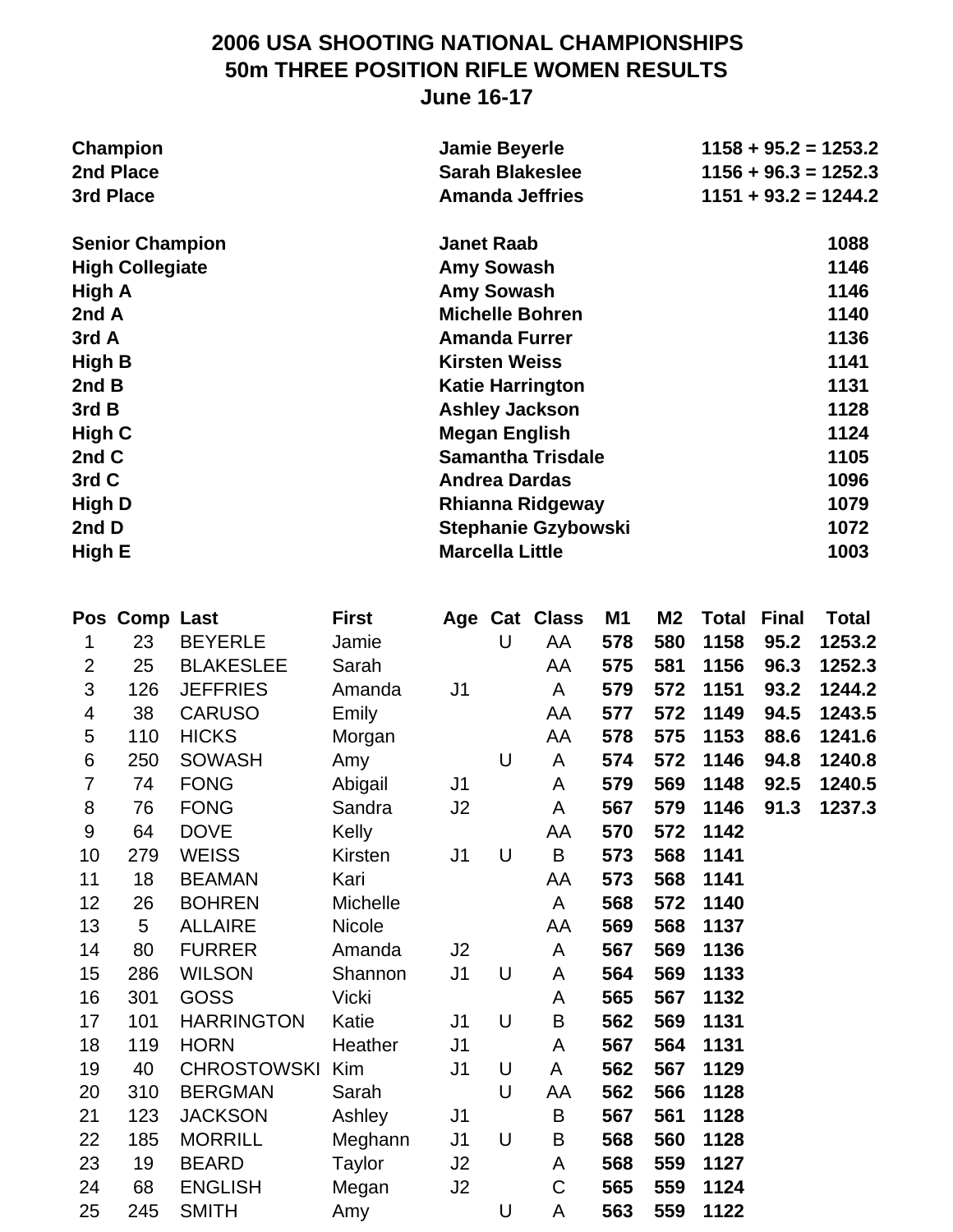| 26       | 311            | <b>KUNZELMAN</b>            | Lisa            | J <sub>1</sub> | U | AA               | 559        | 562            | 1121       |
|----------|----------------|-----------------------------|-----------------|----------------|---|------------------|------------|----------------|------------|
| 27       | 146            | <b>LAFOND</b>               | Elisha          | J <sub>1</sub> |   | A                | 561        | 560            | 1121       |
| 28       | 163            | <b>LORENZEN</b>             | Jennifer        |                |   | A                | 556        | 564            | 1120       |
| 29       | 199            | <b>PASON</b>                | Jennifer        | J <sub>1</sub> |   | A                | 558        | 561            | 1119       |
| 30       | 107            | <b>HERSHBERGER Becky</b>    |                 | J <sub>1</sub> |   | A                | 562        | 555            | 1117       |
| 31       | 132            | <b>KANE</b>                 | <b>Thrine</b>   |                |   | AA               | 563        | 554            | 1117       |
| 32       | 125            | <b>JASIS</b>                | Jessica         | J <sub>1</sub> |   | B                | 558        | 557            | 1115       |
| 33       | 188            | <b>NAXERA</b>               | Monica          | J <sub>2</sub> |   | B                | 551        | 562            | 1113       |
| 34       | 299            | <b>MARSHALL</b>             | Jennifer        |                |   | AA               | 563        | 548            | 1111       |
| 35       | 148            | <b>LANGFIELD</b>            | Danielle        |                | V | AA               | 547        | 558            | 1105       |
| 36       | 267            | <b>TRISDALE</b>             | Samantha        | J3             |   | $\mathsf C$      | 551        | 554            | 1105       |
| 37       | 160            | <b>LITTLE</b>               | Shasta          | J <sub>2</sub> |   | A                | 562        | 543            | 1105       |
| 38       | 44             | <b>COLLAR</b>               | Jaymi Marie     |                | U | B                | 561        | 541            | 1102       |
| 39       | 231            | <b>SCHERER</b>              | Sarah           | J2             |   | B                | 539        | 561            | 1100       |
| 40       | $\overline{7}$ | <b>ANGELI</b>               | Leslie          | J <sub>1</sub> |   | B                | 553        | 547            | 1100       |
| 41       | 316            | <b>BROEKER</b>              | Sarah           | J <sub>1</sub> |   | AA               | 556        | 542            | 1098       |
| 42       | 52             | <b>DARDAS</b>               | Andrea          | J <sub>2</sub> |   | C                | 545        | 551            | 1096       |
| 43       | 175            | <b>MCGOUGH</b>              | Ryann           | J <sub>2</sub> |   | B                | 542        | 553            | 1095       |
| 44       | 98             | <b>HANSEN</b>               | Kelsey          | J3             |   | AA               | 546        | 546            | 1092       |
| 45       | 137            | <b>KLATT</b>                | Jessica         | J <sub>2</sub> |   | B                | 537        | 554            | 1091       |
| 46       | 305            | <b>KOSTECKI</b>             | Victoria        | J <sub>1</sub> |   | AA               | 541        | 549            | 1090       |
| 47       | 223            | <b>ROSE</b>                 | Ashley          | J <sub>2</sub> |   | $\mathsf C$      | 534        | 555            | 1089       |
| 48       | 314            | <b>JOCHUM</b>               | Micaela         | J2             |   | AA               | 549        | 540            | 1089       |
| 49       | 212            | <b>RAAB</b>                 | Janet           | S <sub>1</sub> |   | AA               | 540        | 548            | 1088       |
| 50       | 200            | <b>PAULSON</b>              | Allison         | J2             |   | B                | 541        | 547            | 1088       |
| 51       | 272            | <b>VAN BOGAERT</b>          | Katie           | J <sub>1</sub> |   | C                | 544        | 540            | 1084       |
| 52       | 6              | <b>ANDERSON</b>             | Marissa         | J <sub>1</sub> |   | B                | 542        | 540            | 1082       |
| 53       | 288            | <b>WOLTERSDORF</b>          | Katelyn         | J2             |   | B                | 547        | 534            | 1081       |
| 54       | 218            | <b>RIDGEWAY</b>             | Rhianna         | J <sub>2</sub> |   | D                | 532        | 547            | 1079       |
| 55       | 186            | <b>MORRISSEY</b>            | Caitlin         | J2             |   | $\mathsf C$      | 539        | 534            | 1073       |
| 56       | 90             | <b>GZYBOWSKI</b>            | Stephanie       |                |   | D                | 523        | 549            | 1072       |
| 57       | 65             | <b>DRAKE</b>                | Carly Irene     | J2             |   | $\mathsf C$      | 537        | 533            | 1070       |
| 58       | 129            | <b>JONES</b>                | <b>Brittany</b> | J2             |   | D                | 533        | 521            | 1054       |
| 59       | 312            | <b>DINSMORE</b>             | Natasha         |                |   | AA               | 518        | 533            | 1051       |
| 60       | 111            | <b>HIGGINS</b>              | Darian          | J3             |   | D                | 533        | 517            | 1050       |
| 61       | 304            | <b>HERRINGTON</b>           | Lauren          | J2             |   | AA               | 528        | 518            | 1046       |
| 62       | 315            | <b>MCCAULEY</b>             | Jessica         | J1             |   | AA               | 521        | 508            | 1029       |
| 63       | 159            | <b>LITTLE</b>               | Marcella        | J3             |   | E                | 483        | 520            | 1003       |
| 64       | 253            | <b>STACEY</b>               | Amelia          | J2             |   | C                | 482        | 517            | 999        |
| 65       | 266            | <b>TRISDALE</b>             | Chiara          | J3             |   | D                | 488        | 511            | 999        |
| 66       | 237            | <b>SHAFFER</b>              | Alexandra       | J <sub>1</sub> |   | $\mathsf C$      | 513        | 485            | 998        |
| 67       | 317            | <b>HARRIS</b>               | <b>Krystle</b>  | J2             |   | D                | 479        | 511            | 990        |
| 68       | 294            | <b>ZULTANKY</b>             | Ashley          | J2             |   | $\mathsf C$      | 467        | 511            | 978        |
| 69<br>70 | 170<br>75      | <b>MAYES</b><br><b>FONG</b> | Morgan          | J2             |   | $\mathsf C$<br>E | 486<br>361 | 489<br>420     | 975<br>781 |
|          | 78             | <b>FRANZ</b>                | Danielle        | J2             |   |                  | <b>DNS</b> | <b>DNS</b>     |            |
| 71       |                |                             | Kayla           | J3             |   | AA<br>E          |            |                |            |
| 72       | 117            | <b>HOLMAN</b>               | Meredith        | J1             |   |                  |            | <b>DNS DNS</b> |            |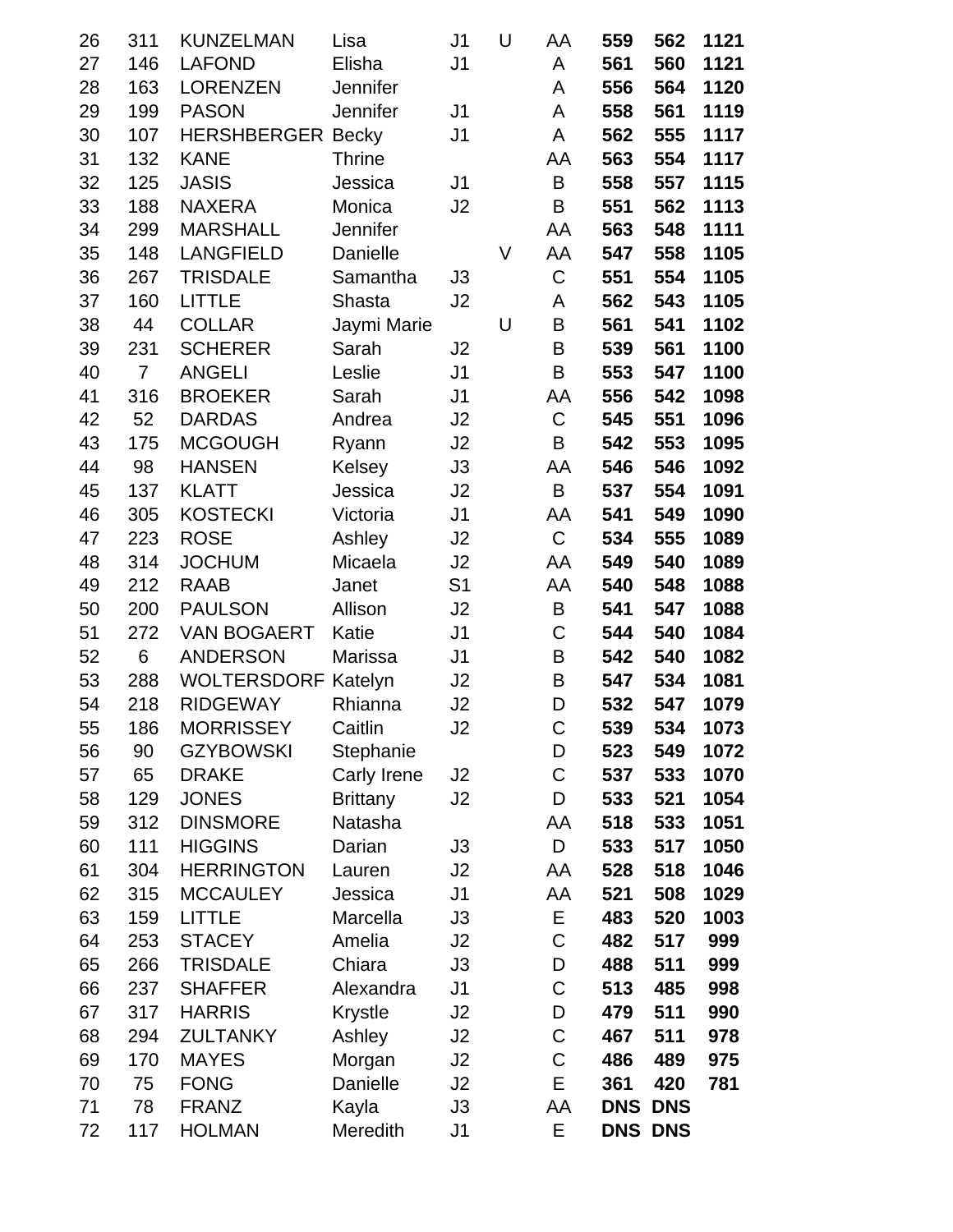#### **2006 USA SHOOTING NATIONAL CHAMPIONSHIPS 50m THREE POSITION RIFLE JUNIOR WOMEN RESULTS June 16-17**

|         | <b>Champion</b> |                 |              |                      |   | <b>Amanda Jeffries</b>   |     | $1151 + 93.2 = 1244.2$ |              |              |                         |  |
|---------|-----------------|-----------------|--------------|----------------------|---|--------------------------|-----|------------------------|--------------|--------------|-------------------------|--|
|         | 2nd Place       |                 |              | <b>Kirsten Weiss</b> |   |                          |     |                        |              |              | $1141 + 100.2 = 1241.2$ |  |
|         | 3rd Place       |                 |              | <b>Abigail Fong</b>  |   |                          |     |                        |              |              | $1148 + 92.5 = 1240.5$  |  |
| High J2 |                 |                 |              | <b>Sandra Fong</b>   |   |                          |     |                        |              |              | 1146                    |  |
| High J3 |                 |                 |              |                      |   | <b>Samantha Trisdale</b> |     |                        |              |              | 1105                    |  |
|         | Pos Comp Last   |                 | <b>First</b> |                      |   | Age Cat Class            | M1  | M <sub>2</sub>         | <b>Total</b> | <b>Final</b> | <b>Total</b>            |  |
|         | 126             | <b>JEFFRIES</b> | Amanda       | J1                   |   | A                        | 579 | 572                    | 1151         | 93.2         | 1244.2                  |  |
| 2       | 279             | <b>WEISS</b>    | Kirsten      | J <sub>1</sub>       | U | B                        | 573 | 568                    | 1141         |              | 100.2 1241.2            |  |
| 3       | 74              | <b>FONG</b>     | Abigail      | J <sub>1</sub>       |   | A                        | 579 | 569                    | 1148         | 92.5         | 1240.5                  |  |
| 4       | 76              | <b>FONG</b>     | Sandra       | J <sub>2</sub>       |   | A                        | 567 | 579                    | 1146         | 91.3         | 1237.3                  |  |
| 5       | 80              | <b>FURRER</b>   | Amanda       | J <sub>2</sub>       |   | A                        | 567 | 569                    | 1136         | 100.3        | 1236.3                  |  |
| 6       | 119             | <b>HORN</b>     | Heather      | J <sub>1</sub>       |   | A                        | 567 | 564                    | 1131         | 93.5         | 1224.5                  |  |
| 7       | 286             | <b>WILSON</b>   | Shannon      | J <sub>1</sub>       | U | A                        | 564 | 569                    | 1133         | 90.8         | 1223.8                  |  |

**High J3 Samantha Trisdale 1105** Pos Comp Last **First** Age Cat Class M1 M2 Total Final Total 1 126 JEFFRIES Amanda J1 A **579 572 1151 93.2 1244.2** 2 279 WEISS Kirsten J1 U B **573 568 1141 100.2 1241.2** 3 74 FONG Abigail J1 A **579 569 1148 92.5 1240.5** 4 76 FONG Sandra J2 A **567 579 1146 91.3 1237.3** 5 80 FURRER Amanda J2 A **567 569 1136 100.3 1236.3** 6 119 HORN Heather J1 A **567 564 1131 93.5 1224.5** 7 286 WILSON Shannon J1 U A **564 569 1133 90.8 1223.8** 8 101 HARRINGTON Katie J1 U B **562 569 1131 92.4 1223.4** 9 40 CHROSTOWSKI Kim J1 U A **562 567 1129** 10 123 JACKSON Ashley J1 B **567 561 1128** 11 185 MORRILL Meghann J1 U B **568 560 1128** 12 19 BEARD Taylor J2 A **568 559 1127** 13 68 ENGLISH Megan J2 C **565 559 1124** 14 311 KUNZELMAN Lisa J1 U AA **559 562 1121** 15 146 LAFOND Elisha J1 A **561 560 1121** 16 199 PASON Jennifer J1 A **558 561 1119** 17 107 HERSHBERGER Becky J1 A **562 555 1117** 18 125 JASIS Jessica J1 B **558 557 1115** 19 188 NAXERA Monica J2 B **551 562 1113** 20 267 TRISDALE Samantha J3 C **551 554 1105** 21 160 LITTLE Shasta J2 A **562 543 1105** 22 231 SCHERER Sarah J2 B **539 561 1100** 23 7 ANGELI Leslie J1 B **553 547 1100** 24 316 BROEKER Sarah J1 AA **556 542 1098** 25 52 DARDAS Andrea J2 C **545 551 1096** 26 175 MCGOUGH Ryann J2 B **542 553 1095** 27 98 HANSEN Kelsey J3 AA **546 546 1092** 28 137 KLATT Jessica J2 B **537 554 1091** 29 305 KOSTECKI Victoria J1 AA **541 549 1090** 30 223 ROSE Ashley J2 C **534 555 1089** 31 314 JOCHUM Micaela J2 AA **549 540 1089** 32 200 PAULSON Allison J2 B **541 547 1088**

33 272 VAN BOGAERT Katie J1 C **544 540 1084** 34 6 ANDERSON Marissa J1 B **542 540 1082** 35 288 WOLTERSDORF Katelyn J2 B **547 534 1081** 36 218 RIDGEWAY Rhianna J2 D **532 547 1079** 37 186 MORRISSEY Caitlin J2 C **539 534 1073**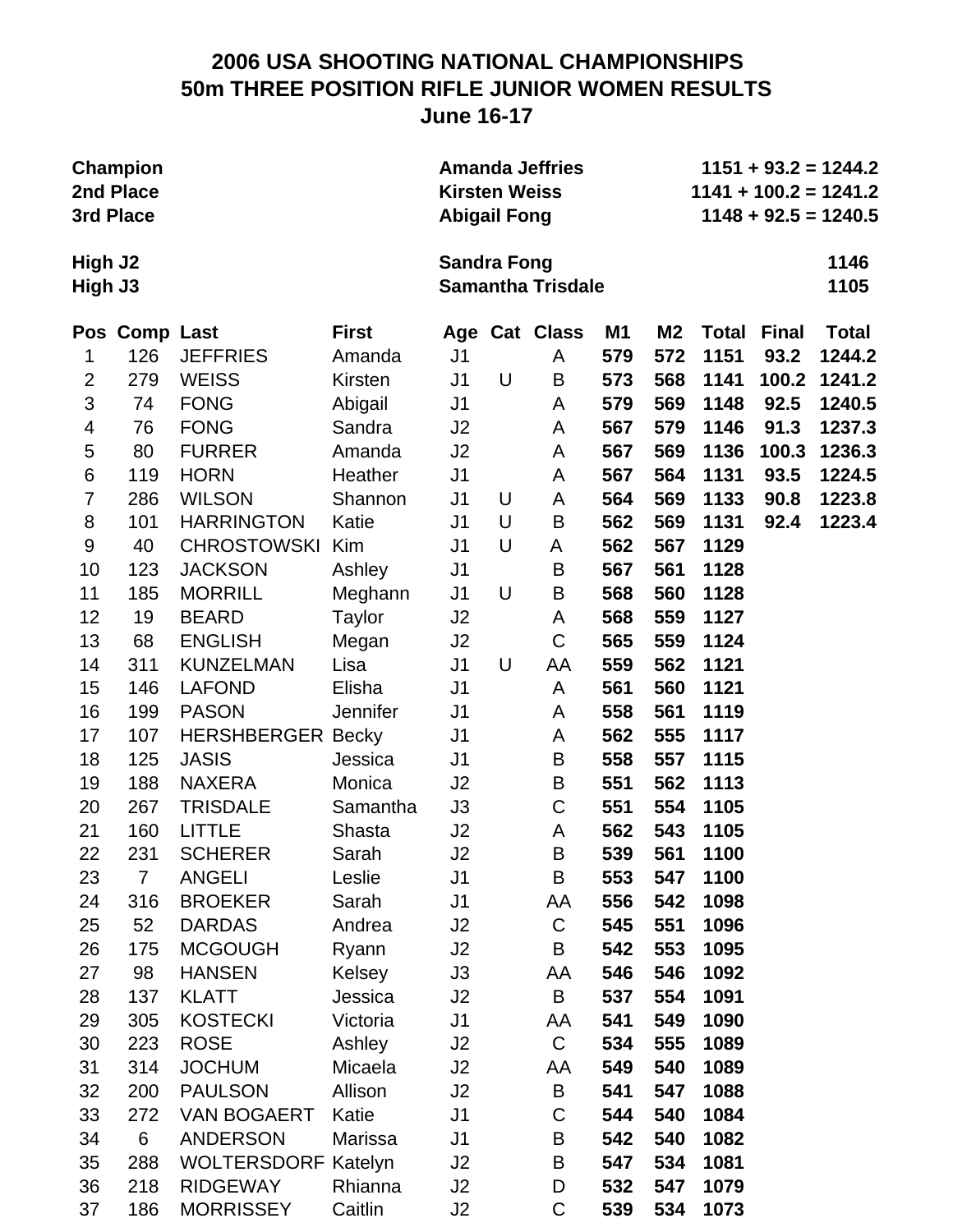| 38 | 65  | <b>DRAKE</b>      | Carly Irene     | J <sub>2</sub> | С  | 537        | 533            | 1070 |
|----|-----|-------------------|-----------------|----------------|----|------------|----------------|------|
| 39 | 129 | <b>JONES</b>      | <b>Brittany</b> | J <sub>2</sub> | D  | 533        | 521            | 1054 |
| 40 | 111 | <b>HIGGINS</b>    | Darian          | J <sub>3</sub> | D  | 533        | 517            | 1050 |
| 41 | 304 | <b>HERRINGTON</b> | Lauren          | J <sub>2</sub> | AA | 528        | 518            | 1046 |
| 42 | 315 | <b>MCCAULEY</b>   | Jessica         | J <sub>1</sub> | AA | 521        | 508            | 1029 |
| 43 | 159 | <b>LITTLE</b>     | Marcella        | J <sub>3</sub> | Е  | 483        | 520            | 1003 |
| 44 | 253 | <b>STACEY</b>     | Amelia          | J <sub>2</sub> | C  | 482        | 517            | 999  |
| 45 | 266 | <b>TRISDALE</b>   | Chiara          | J <sub>3</sub> | D  | 488        | 511            | 999  |
| 46 | 237 | <b>SHAFFER</b>    | Alexandra       | J <sub>1</sub> | C  | 513        | 485            | 998  |
| 47 | 317 | <b>HARRIS</b>     | Krystle         | J <sub>2</sub> | D  | 479        | 511            | 990  |
| 48 | 294 | <b>ZULTANKY</b>   | Ashley          | J <sub>2</sub> | C  | 467        | 511            | 978  |
| 49 | 170 | <b>MAYES</b>      | Morgan          | J <sub>2</sub> | C  | 486        | 489            | 975  |
| 50 | 75  | <b>FONG</b>       | Danielle        | J <sub>2</sub> | Е  | 361        | 420            | 781  |
| 51 | 78  | <b>FRANZ</b>      | Kayla           | J <sub>3</sub> | AA | <b>DNS</b> | <b>DNS</b>     |      |
| 52 | 117 | <b>HOLMAN</b>     | Meredith        | J1             | Е  |            | <b>DNS DNS</b> |      |
|    |     |                   |                 |                |    |            |                |      |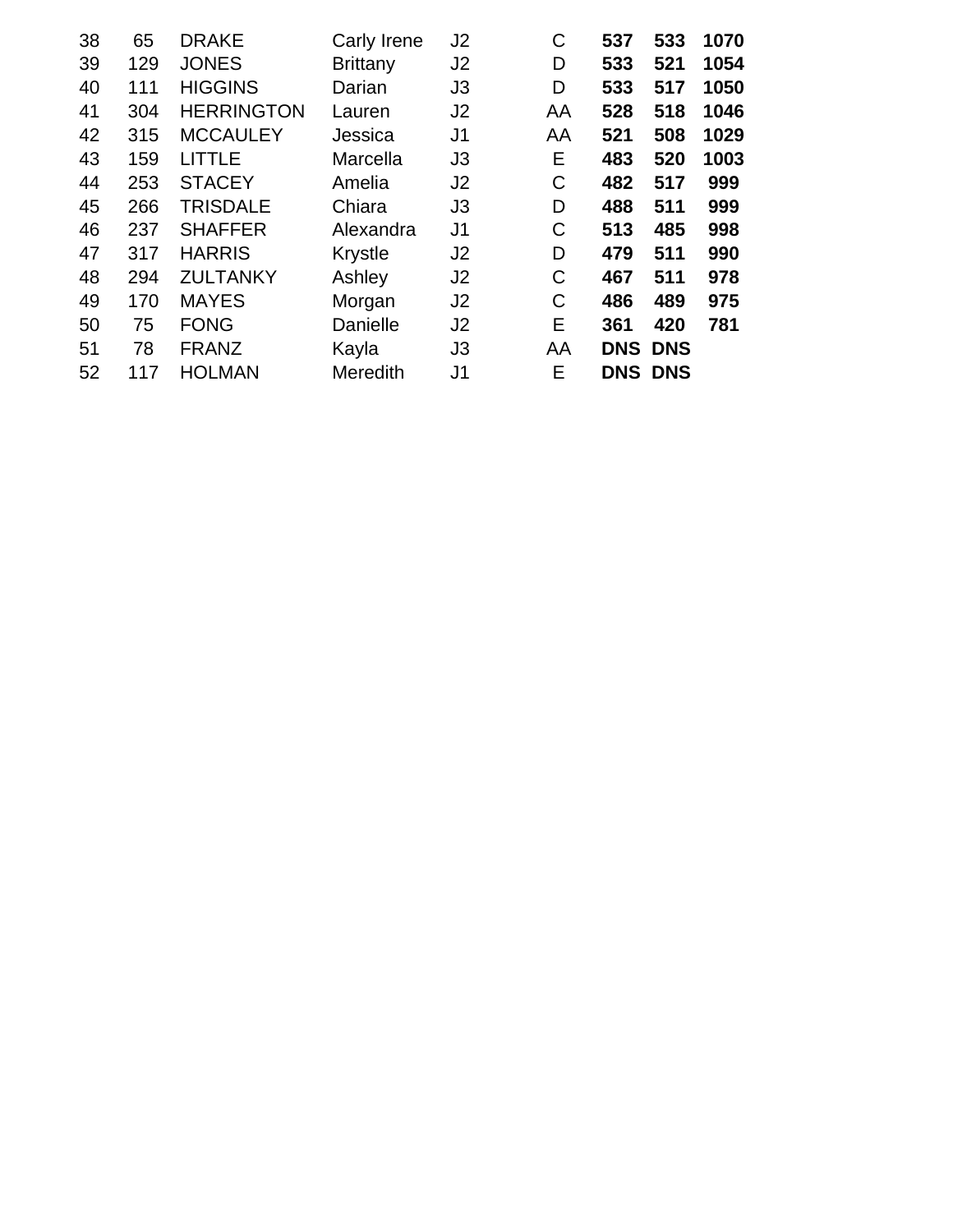### **2006 USA SHOOTING NATIONAL CHAMPIONSHIPS 50m PRONE RIFLE WOMEN RESULTS June 16-17**

| 3rd Place       | Champion<br>2nd Place  |                    |               | <b>Jamie Beyerle</b><br><b>Kirsten Weiss</b> |   | <b>Michelle Bohren</b>     |                |                | 1183<br>1182<br>1172 |
|-----------------|------------------------|--------------------|---------------|----------------------------------------------|---|----------------------------|----------------|----------------|----------------------|
|                 | <b>Senior Champion</b> |                    |               | <b>Janet Raab</b>                            |   |                            |                |                | 1134                 |
|                 | <b>High Collegiate</b> |                    |               |                                              |   | Jaymi Marie Collar         |                |                | 1159                 |
| High A          |                        |                    |               |                                              |   | <b>Jennifer Lorenzen</b>   |                |                | 1167                 |
| 2nd A           |                        |                    |               | <b>Taylor Beard</b>                          |   |                            |                |                | 1162                 |
| 3rd A           |                        |                    |               |                                              |   | <b>Jennifer Pason</b>      |                |                | 1154                 |
| <b>High B</b>   |                        |                    |               | <b>Sandra Fong</b>                           |   |                            |                |                | 1162                 |
| 2nd B           |                        |                    |               |                                              |   | Jaymi Marie Collar         |                |                | 1159                 |
| 3rd B           |                        |                    |               | <b>Jessica Klatt</b>                         |   |                            |                |                | 1150                 |
| <b>High C</b>   |                        |                    |               |                                              |   | <b>Amanda Jeffries</b>     |                |                | 1164                 |
| 2nd C           |                        |                    |               |                                              |   | <b>Ryann McGough</b>       |                |                | 1152                 |
| 3rd C           |                        |                    |               | <b>Sarah Scherer</b>                         |   |                            |                |                | 1150                 |
| <b>High D/E</b> |                        |                    |               |                                              |   | <b>Stephanie Gzybowski</b> |                |                | 1117                 |
| Pos             | <b>Comp Last</b>       |                    | <b>First</b>  |                                              |   | Age Cat Class              | M <sub>1</sub> | M <sub>2</sub> | <b>Total</b>         |
| 1               | 23                     | <b>BEYERLE</b>     | Jamie         |                                              | U | AA                         | 593            | 590            | 1183                 |
| $\overline{2}$  | 26                     | <b>BOHREN</b>      | Michelle      |                                              |   | A                          | 591            | 591            | 1182                 |
| 3               | 279                    | <b>WEISS</b>       | Kirsten       | J <sub>1</sub>                               | U | AA                         | 586            | 586            | 1172                 |
| 4               | 74                     | <b>FONG</b>        | Abigail       | J1                                           |   | B                          | 582            | 589            | 1171                 |
| 5               | 5                      | <b>ALLAIRE</b>     | <b>Nicole</b> |                                              |   | AA                         | 586            | 582            | 1168                 |
| 6               | 163                    | <b>LORENZEN</b>    | Jennifer      |                                              |   | A                          | 584            | 583            | 1167                 |
| $\overline{7}$  | 25                     | <b>BLAKESLEE</b>   | Sarah         |                                              |   | AA                         | 583            | 583            | 1166                 |
| 8               | 18                     | <b>BEAMAN</b>      | Kari          |                                              |   | AA                         | 576            | 588            | 1164                 |
| 9               | 40                     | <b>CHROSTOWSKI</b> | Kim           | J <sub>1</sub>                               | U | B                          | 579            | 585            | 1164                 |
| 10              | 126                    | <b>JEFFRIES</b>    | Amanda        | J <sub>1</sub>                               |   | C                          | 583            | 581            | 1164                 |
| 11              | 76                     | <b>FONG</b>        | Sandra        | J <sub>2</sub>                               |   | B                          | 581            | 581            | 1162                 |
| 12              | 38                     | <b>CARUSO</b>      | Emily         |                                              |   | AA                         | 581            | 581            | 1162                 |
| 13              | 19                     | <b>BEARD</b>       | Taylor        | J <sub>2</sub>                               |   | A                          | 585            | 577            | 1162                 |
| 14              | 148                    | <b>LANGFIELD</b>   | Danielle      |                                              | V | A                          | 577            | 582            | 1159                 |
| 15              | 44                     | <b>COLLAR</b>      | Jaymi Marie   |                                              | U | B                          | 578            | 581            | 1159                 |
| 16              | 64                     | <b>DOVE</b>        | Kelly         |                                              |   | AA                         | 570            | 585            | 1155                 |
| 17              | 199                    | <b>PASON</b>       | Jennifer      | J <sub>1</sub>                               |   | A                          | 581            | 573            | 1154                 |
| 18              | 286                    | <b>WILSON</b>      | Shannon       | J1                                           | U | A                          | 570            | 583            | 1153                 |
| 19              | 123                    | <b>JACKSON</b>     | Ashley        | J <sub>1</sub>                               |   | AA                         | 578            | 575            | 1153                 |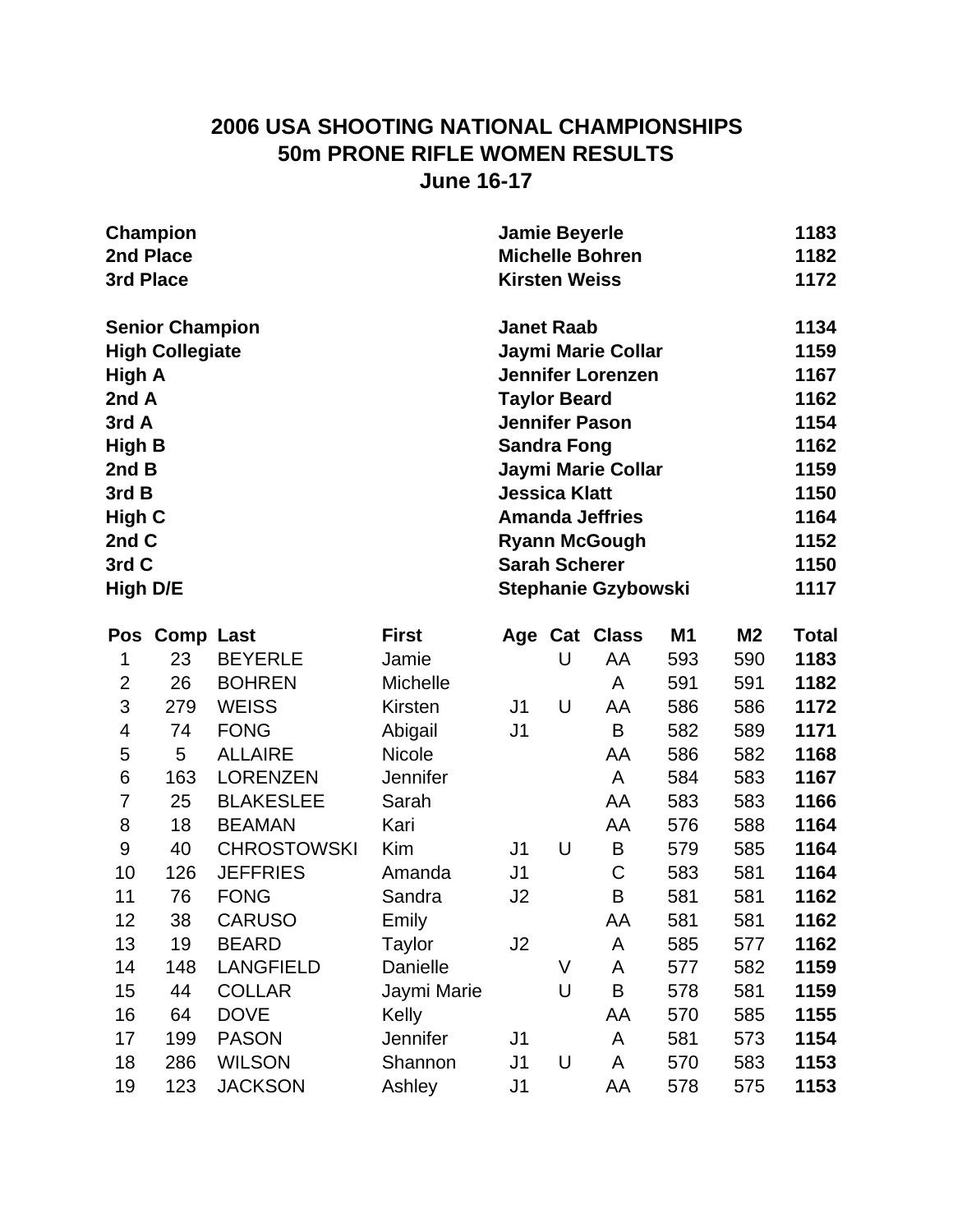| Pos | <b>Comp Last</b> |                    | <b>First</b>    |                |   | Age Cat Class | M <sub>1</sub> | M <sub>2</sub> | Total |
|-----|------------------|--------------------|-----------------|----------------|---|---------------|----------------|----------------|-------|
| 20  | 175              | <b>MCGOUGH</b>     | Ryann           | J <sub>2</sub> |   | C             | 575            | 577            | 1152  |
| 21  | 299              | <b>MARSHALL</b>    | Jennifer        |                |   | AA            | 573            | 578            | 1151  |
| 22  | 137              | <b>KLATT</b>       | Jessica         | J <sub>2</sub> |   | B             | 572            | 578            | 1150  |
| 23  | 231              | <b>SCHERER</b>     | Sarah           | J <sub>2</sub> |   | $\mathsf C$   | 573            | 577            | 1150  |
| 24  | 223              | <b>ROSE</b>        | Ashley          | J2             |   | $\mathsf C$   | 569            | 578            | 1147  |
| 25  | 305              | <b>KOSTECKI</b>    | Victoria        | J <sub>1</sub> |   | AA            | 572            | 574            | 1146  |
| 26  | 311              | <b>KUNZELMAN</b>   | Lisa            | J <sub>1</sub> | U | AA            | 577            | 569            | 1146  |
| 27  | 132              | <b>KANE</b>        | <b>Thrine</b>   |                |   | A             | 568            | 577            | 1145  |
| 28  | 80               | <b>FURRER</b>      | Amanda          | J <sub>2</sub> |   | A             | 570            | 575            | 1145  |
| 29  | 316              | <b>BROEKER</b>     | Sarah           | J <sub>1</sub> |   | AA            | 573            | 570            | 1143  |
| 30  | 68               | <b>ENGLISH</b>     | Megan           | J2             |   | B             | 573            | 569            | 1142  |
| 31  | 272              | <b>VAN BOGAERT</b> | Katie           | J <sub>1</sub> |   | AA            | 574            | 566            | 1140  |
| 32  | 310              | <b>BERGMAN</b>     | Sarah           |                | U | AA            | 569            | 569            | 1138  |
| 33  | $\overline{7}$   | <b>ANGELI</b>      | Leslie          | J <sub>1</sub> |   | $\sf B$       | 571            | 565            | 1136  |
| 34  | 186              | <b>MORRISSEY</b>   | Caitlin         | J2             |   | AA            | 564            | 571            | 1135  |
| 35  | 52               | <b>DARDAS</b>      | Andrea          | J2             |   | B             | 564            | 571            | 1135  |
| 36  | 288              | <b>WOLTERSDORF</b> | Katelyn         | J <sub>2</sub> |   | $\mathsf C$   | 574            | 561            | 1135  |
| 37  | 245              | <b>SMITH</b>       | Amy             |                | U | AA            | 561            | 573            | 1134  |
| 38  | 212              | <b>RAAB</b>        | Janet           | S <sub>1</sub> |   | AA            | 564            | 570            | 1134  |
| 39  | 101              | <b>HARRINGTON</b>  | Katie           | J <sub>1</sub> | U | $\sf B$       | 576            | 555            | 1131  |
| 40  | 146              | <b>LAFOND</b>      | Elisha          | J <sub>1</sub> |   | A             | 561            | 568            | 1129  |
| 41  | 185              | <b>MORRILL</b>     | Meghann         | J <sub>1</sub> | U | B             | 566            | 562            | 1128  |
| 42  | 270              | <b>UPTAGRAFFT</b>  | Sandra          |                |   | $\mathsf C$   | 565            | 562            | 1127  |
| 43  | 111              | <b>HIGGINS</b>     | Darian          | J3             |   | $\mathsf C$   | 556            | 570            | 1126  |
| 44  | 188              | <b>NAXERA</b>      | Monica          | J2             |   | $\mathsf C$   | 557            | 568            | 1125  |
| 45  | 125              | <b>JASIS</b>       | Jessica         | J <sub>1</sub> |   | B             | 547            | 577            | 1124  |
| 46  | 304              | <b>HERRINGTON</b>  | Lauren          | J2             |   | AA            | 557            | 567            | 1124  |
| 47  | 200              | <b>PAULSON</b>     | Allison         | J2             |   | B             | 560            | 559            | 1119  |
| 48  | 129              | <b>JONES</b>       | <b>Brittany</b> | J2             |   | $\mathsf C$   | 561            | 558            | 1119  |
| 49  | 90               | <b>GZYBOWSKI</b>   | Stephanie       |                |   | D             | 559            | 558            | 1117  |
| 50  | 173              | <b>MCDONALD</b>    | Sophie          | J2             |   | E             | 557            | 558            | 1115  |
| 51  | 98               | <b>HANSEN</b>      | Kelsey          | J3             |   | AA            | 554            | 560            | 1114  |
| 52  | 160              | <b>LITTLE</b>      | Shasta          | J <sub>2</sub> |   | A             | 563            | 551            | 1114  |
| 53  | 107              | <b>HERSHBERGER</b> | <b>Becky</b>    | J <sub>1</sub> |   | AA            | 562            | 547            | 1109  |
| 54  | 314              | <b>JOCHUM</b>      | Micaela         | J2             |   | AA            | 539            | 568            | 1107  |
| 55  | 119              | <b>HORN</b>        | Heather         | J <sub>1</sub> |   | B             | 547            | 559            | 1106  |
| 56  | 267              | <b>TRISDALE</b>    | Samantha        | J3             |   | $\mathsf C$   | 559            | 544            | 1103  |
| 57  | 6                | <b>ANDERSON</b>    | Marissa         | J <sub>1</sub> |   | $\sf B$       | 551            | 551            | 1102  |
| 58  | 315              | <b>MCCAULEY</b>    | Jessica         | J <sub>1</sub> |   | AA            | 538            | 563            | 1101  |
| 59  | 253              | <b>STACEY</b>      | Amelia          | J2             |   | $\mathsf C$   | 538            | 543            | 1081  |
| 60  | 312              | <b>DINSMORE</b>    | Natasha         |                |   | AA            | 541            | 535            | 1076  |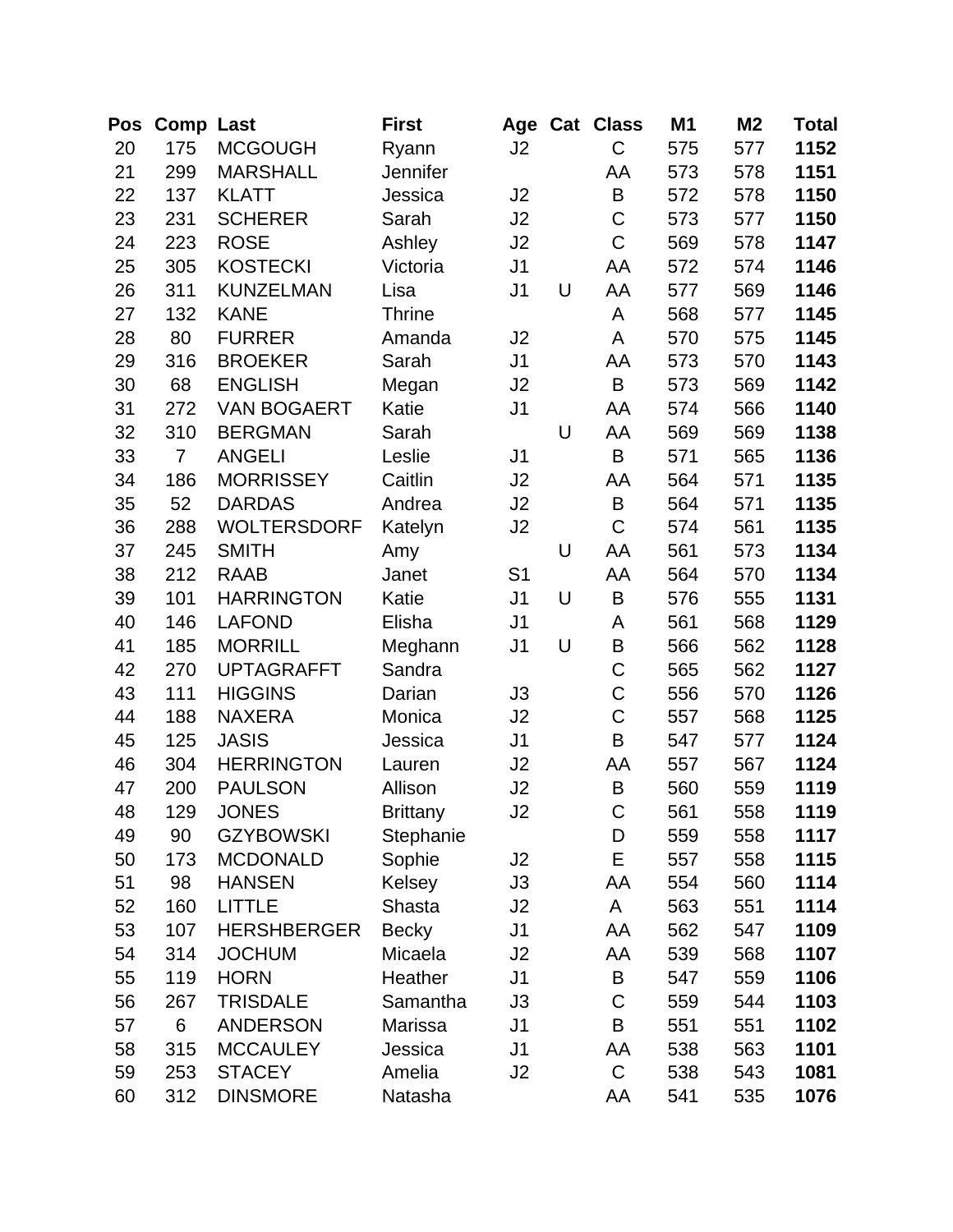|    | Pos Comp Last |                 | <b>First</b> |    | Age Cat Class | M1  | M <sub>2</sub> | <b>Total</b> |
|----|---------------|-----------------|--------------|----|---------------|-----|----------------|--------------|
| 61 | 170           | <b>MAYES</b>    | Morgan       | J2 | С             | 547 | 527            | 1074         |
| 62 | 159           | <b>LITTLE</b>   | Marcella     | J3 | в             | 515 | 552            | 1067         |
| 63 | 237           | <b>SHAFFER</b>  | Alexandra    | J1 | D             | 510 | 529            | 1039         |
| 64 | 294           | <b>ZULTANKY</b> | Ashley       | J2 | С             | 487 | 508            | 995          |
| 65 | 75            | <b>FONG</b>     | Danielle     | J2 | D             | 484 | 496            | 980          |

### **2006 USA SHOOTING NATIONAL CHAMPIONSHIPS 50m PRONE RIFLE JUNIOR WOMEN RESULTS June 16-17**

| 3rd Place          | <b>Champion</b><br>2nd Place |                    |              | <b>Kirsten Weiss</b><br><b>Abigail Fong</b><br><b>Kim Chrostowski</b> |              | 1172<br>1171<br>1164 |                |           |              |
|--------------------|------------------------------|--------------------|--------------|-----------------------------------------------------------------------|--------------|----------------------|----------------|-----------|--------------|
| High J2<br>High J3 |                              |                    |              | <b>Sandra Fong</b><br><b>Darian Higgins</b>                           | 1162<br>1126 |                      |                |           |              |
| <b>Pos</b>         | <b>Comp Last</b>             |                    | <b>First</b> | Age                                                                   |              | <b>Cat Class</b>     | M <sub>1</sub> | <b>M2</b> | <b>Total</b> |
| 1                  | 279                          | <b>WEISS</b>       | Kirsten      | J <sub>1</sub>                                                        | U            | AA                   | 586            | 586       | 1172         |
| $\overline{2}$     | 74                           | <b>FONG</b>        | Abigail      | J <sub>1</sub>                                                        |              | B                    | 582            | 589       | 1171         |
| 3                  | 40                           | <b>CHROSTOWSKI</b> | Kim          | J <sub>1</sub>                                                        | U            | B                    | 579            | 585       | 1164         |
| 4                  | 126                          | <b>JEFFRIES</b>    | Amanda       | J <sub>1</sub>                                                        |              | C                    | 583            | 581       | 1164         |
| 5                  | 76                           | <b>FONG</b>        | Sandra       | J2                                                                    |              | B                    | 581            | 581       | 1162         |
| 6                  | 19                           | <b>BEARD</b>       | Taylor       | J2                                                                    |              | A                    | 585            | 577       | 1162         |
| $\overline{7}$     | 199                          | <b>PASON</b>       | Jennifer     | J <sub>1</sub>                                                        |              | A                    | 581            | 573       | 1154         |
| 8                  | 286                          | <b>WILSON</b>      | Shannon      | J1                                                                    | U            | A                    | 570            | 583       | 1153         |
| 9                  | 123                          | <b>JACKSON</b>     | Ashley       | J <sub>1</sub>                                                        |              | AA                   | 578            | 575       | 1153         |
| 10                 | 175                          | <b>MCGOUGH</b>     | Ryann        | J2                                                                    |              | C                    | 575            | 577       | 1152         |
| 11                 | 137                          | <b>KLATT</b>       | Jessica      | J2                                                                    |              | B                    | 572            | 578       | 1150         |
| 12                 | 231                          | <b>SCHERER</b>     | Sarah        | J2                                                                    |              | $\mathsf C$          | 573            | 577       | 1150         |
| 13                 | 223                          | <b>ROSE</b>        | Ashley       | J2                                                                    |              | $\mathsf C$          | 569            | 578       | 1147         |
| 14                 | 305                          | <b>KOSTECKI</b>    | Victoria     | J <sub>1</sub>                                                        |              | AA                   | 572            | 574       | 1146         |
| 15                 | 311                          | <b>KUNZELMAN</b>   | Lisa         | J <sub>1</sub>                                                        | U            | AA                   | 577            | 569       | 1146         |
| 16                 | 80                           | <b>FURRER</b>      | Amanda       | J2                                                                    |              | A                    | 570            | 575       | 1145         |
| 17                 | 316                          | <b>BROEKER</b>     | Sarah        | J <sub>1</sub>                                                        |              | AA                   | 573            | 570       | 1143         |
| 18                 | 68                           | <b>ENGLISH</b>     | Megan        | J2                                                                    |              | B                    | 573            | 569       | 1142         |
| 19                 | 272                          | <b>VAN BOGAERT</b> | Katie        | J <sub>1</sub>                                                        |              | AA                   | 574            | 566       | 1140         |
| 20                 | $\overline{7}$               | <b>ANGELI</b>      | Leslie       | J <sub>1</sub>                                                        |              | B                    | 571            | 565       | 1136         |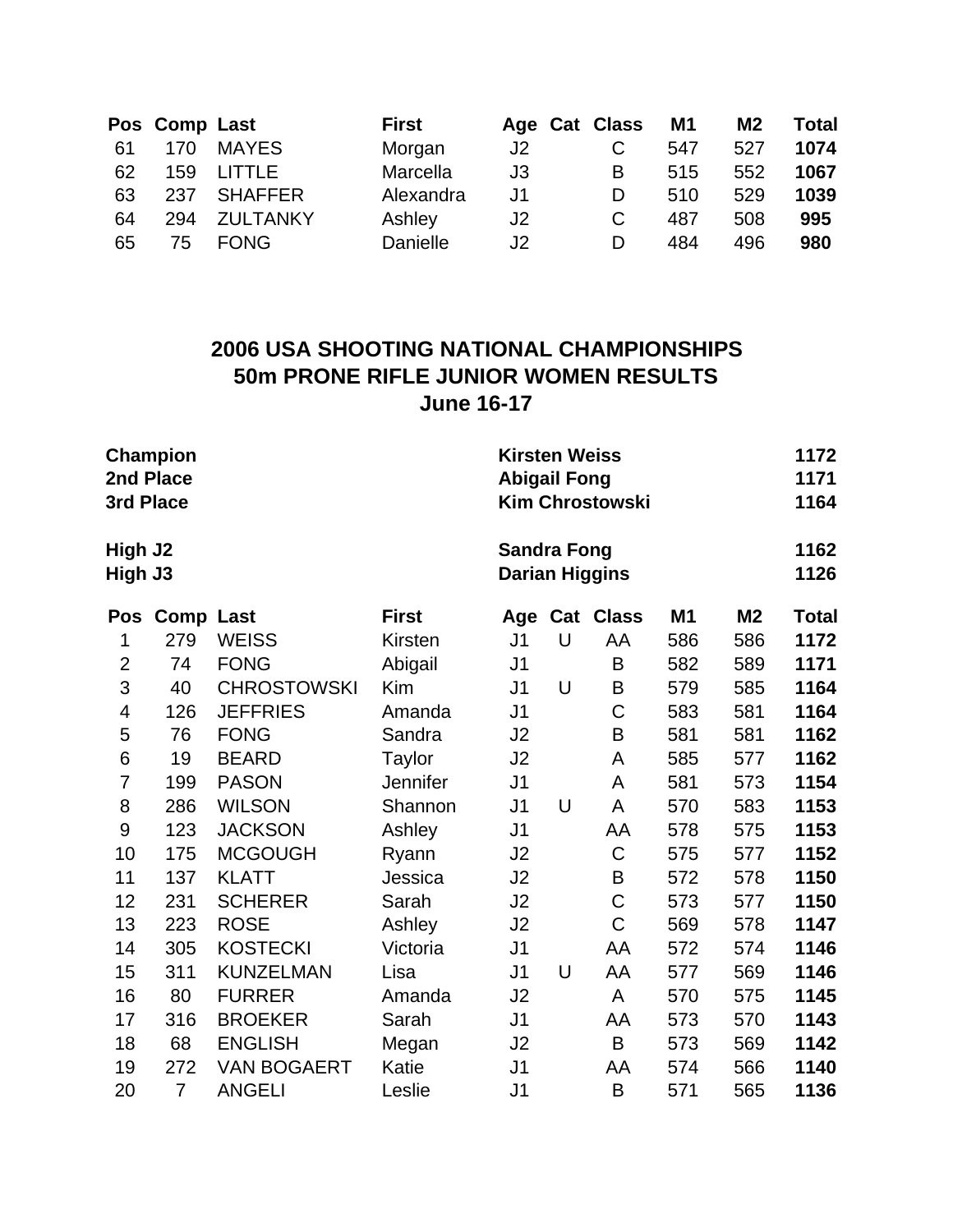| Pos | <b>Comp Last</b> |                    | <b>First</b>    | Age            |   | <b>Cat Class</b> | M1  | M <sub>2</sub> | Total |
|-----|------------------|--------------------|-----------------|----------------|---|------------------|-----|----------------|-------|
| 21  | 186              | <b>MORRISSEY</b>   | Caitlin         | J2             |   | AA               | 564 | 571            | 1135  |
| 22  | 52               | <b>DARDAS</b>      | Andrea          | J2             |   | B                | 564 | 571            | 1135  |
| 23  | 288              | <b>WOLTERSDORF</b> | Katelyn         | J <sub>2</sub> |   | C                | 574 | 561            | 1135  |
| 24  | 101              | <b>HARRINGTON</b>  | Katie           | J <sub>1</sub> | U | B                | 576 | 555            | 1131  |
| 25  | 146              | <b>LAFOND</b>      | Elisha          | J <sub>1</sub> |   | A                | 561 | 568            | 1129  |
| 26  | 185              | <b>MORRILL</b>     | Meghann         | J <sub>1</sub> | U | $\sf B$          | 566 | 562            | 1128  |
| 27  | 111              | <b>HIGGINS</b>     | Darian          | J3             |   | $\mathsf C$      | 556 | 570            | 1126  |
| 28  | 188              | <b>NAXERA</b>      | Monica          | J2             |   | $\mathsf C$      | 557 | 568            | 1125  |
| 29  | 125              | <b>JASIS</b>       | Jessica         | J <sub>1</sub> |   | B                | 547 | 577            | 1124  |
| 30  | 304              | <b>HERRINGTON</b>  | Lauren          | J2             |   | AA               | 557 | 567            | 1124  |
| 31  | 200              | <b>PAULSON</b>     | Allison         | J2             |   | $\sf B$          | 560 | 559            | 1119  |
| 32  | 129              | <b>JONES</b>       | <b>Brittany</b> | J <sub>2</sub> |   | C                | 561 | 558            | 1119  |
| 33  | 173              | <b>MCDONALD</b>    | Sophie          | J2             |   | E                | 557 | 558            | 1115  |
| 34  | 98               | <b>HANSEN</b>      | Kelsey          | J3             |   | AA               | 554 | 560            | 1114  |
| 35  | 160              | <b>LITTLE</b>      | <b>Shasta</b>   | J <sub>2</sub> |   | A                | 563 | 551            | 1114  |
| 36  | 107              | <b>HERSHBERGER</b> | <b>Becky</b>    | J <sub>1</sub> |   | AA               | 562 | 547            | 1109  |
| 37  | 314              | <b>JOCHUM</b>      | Micaela         | J2             |   | AA               | 539 | 568            | 1107  |
| 38  | 119              | <b>HORN</b>        | Heather         | J <sub>1</sub> |   | B                | 547 | 559            | 1106  |
| 39  | 267              | <b>TRISDALE</b>    | Samantha        | J3             |   | $\mathsf C$      | 559 | 544            | 1103  |
| 40  | 6                | <b>ANDERSON</b>    | Marissa         | J <sub>1</sub> |   | B                | 551 | 551            | 1102  |
| 41  | 315              | <b>MCCAULEY</b>    | Jessica         | J <sub>1</sub> |   | AA               | 538 | 563            | 1101  |
| 42  | 253              | <b>STACEY</b>      | Amelia          | J2             |   | $\mathsf C$      | 538 | 543            | 1081  |
| 43  | 170              | <b>MAYES</b>       | Morgan          | J2             |   | $\mathsf C$      | 547 | 527            | 1074  |
| 44  | 159              | <b>LITTLE</b>      | Marcella        | J3             |   | B                | 515 | 552            | 1067  |
| 45  | 237              | <b>SHAFFER</b>     | Alexandra       | J <sub>1</sub> |   | D                | 510 | 529            | 1039  |
| 46  | 294              | <b>ZULTANKY</b>    | Ashley          | J2             |   | $\mathsf C$      | 487 | 508            | 995   |
| 47  | 75               | <b>FONG</b>        | Danielle        | J2             |   | D                | 484 | 496            | 980   |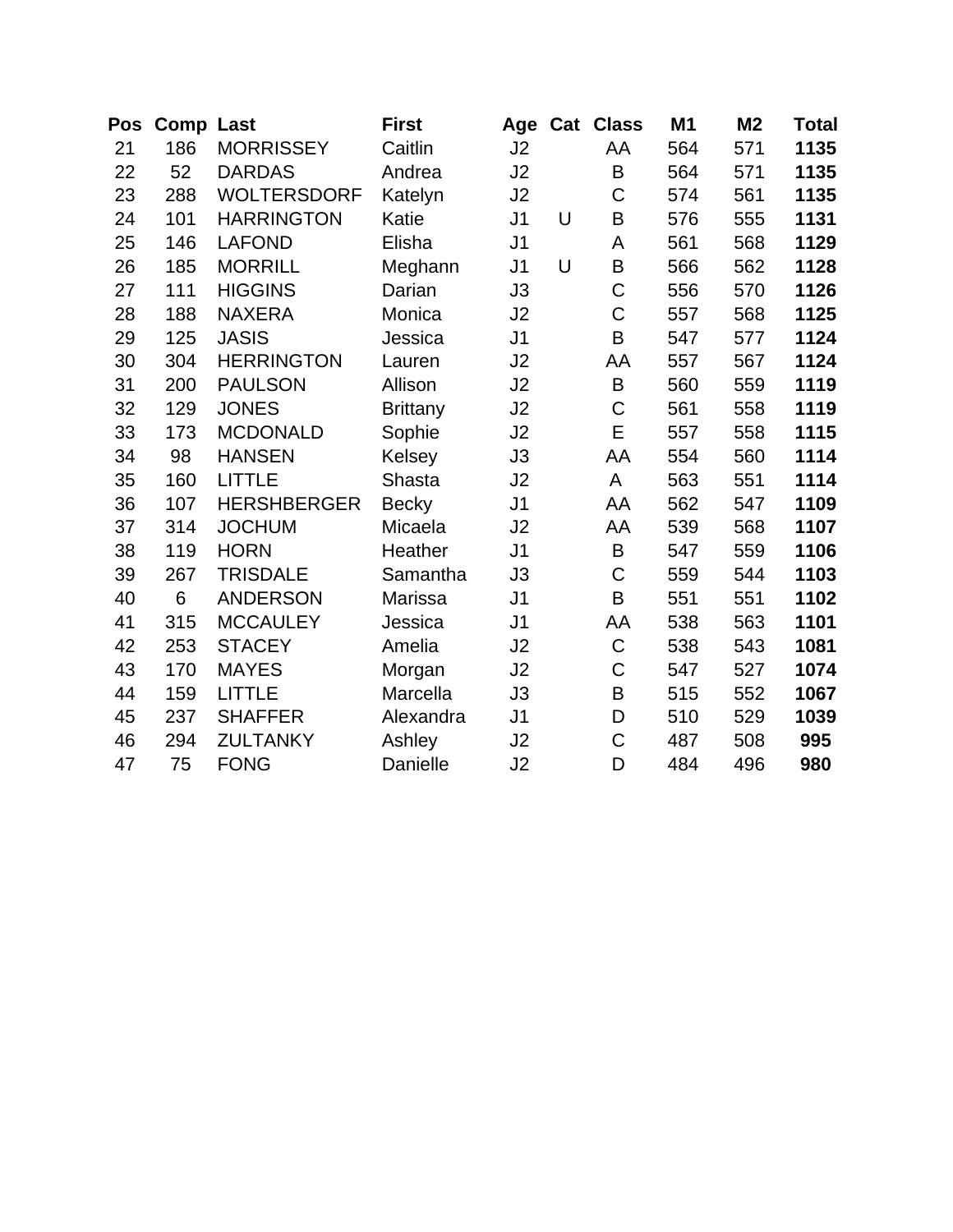### **2006 USA SHOOTING NATIONAL CHAMPIONSHIPS 25m RAPID FIRE PISTOL RESULTS June 16-17**

| <b>Champion</b><br>2nd Place<br>3rd Place |                         |                      |                | <b>John Ennis</b><br><b>John Bickar</b><br><b>John McNally</b> |                    |                         |                | $1147 + 185.8 = 1332.8$<br>$1143 + 187.3 = 1330.3$<br>$1134 + 191.5 = 1325.5$ |              |           |              |              |
|-------------------------------------------|-------------------------|----------------------|----------------|----------------------------------------------------------------|--------------------|-------------------------|----------------|-------------------------------------------------------------------------------|--------------|-----------|--------------|--------------|
|                                           | <b>Senior Champion</b>  |                      |                |                                                                |                    | <b>Renold Schilke</b>   |                |                                                                               |              |           |              | 1077         |
|                                           | 2nd Place Senior        |                      |                |                                                                |                    | <b>Bruce Martindale</b> |                |                                                                               |              |           |              | 1072         |
|                                           | <b>3rd Place Senior</b> |                      |                | <b>Curtis Lackey</b>                                           |                    |                         |                |                                                                               |              |           |              | 1049         |
|                                           | <b>Junior Champion</b>  |                      |                |                                                                |                    | <b>Henry Dominick</b>   |                |                                                                               |              |           |              | 1004         |
| 2nd Place Junior                          |                         |                      |                |                                                                | <b>Sean Ragay</b>  |                         |                |                                                                               |              |           |              | 987          |
| <b>3rd Place Junior</b>                   |                         |                      |                |                                                                | <b>Bill Pesci</b>  |                         |                |                                                                               |              |           |              | 463          |
| High A/B                                  |                         |                      |                |                                                                |                    | <b>Dmitriy Shteyman</b> |                |                                                                               |              |           |              | 1111         |
| <b>High C/D/E</b>                         |                         |                      |                |                                                                | <b>Joel Sexton</b> |                         |                |                                                                               |              |           |              | 1015         |
| <b>Pos</b>                                | <b>Comp Last</b>        |                      | <b>First</b>   |                                                                |                    | Age Cat Class           | <b>M1</b>      | M2                                                                            | <b>Total</b> | <b>SO</b> | <b>Final</b> | <b>Total</b> |
| 1                                         | 69                      | <b>ENNIS</b>         | John           |                                                                |                    | AA                      | 576            | 571                                                                           | 1147         |           | 185.8        | 1332.8       |
| $\overline{2}$                            | 24                      | <b>BICKAR</b>        | John           |                                                                |                    | AA                      | 575            | 568                                                                           | 1143         |           | 187.3        | 1330.3       |
| 3                                         | 176                     | <b>MCNALLY</b>       | John           | S <sub>1</sub>                                                 |                    | AA                      | 562            | 572                                                                           | 1134         |           | 191.5        | 1325.5       |
| 4                                         | 228                     | <b>SANDERSON</b>     | Keith          |                                                                |                    | AA                      | 563            | 563                                                                           | 1126         |           | 197.1        | 1323.1       |
| 5                                         | 242                     | <b>SHTEYMAN</b>      | <b>Dmitriy</b> |                                                                |                    | A                       | 545            | 566                                                                           | 1111         |           | 184.5        | 1295.5       |
| $\,6$                                     | 120                     | <b>HURT</b>          | <b>Dwaine</b>  |                                                                |                    | AA                      | 551            | 544                                                                           | 1095         | 45.5      | 180.8        | 1275.8       |
| $\overline{7}$                            | 256                     | <b>STOVER</b>        | Christopher    |                                                                |                    | AA                      | 543            | 552                                                                           | 1095         | 41.8      |              |              |
| 8                                         | 181                     | <b>MILEV</b>         | Emil           |                                                                | V                  | AA                      | 588            | 588                                                                           | 1176         |           |              |              |
| 9                                         | 233                     | <b>SCHILKE</b>       | Renold         | S <sub>3</sub>                                                 |                    | A                       | 541            | 536                                                                           | 1077         |           |              |              |
| 10                                        | 169                     | <b>MARTINDALE</b>    | <b>Bruce</b>   | S <sub>1</sub>                                                 |                    | AA                      | 553            | 519                                                                           | 1072         |           |              |              |
| 11                                        | 295                     | <b>ZUREK</b>         | John           |                                                                |                    | B                       | 523            | 528                                                                           | 1051         |           |              |              |
| 12                                        | 144                     | <b>LACKEY</b>        | Curtis         | S <sub>1</sub>                                                 |                    | $\mathsf C$             | 519            | 530                                                                           | 1049         |           |              |              |
| 13                                        | 236                     | <b>SEXTON</b>        | Joel           | S <sub>3</sub>                                                 |                    | C                       | 520            | 495                                                                           | 1015         |           |              |              |
| 14                                        | 171                     | MCCONNELL ** Richard |                |                                                                |                    | AA                      | 528 481        |                                                                               | 1009         |           |              |              |
| 15                                        | 63                      | <b>DOMINICK</b>      | Henry          | J <sub>1</sub>                                                 |                    | Е                       |                | 502 502                                                                       | 1004         |           |              |              |
| 16                                        | 99                      | <b>HANZEL</b>        | Keith          |                                                                |                    | A                       |                | 458 536                                                                       | 994          |           |              |              |
| 17                                        | 213                     | <b>RAGAY</b>         | Sean           | J1                                                             | U                  | AA                      | 486 501        |                                                                               | 987          |           |              |              |
| 18                                        | 291                     | <b>YARBROUGH</b>     | <b>Charles</b> |                                                                |                    | C                       | 453            | 460                                                                           | 913          |           |              |              |
| 19                                        | 22                      | <b>BERGLEE</b>       | Seth           |                                                                | U                  | C                       |                | 455 430                                                                       | 885          |           |              |              |
| 20                                        | 203                     | PESCI <sup>*</sup>   | Bill           | J3                                                             |                    | AA                      | $\overline{0}$ | 463                                                                           | 463          |           |              |              |

\* Comp 203 disqualified for frame hits match 1

\*\* Comp 171 received 2pt penalty for frame hit match 2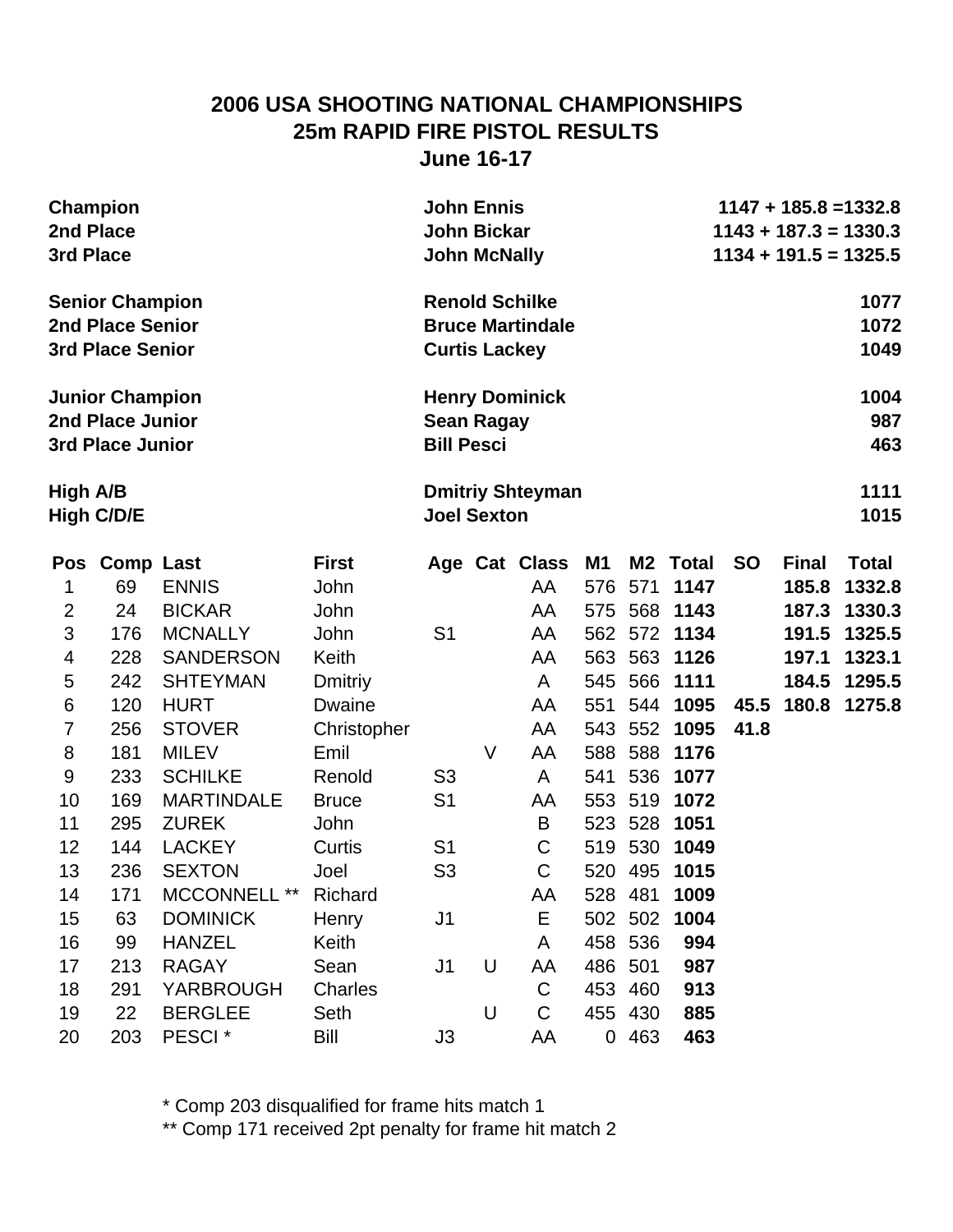#### **2006 USA SHOOTING NATIONAL CHAMPIONSHIPS 25m STANDARD PISTOL MEN RESULTS June 16-17**

| <b>Champion</b>         | <b>John Bickar</b><br>1143        |     |
|-------------------------|-----------------------------------|-----|
| 2nd Place               | 1125<br><b>Keith Sanderson</b>    |     |
| 3rd Place               | 1119<br><b>Thomas Rose</b>        |     |
| <b>Senior Champion</b>  | 1111<br><b>John McNally</b>       |     |
| 2nd Place Senior        | 1108<br>Igor Zolotarev            |     |
| <b>3rd Place Senior</b> | 1104<br><b>Renold Schilke</b>     |     |
| <b>Junior Champion</b>  | 1034<br><b>Sean Ragay</b>         |     |
| 2nd Place Junior        | <b>Henry Dominick</b><br>951      |     |
| High A                  | <b>John Zurek</b><br>1105         |     |
| 2nd A                   | 1097<br><b>Keith Hanzel</b>       |     |
| 3rd A                   | 1078<br><b>Curtis Lackey</b>      |     |
| <b>High B/C</b>         | 1116<br><b>Christopher Stover</b> |     |
| 2nd B/C                 | <b>Peter Schreiber</b><br>1090    |     |
| 3rd B/C                 | 1053<br><b>Charles Reed</b>       |     |
| <b>High D/E</b>         | <b>JP O'Connor</b>                | 995 |

|     |                   | <b>First</b>   |                |    | M1            | M2  | Total |
|-----|-------------------|----------------|----------------|----|---------------|-----|-------|
| 24  | <b>BICKAR</b>     | John           |                | AA | 568           | 575 | 1143  |
| 228 | <b>SANDERSON</b>  | Keith          |                | AA | 562           | 563 | 1125  |
| 224 | <b>ROSE</b>       | Thomas         |                | AA | 557           | 562 | 1119  |
| 69  | <b>ENNIS</b>      | John           |                | AA | 557           | 561 | 1118  |
| 268 | <b>TURNER</b>     | Jason          |                | AA | 559           | 558 | 1117  |
| 256 | <b>STOVER</b>     | Christopher    |                | B  | 556           | 560 | 1116  |
| 176 | <b>MCNALLY</b>    | John           | S <sub>1</sub> | E  | 557           | 554 | 1111  |
| 293 | <b>ZOLOTAREV</b>  | Igor           | S <sub>1</sub> | AA | 554           | 554 | 1108  |
| 295 | <b>ZUREK</b>      | John           |                | A  | 545           | 560 | 1105  |
| 233 | <b>SCHILKE</b>    | Renold         | S <sub>3</sub> | A  | 550           | 554 | 1104  |
| 259 | <b>SZARENSKI</b>  | Daryl          |                | AA | 553           | 551 | 1104  |
| 169 | <b>MARTINDALE</b> | <b>Bruce</b>   | S <sub>1</sub> | A  | 541           | 560 | 1101  |
| 99  | <b>HANZEL</b>     | Keith          |                | A  | 547           | 550 | 1097  |
| 120 | <b>HURT</b>       | Dwaine         |                | A  | 546           | 548 | 1094  |
| 234 | <b>SCHREIBER</b>  | Peter          | S <sub>1</sub> | B  | 551           | 539 | 1090  |
| 296 | <b>SWARTZ</b>     | Stephen        | S <sub>1</sub> | AA | 526           | 562 | 1088  |
| 144 | <b>LACKEY</b>     | Curtis         | S <sub>1</sub> | A  | 544           | 534 | 1078  |
| 242 | <b>SHTEYMAN</b>   | <b>Dmitriy</b> |                | A  | 535           | 532 | 1067  |
|     |                   | Comp Last      |                |    | Age Cat Class |     |       |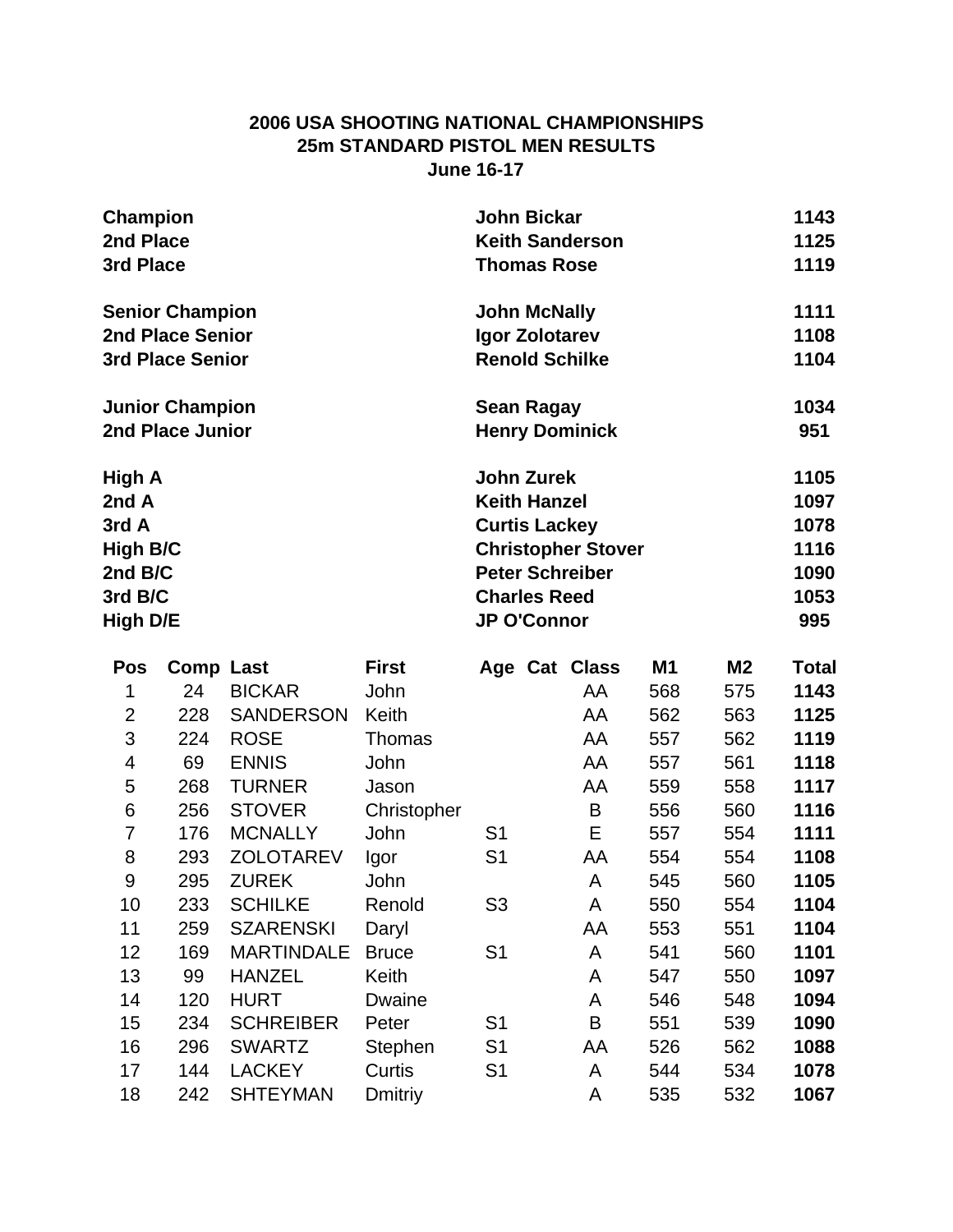| <b>Pos</b> |     | Comp Last        | <b>First</b>   |                |   | Age Cat Class | M <sub>1</sub> | M <sub>2</sub> | <b>Total</b> |
|------------|-----|------------------|----------------|----------------|---|---------------|----------------|----------------|--------------|
| 19         | 171 | <b>MCCONNELL</b> | Richard        |                |   | AA            | 511            | 546            | 1057         |
| 20         | 216 | <b>REED</b>      | <b>Charles</b> | S <sub>2</sub> |   | B             | 522            | 531            | 1053         |
| 21         | 213 | <b>RAGAY</b>     | Sean           | J1             | U | AA            | 517            | 517            | 1034         |
| 22         | 236 | <b>SEXTON</b>    | Joel           | S <sub>3</sub> |   | B             | 516            | 513            | 1029         |
| 23         | 22  | <b>BERGLEE</b>   | Seth           |                | U | $\mathsf{C}$  | 514            | 514            | 1028         |
| 24         | 192 | <b>O'CONNOR</b>  | <b>JP</b>      | S1             |   | Е             | 479            | 516            | 995          |
| 25         | 136 | <b>KEVANIAN</b>  | George         |                |   | AA            | 492            | 503            | 995          |
| 26         | 82  | <b>GALBRAITH</b> | Pat            | S <sub>2</sub> |   | C             | 488            | 491            | 979          |
| 27         | 291 | YARBROUGH        | Charles        |                |   | B             | 482            | 483            | 965          |
| 28         | 63  | <b>DOMINICK</b>  | Henry          | J1             |   | D             | 483            | 468            | 951          |